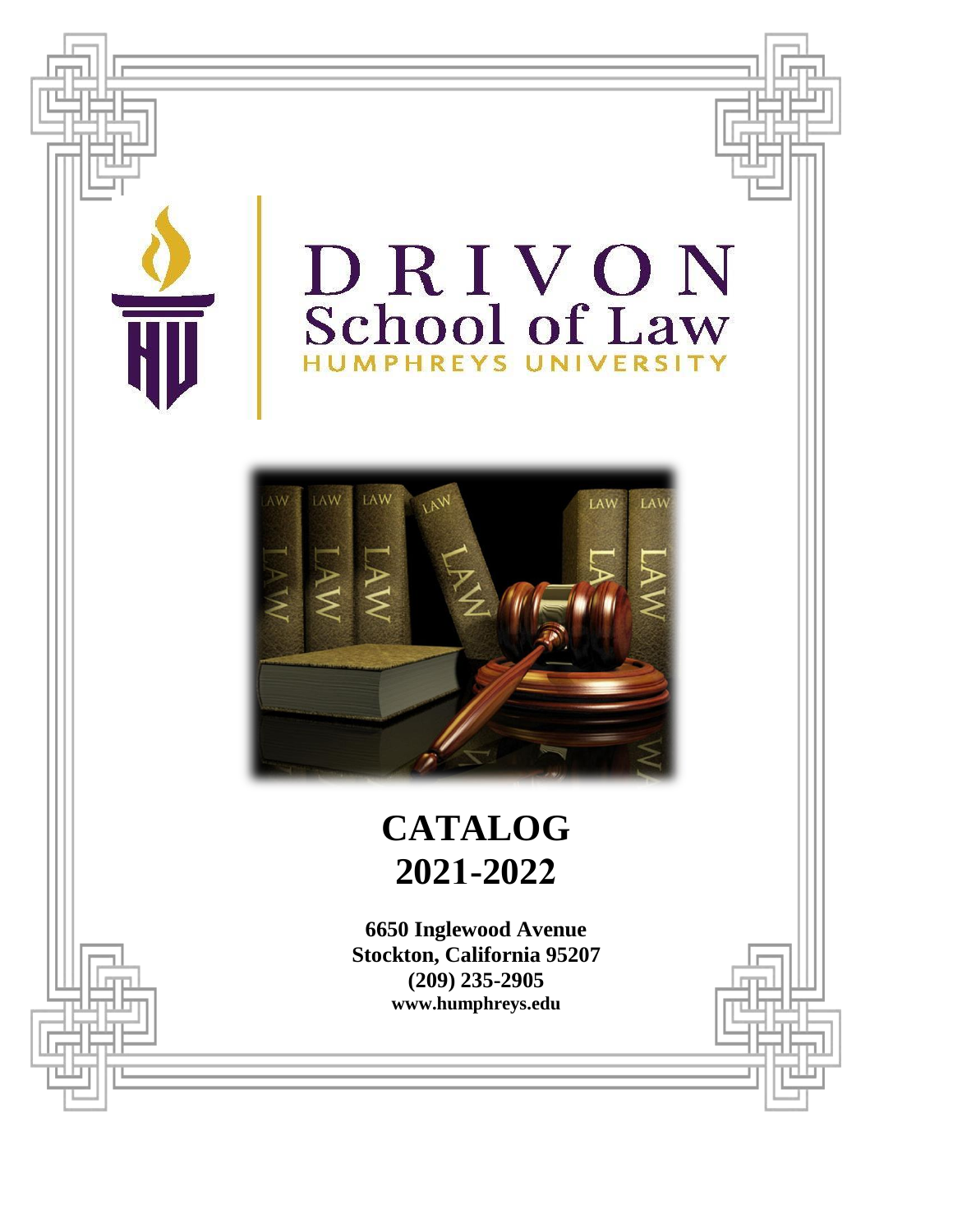# **HUMPHREYS UNIVERSITY**

*Since 1896* Stockton, California

## TRUSTEES OF THE UNIVERSITY

Ronald M. Guntert Jr., Chairman of the Board Doug Wilhoit, Vice Chairman David Silva, Treasurer

| Honorable Jose Alva     | Robert G. Humphreys, Jr. |
|-------------------------|--------------------------|
| Carla Donaldson         | Robert G. Humphreys, Sr. |
| <b>Blair Hake</b>       | Janet L. Lilly           |
| <b>Rupert Hall</b>      | Susan Lofthus            |
| <b>Charlynn Harless</b> | Wilma Okamoto-Vaughn     |

# **ADMINISTRATION**

<span id="page-1-0"></span>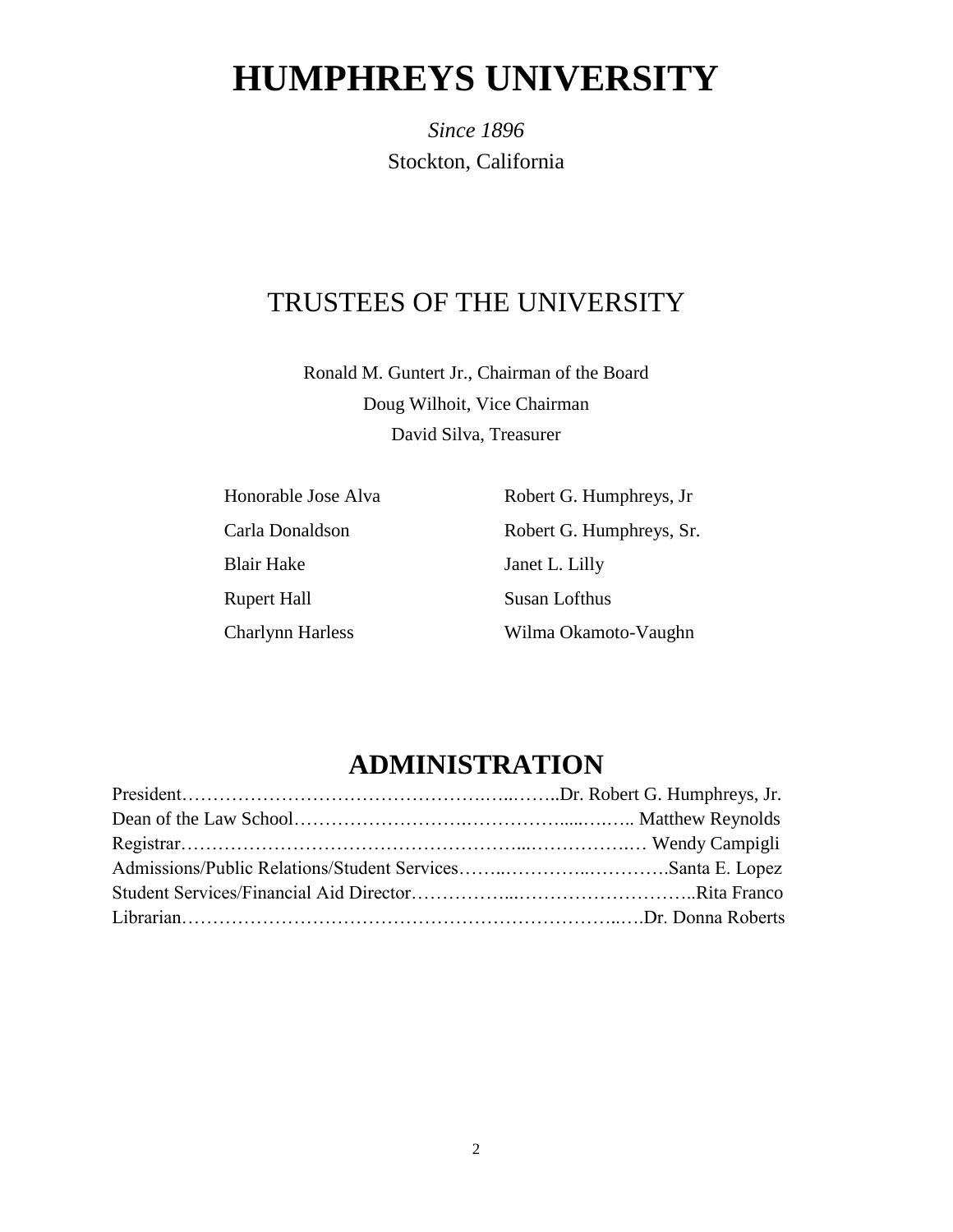# **Fulltime Faculty**

## **Matthew Reynolds, Dean**

J.D. University of California Los Angeles School of Law

# **Adjunct Faculty**

#### **Kathleen Abdallah**

J.D. University of the Pacific, McGeorge School of Law

#### **Thomas Brennan**

J.D. Humphreys University Drivon School of Law

#### **Dennis Duncan**

J.D. University of the Pacific, McGeorge School of Law

#### **Gene Eacret**

J.D. San Francisco Law School

#### **Christopher Eley**

J.D. Golden Gate University School of Law

#### **Andrew Eshoo**

J.D. Humphreys University Drivon School of Law

## **Fred Galves**

J. D. Harvard Law School

#### **Valerie Higgins**

J.D. Glendale University College of Law

LL.M University of the Pacific, McGeorge School of Law

#### **Anthony Johnston**

J.D. Humphreys University Drivon School of Law

#### **Katie Limas**

J.D. Humphreys University Drivon School of Law

#### **Constance Logan**

J.D. University of the Pacific, McGeorge School of Law

#### **Gregory Meath**

J.D. University of the Pacific, McGeorge School of Law LL.M University of the Pacific, McGeorge School of Law

## **Zayante Merrill**

J. D. Humphreys University Drivon School of Law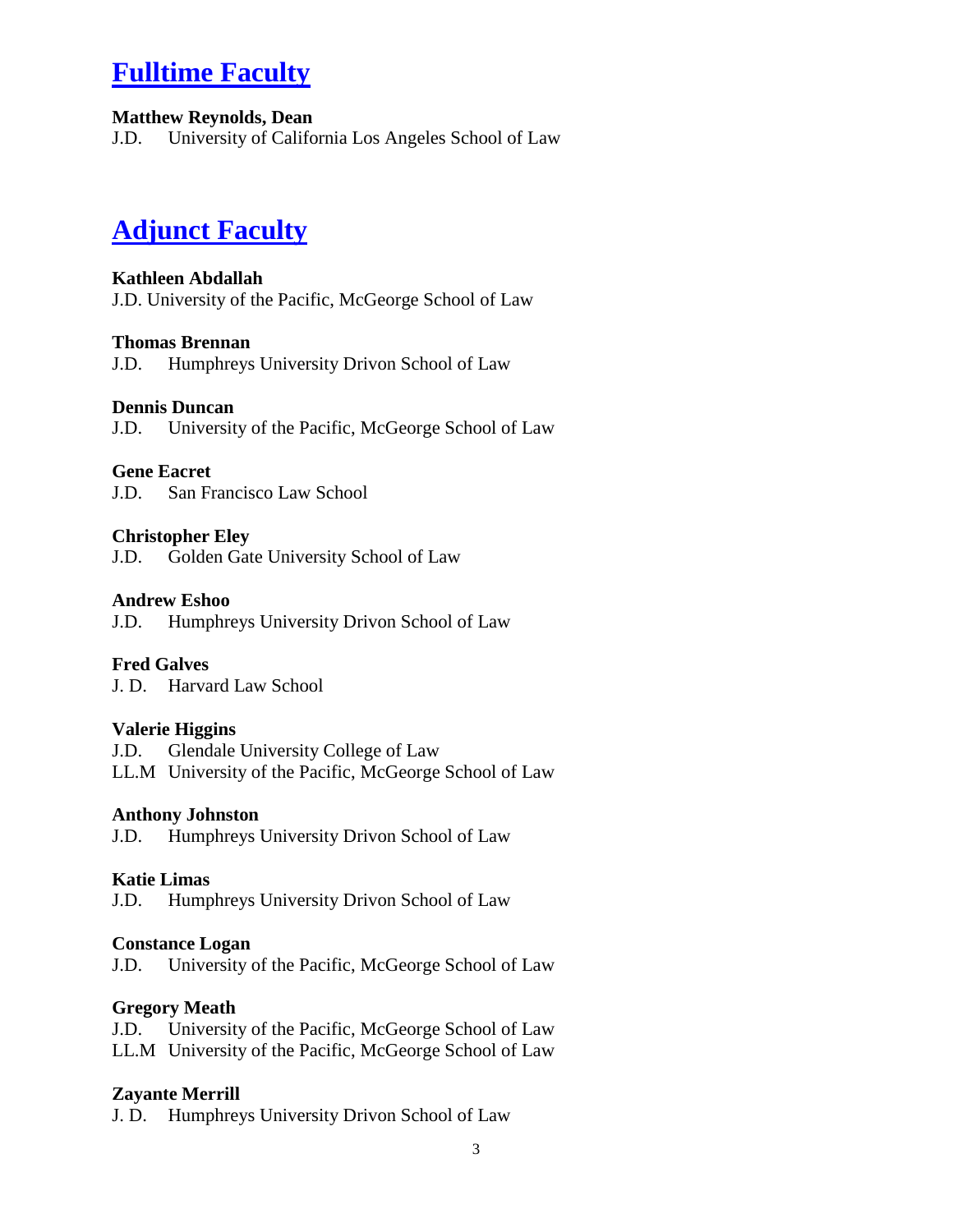#### **Adam Ramirez**

J.D. Humphreys University Drivon School of Law

#### **Rebecca Sem**

J.D. University of the Pacific, McGeorge School of Law

#### **Connor Shelton**

J.D. Humphreys University Drivon School of Law

#### **Spencer Sinclair**

J. D. Humphreys University Drivon School of Law

#### **The Honorable John Soldati**

J.D. University of the Pacific, McGeorge School of Law

#### **Linda Swartz**

J.D. Humphreys University Drivon School of Law

#### **Lisa Thiessen**

J.D. Humphreys University Drivon School of Law

#### **The Honorable Richard Vlavianos**

J.D. University of the Pacific, McGeorge School of Law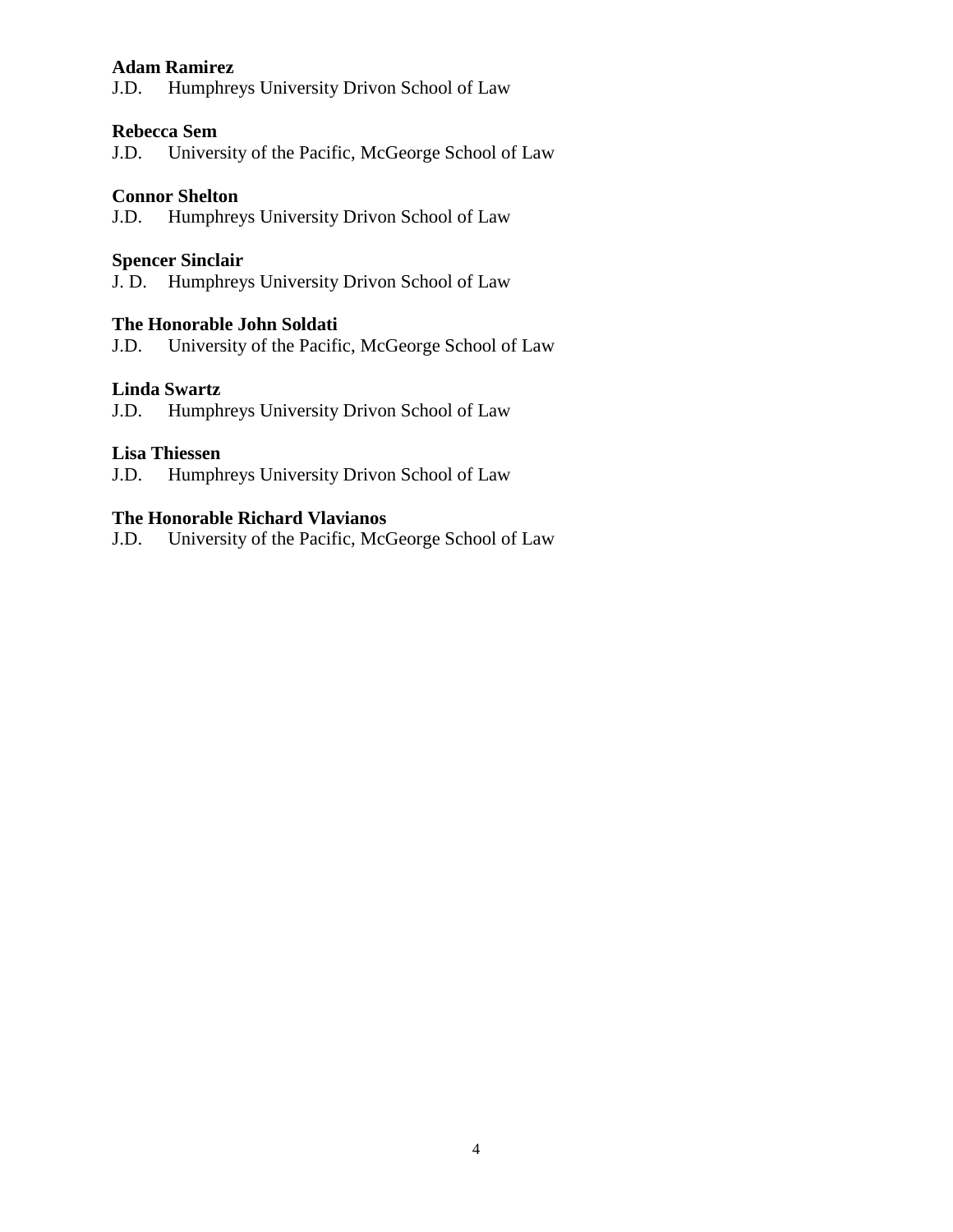## **Table of Contents**

| 5 |  |
|---|--|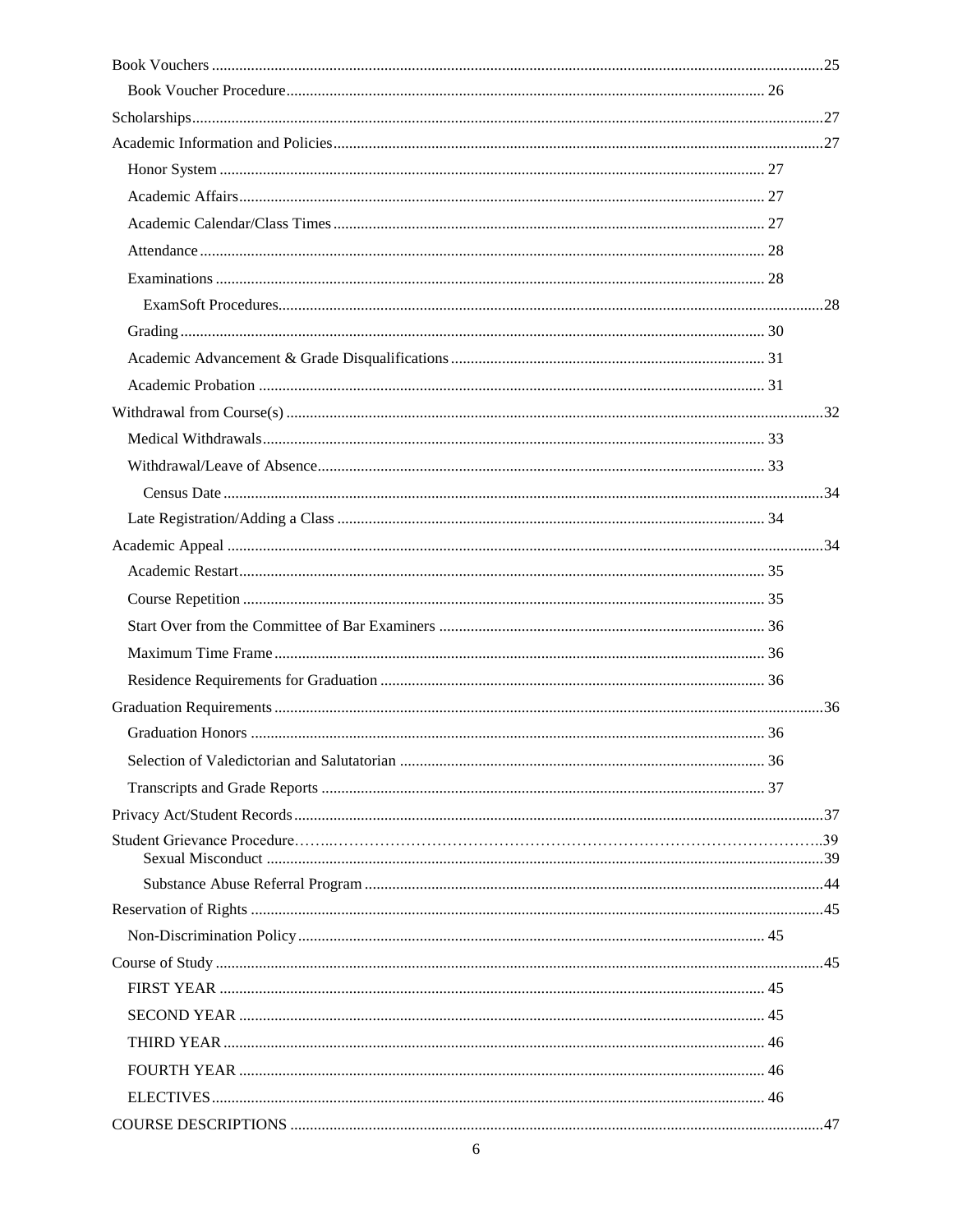# **Mission Statement**

<span id="page-6-0"></span>The Drivon School of Law provides the opportunity for a legal education for students with varying backgrounds and experiences. The program is designed to instill in its students an understanding of law as well as analytical skills developed through a combination of scholastic and practical education.

# **General Information**

## <span id="page-6-2"></span><span id="page-6-1"></span>**An Overview**

Drivon School of Law offers a professional program for qualified students who desire a legal education. Students prepare primarily for the California State Bar Examination and the practice of law; however, some Humphreys students wish to secure a legal education to assist them in business, civic, and related pursuits.

The faculty of the School of Law believes that the study of law should not be restricted to those students who can attend during the day. Therefore, the School offers a four-year evening program, allowing students to meet daytime commitments. However, students who show high academic achievement in their first year may complete the program in three years. Afternoon classes are offered in the upper division classes.

The School of Law attracts as prospective students recent college graduates as well as those returning to college after several years. A majority of these students hold full-time jobs, many in non-law related areas. Local business persons, teachers, and civic employees frequently attend Drivon School of Law in an effort to add a legal perspective to their jobs. Many students who attend the School of Law seek employment in the legal field, thereby adding another dimension to their legal education.

The School of Law seeks as students only those persons who are willing to apply the necessary capabilities and diligence to complete the program of study successfully. Academic and professional success is directly affected by students' commitment to their studies.

## <span id="page-6-3"></span>**The Study of Law**

Students at Drivon School of Law pursue their studies in the evening and become attorneys upon passing the Bar and Professional Responsibility Examinations administered by the Committee of Bar Examiners of the State Bar of California. The course of study prescribed by the faculty complies with rules regulating Accreditation of Law Schools in California and related State Bar of California regulations which are administered by the Committee of Bar Examiners.

Prospective attorneys must learn the substantive law and how to use the skills of the profession. Therefore, the practical procedures encountered in the practice of law are also taught. The case method of instruction, with classroom presentations, is the primary means of instruction, with law library research and written exercises supplementing the learning process.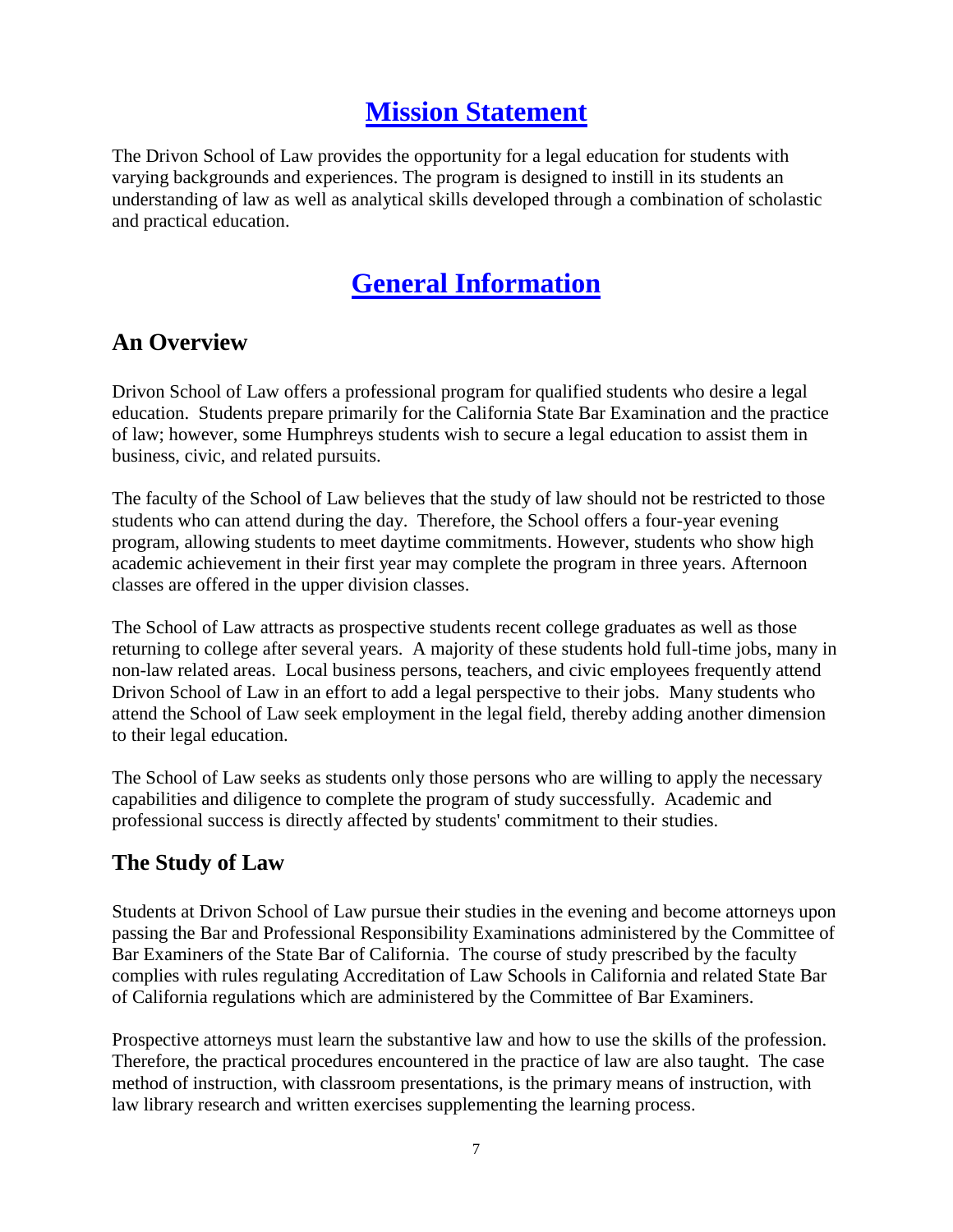Additionally, the school offers externships and clinics to provide students actual practical legal experience and experience in interviewing and assisting people with legal questions. Moot Court and trial practice classes are other options that enhance practical training.

## <span id="page-7-0"></span>**Practice in States Other than California**

Study at, or graduation from, this law school may not qualify a student to take the bar examination or be admitted to practice law in jurisdictions other than California. A student who intends to seek admission to practice outside of California should contact the admitting authority in that jurisdiction for information regarding its education and admission requirements.

## <span id="page-7-1"></span>**California State Bar Requirements**

Admission to the practice of law within the State of California is regulated by the State Bar of California through its Committee of Bar Examiners. Students who plan to seek admission to the practice of law are required to register with the State Bar of California within 90 days after beginning study at a law school. Registration forms are available online from the State Bar of California at www.calbar.org.

It is the individual student's responsibility to comply with the rules of the Committee of Bar Examiners. Failure to comply, in some instances, could have unfortunate consequences. A copy of Rules regulating Admission to Practice Law in California may be obtained from the Committee of Bar Examiners, State Bar of California, 180 Howard Street, San Francisco, CA 94105-1639. (415) 538-2303. [www.calbar.org.](http://www.calbar.org/)

Prospective applicants and students are encouraged to visit the State Bar of California's website at [www.calbar.ca.gov/admissions](http://www.calbar.ca.gov/admissions) to view Humphreys University Drivon School of Law passage rates on Bar Examinations.

## <span id="page-7-2"></span>**Accreditation**

Founded in 1951 to serve the needs of residents in the central San Joaquin Valley and surrounding areas, the School of Law is accredited by the Committee of Bar Examiners of the State Bar of California and has so been continuously accredited since 1983.

Humphreys University is also accredited by the Western Association of Schools and Colleges Accrediting Commission for Senior Colleges and Universities. Therefore the Doctor of Jurisprudence is accredited as an academic degree.

Students who graduate from Drivon School of Law qualify to sit for the California State Bar examination and obtain admission to the practice of law in California based on accreditation by the Committee of Bar Examiners of The State Bar of California.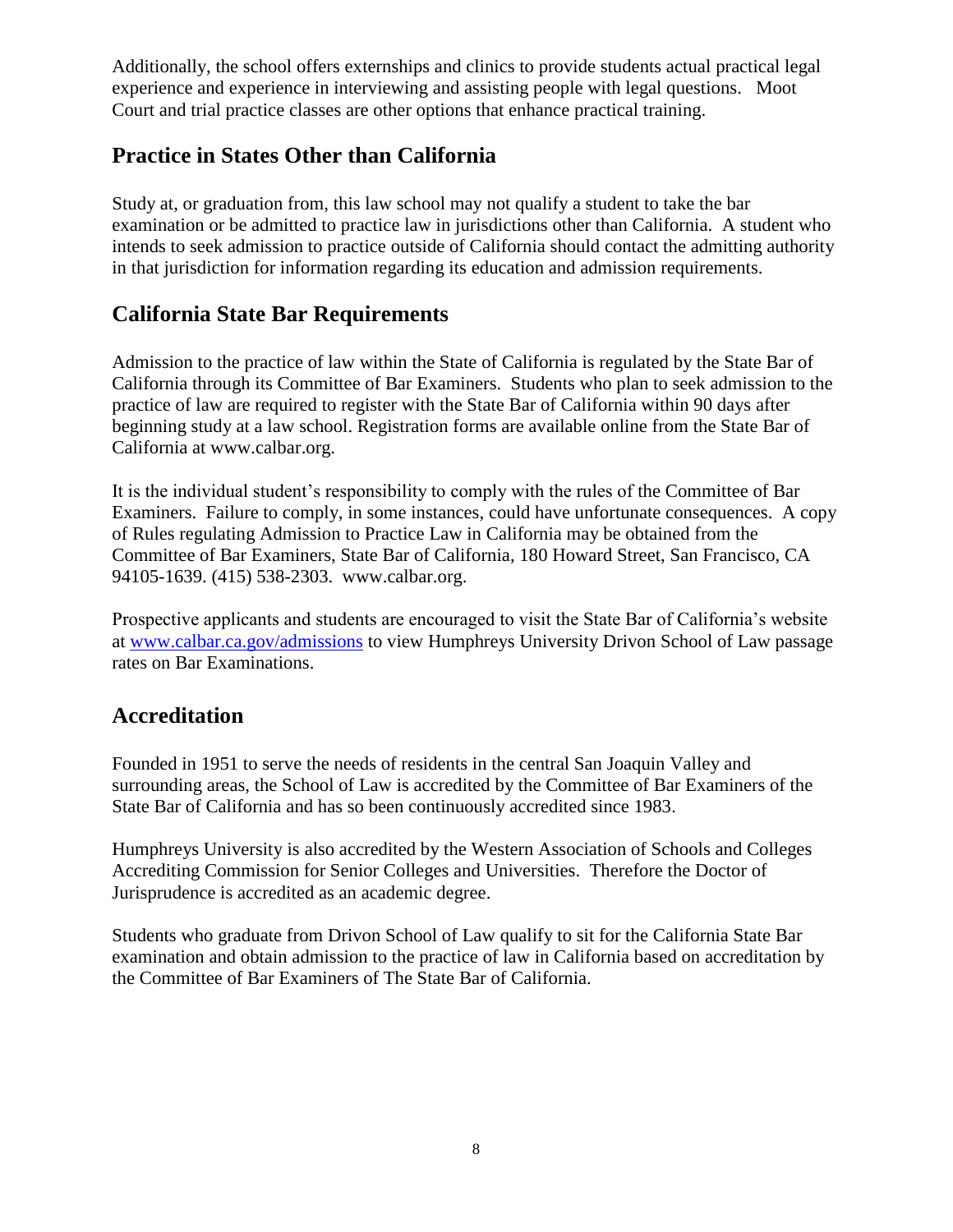## <span id="page-8-0"></span>**Associations**

Humphreys University is a member of the Association of Independent California Colleges and Universities, the National Association of Independent Colleges and Universities, the College Board, and the American Council on Education. Humphreys University also participates in a number of academic and professional organizations, including the American Association of Academic Deans; the California, Bay Area, and National Court Reporters Associations; the California Business Education Association; Professional Secretaries International; the California and National Association of Student Financial Aid Administrators; the National Association of College and University Business Officers; the Pacific Association of Collegiate Registrars and Admission Officers; Reporting Association of Public Schools; and the Western Association of College Admission Counselors.

## <span id="page-8-1"></span>**History**

Humphreys University dates its founding in the fall term of 1896, when John R. Humphreys, Sr., assumed academic administration of the Stockton Business College, Normal School, and Telegraphic Institute. There are scattered records and some graduating class pictures in the files of the University dating back to 1875. The University has been in continuous service to the central San Joaquin Valley since that time, making it the first institution of higher education in the area. The philosophy and objectives of its founder have remained with the University, as a small, independent University dedicated to post-secondary education and serving the educational needs of its students and the community.

In 1937 the founder of the University died and his son, John R. Humphreys, Jr., who had assumed academic administration of the University in 1934, became the second President. The name of the University changed several times since its inception, becoming known as "Humphreys " on July 25, 1947, when it was reorganized and incorporated as a nonprofit educational corporation under the California Education Code. Under this corporate charter and related bylaws, Humphreys University is held exclusively for educational purposes by a Board of Trustees whose membership consists of alumni, educators, distinguished citizens, and friends of the University.

In 1950 the Trustees established a non-accredited, four-year night law school. Shortly thereafter, a law school campus was established in Fresno, but this campus no longer exists under Humphreys University control. In 1973, the Trustees took the first steps toward accreditation of the law school by the Committee of Bar Examiners of the California State Bar. This accreditation was granted in August of 1983.

In 1965, the Trustees provided funds for the construction of a new academic building in north Stockton, with the campus moving to its current location in 1966. In 1974, construction was started on the student center, the student housing complex, and recreational facilities, which have since been eliminated to make room for a new classroom building.

In 1972, the University was accredited by the Western Association of Schools and Colleges (WASC), Accrediting Commission for Community and Junior Colleges.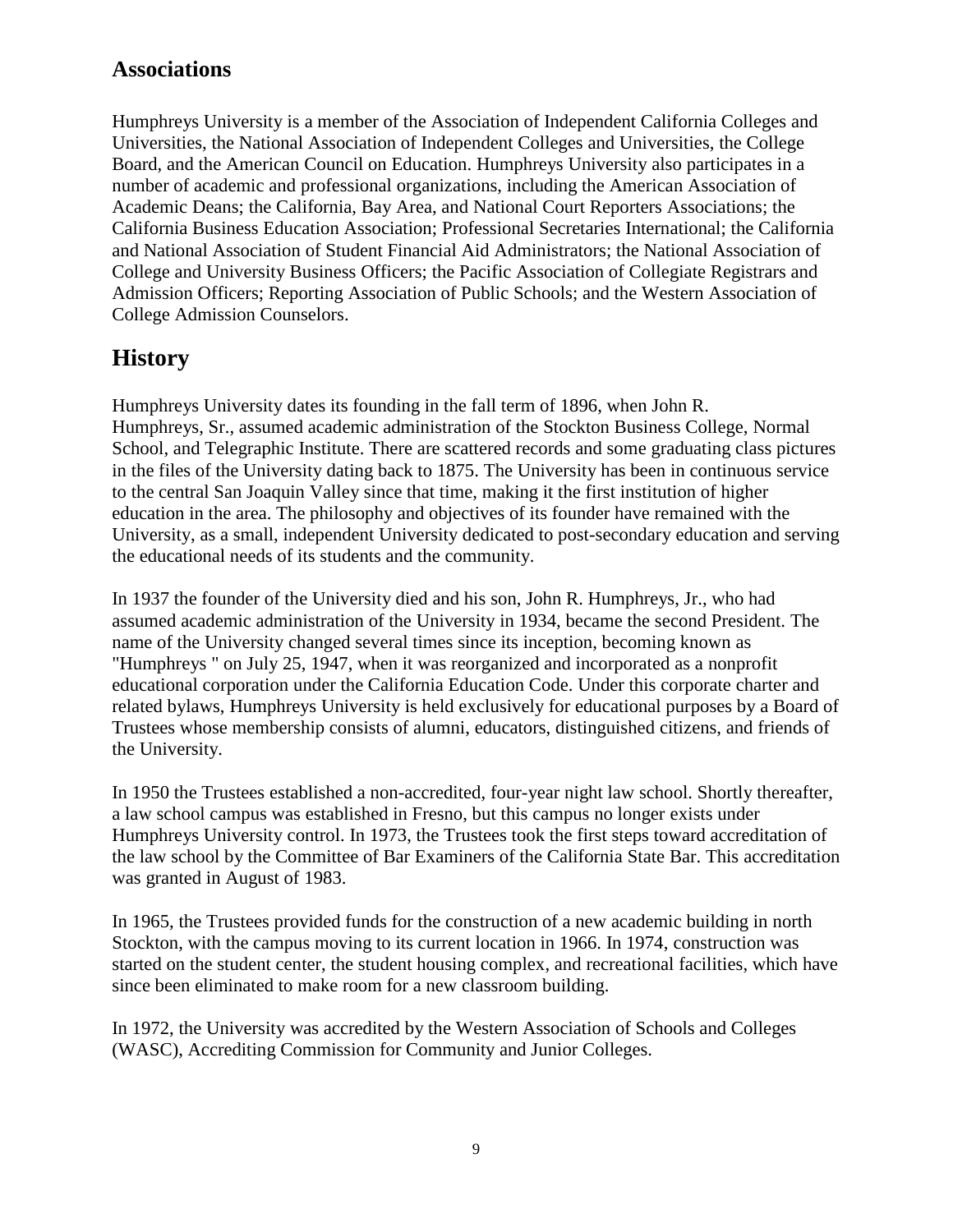In June of 1992, the University was accredited by the Accrediting Commission for Senior Colleges and Universities of WASC. Therefore, all certificates and degrees granted by the University (including the School of Law) are accredited.

In 1980, administration of the University was assumed by Robert G. Humphreys, grandson of the founder, upon the retirement of John R. Humphreys, Jr., thereby becoming the University's third President.

In 1987, Humphreys University began offering courses through Modesto Junior College, eventually establishing a campus in Modesto.

In 1991, the University purchased four buildings west of the Stockton campus student housing complex. Renovations of the buildings allowed the University to add new undergraduate and law libraries, classrooms, faculty offices, law school administrative offices, the Registrar's Office, study lounges, and conference room facilities.

The University again expanded its physical facilities in 2004, when it added two new buildings totaling approximately 24,000 square feet. The University's libraries were moved to a new library building which houses both the law and undergraduate libraries as well as administrative offices for the newly renamed Laurence Drivon School of Law. The classroom and office building added another eight classrooms to the University and includes 18 faculty offices, several administrative offices, and a student lounge. A large central courtyard provides an attractive location for students to sit and study outside and is used for commencement ceremonies. In 2010, the University began construction of another classroom building, providing an additional ten classrooms, and replacing the dorm facility, which was torn down to provide space. The additional space was necessitated by the significant growth in enrollment beginning in 2007 and bring total enrollment in excess of 1,200 students.

Upon the retirement of Robert G. Humphreys in 2015, the trustees of the University appointed Robert G. Humphreys, Jr., great-grandson of the founder, as the University's fourth President.

In the fall of 2016 the Board of Trustees authorized the changing of the name of Humphreys College to Humphreys University. Both the Trustees and President Humphreys, along with the college community, concurred that the name change better reflected the current mission of the University and its goals for the future.

Throughout its long history, the University has provided quality instruction at the postsecondary level. While kept current, the curriculum today is still clearly related to the curriculum as it was when the University was founded, focusing on both liberal arts and career preparation. The expansion of the University, both in Stockton and Modesto, shows the commitment Humphreys University has to the community and the growth of educational opportunities for all.

## **Stockton Campus**

Since its inception, Humphreys University has been a major community facility in Stockton and central California. Until 1924, it was the only institution of higher education in the area. Most of Humphreys' students are from San Joaquin and the seven neighboring counties. Some students are from outside this valley and several foreign countries.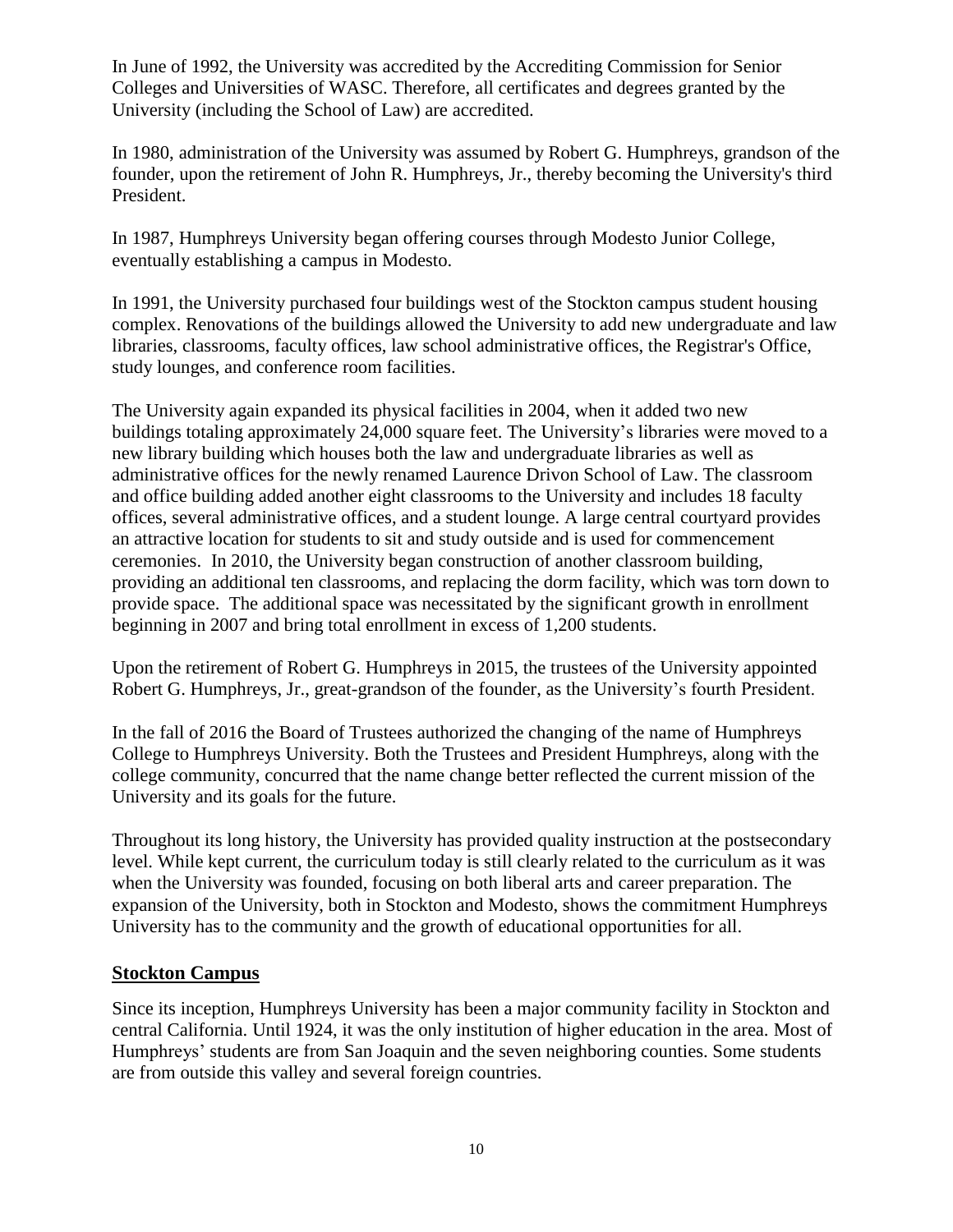Stockton is a growing, vibrant city with a population of over 240,000. At the head of the great California Delta - a thousand miles of navigable waterways within a sixty-mile radius - Stockton provides the area with an international inland port and a variety of water activities. The ski slopes and lakes of the Sierra are only one to two hours to the east; San Francisco and the sunny beaches of Northern California are an hour and a half to the west; and the opportunity to study a major state legislature in operation at the state capitol, Sacramento, is only forty-five minutes to the north. One of the world's most productive agricultural valleys surrounds the city of Stockton.

The weather in Stockton is mild and dry, with temperatures ranging from thirty degrees in the winter to one hundred degrees in the summer. The people of Stockton are active and friendly, and there is an abundance of community facilities within walking distance of the University: theaters, shopping centers, restaurants, banks, parks, churches, hospitals, other colleges, sports facilities, community centers, and public libraries.

## <span id="page-10-0"></span>**Academic Facilities**

Humphreys University is located in north Stockton, about five miles from downtown. The University moved to this eight-acre campus from downtown Stockton in 1966. The campus is one block east of Pacific Avenue, a major thoroughfare in Stockton. Public transportation runs directly to the campus.

The main academic building houses several classrooms, computer labs, the bookstore, and administrative offices. The west campus is composed of four buildings, which house the Academy of Business, Law, and Education (ABLE), a charter school operated by Humphreys University and a program of Delta Charter School in San Joaquin County. Both the main and west campuses have outdoor courtyard areas with ample space for students to study, eat lunch, or gather with friends. Recently, the physical plant was expanded by approximately 24,000 square feet, consisting of two new buildings constructed on vacant land on the campus. The library building houses the law and undergraduate libraries as well as the administrative offices of Drivon School of Law Humphreys University. The classroom building includes eight classrooms, as well as 18 faculty offices, administrative offices, and a student lounge. A central courtyard provides an attractive place for students to gather and socialize outside and is served by a wireless Internet network. In addition, another 15,000-square-foot facility was added in 2010 providing ten additional classrooms.

The University's two libraries are major learning centers, not only for students and faculty, but also for alumni and the community. Extended hours of operation provide a convenient and easily accessible community resource. A branch of the Stockton Public Library is directly across the street from the University with a large general collection which is available to all students. Because of this proximity to the public library, the University does not attempt to duplicate its general holdings but rather is able to focus its own collection to support the University's curricula in liberal arts, accounting, business, early childhood education, and its legal disciplines: court reporting, paralegal studies, criminal justice, and law.

The University libraries' open stacks and reading area provide easy access to reference and circulating collections. Periodicals, cassettes, DVDs, and videos are available on request in the circulation area. Requests for interlibrary loan of monographs and periodicals, state, federal, and international government publications may be made at the reference desk. Additionally, the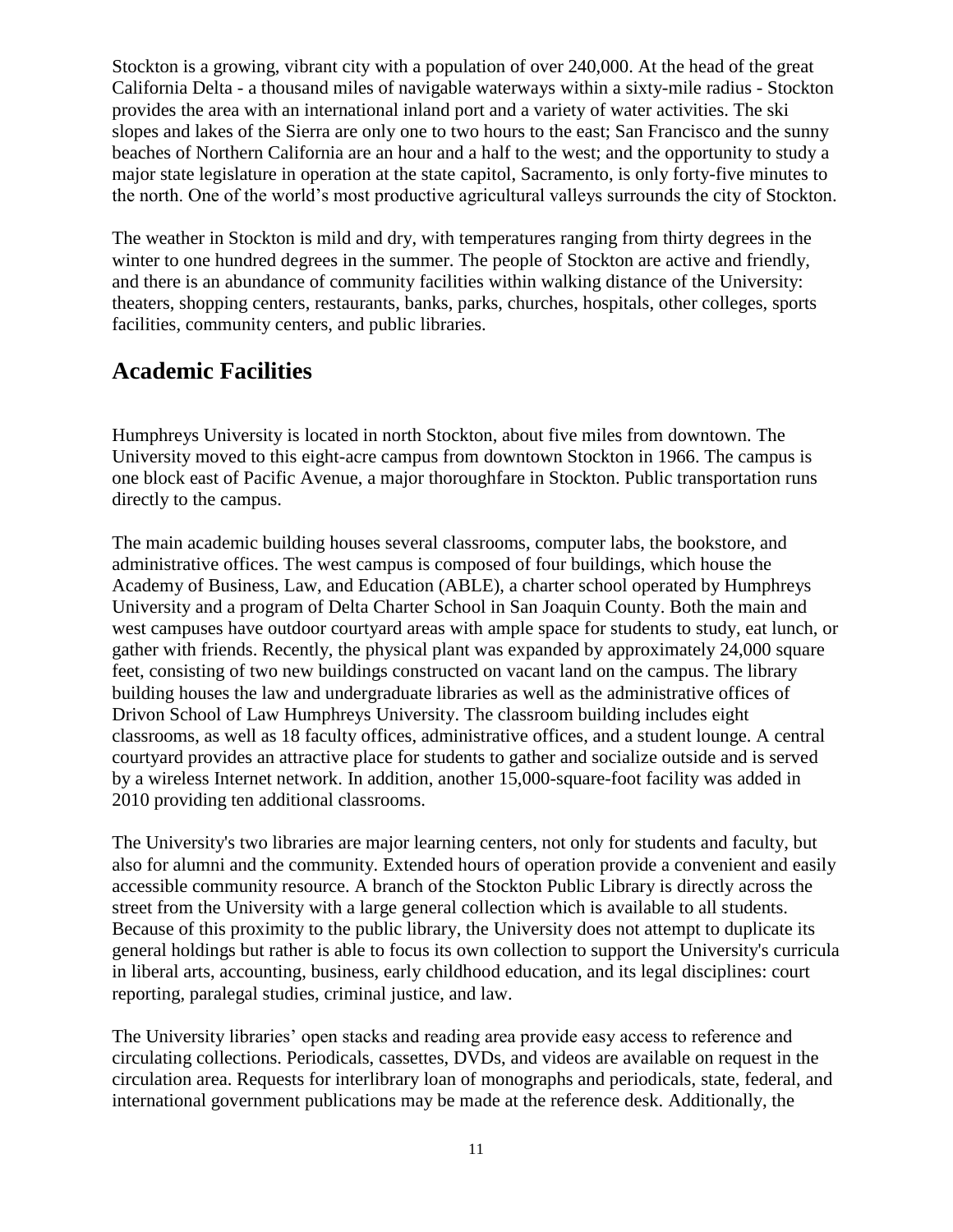library provides students access to several online databases, with access to numerous peerreviewed journals, magazines, and newspaper articles.

The law library's collection, available on open stacks and online, exceeds the minimum set by the Committee of Bar Examiners. It provides primary source materials (federal and California codes, California administrative regulations, appellate and attorney general decisions, regional and state reporters) as well as secondary resources (national and California encyclopedias, digests and treatises) and over twenty major law periodicals. An in-depth collection of tax services is available for students and practitioners of accounting and law.

As part of a nonprofit educational entity, both libraries are eligible to receive gifts deductible by the donor on federal and state income tax returns.

## **Modesto Campus**

The Humphreys University Modesto branch campus is located in north Modesto in Stanislaus County. Modesto is a thriving community with a population of over 209,936. Modesto offers many outlets for the dramatic arts through several local organizations including the symphony, ballet, opera, and cultural scenes. Technology is positioning Stanislaus County as a global center for agribusiness. Due to its central location in the state, Modesto has become a prime destination for tourism. With over 72 city parks, the area offers many recreational opportunities. The Modesto campus is located within walking distance of several shopping centers and restaurants.

Facilities include classrooms, computer laboratories, faculty offices, bookstore, a student lounge, and a reference library. University-operated housing is not provided in Modesto. Rooms and apartments are readily available within walking distance of the campus and throughout the community. The Modesto Transportation Center provides bus connections to anywhere in the county including two stops within one block of the Modesto campus.

## <span id="page-11-0"></span>**Gifts, Bequests, Endowments**

Humphreys University is authorized to accept gifts to the cause of better private education. Scholarships for needy students, gifts of books, equipment, securities, real property, and money are welcome. Such gifts are tax-deductible.

Donations received by the University go directly to benefit deserving students currently enrolled who need financial assistance in order to achieve their educational and career goals. Even a small gift is long remembered as a permanent and living memorial.

The philanthropic donor who wants to help men and women get an education which will enable them to "stand on their own feet" is best served by making a gift to Humphreys University. This is a University dedicated to the welfare of young men and women.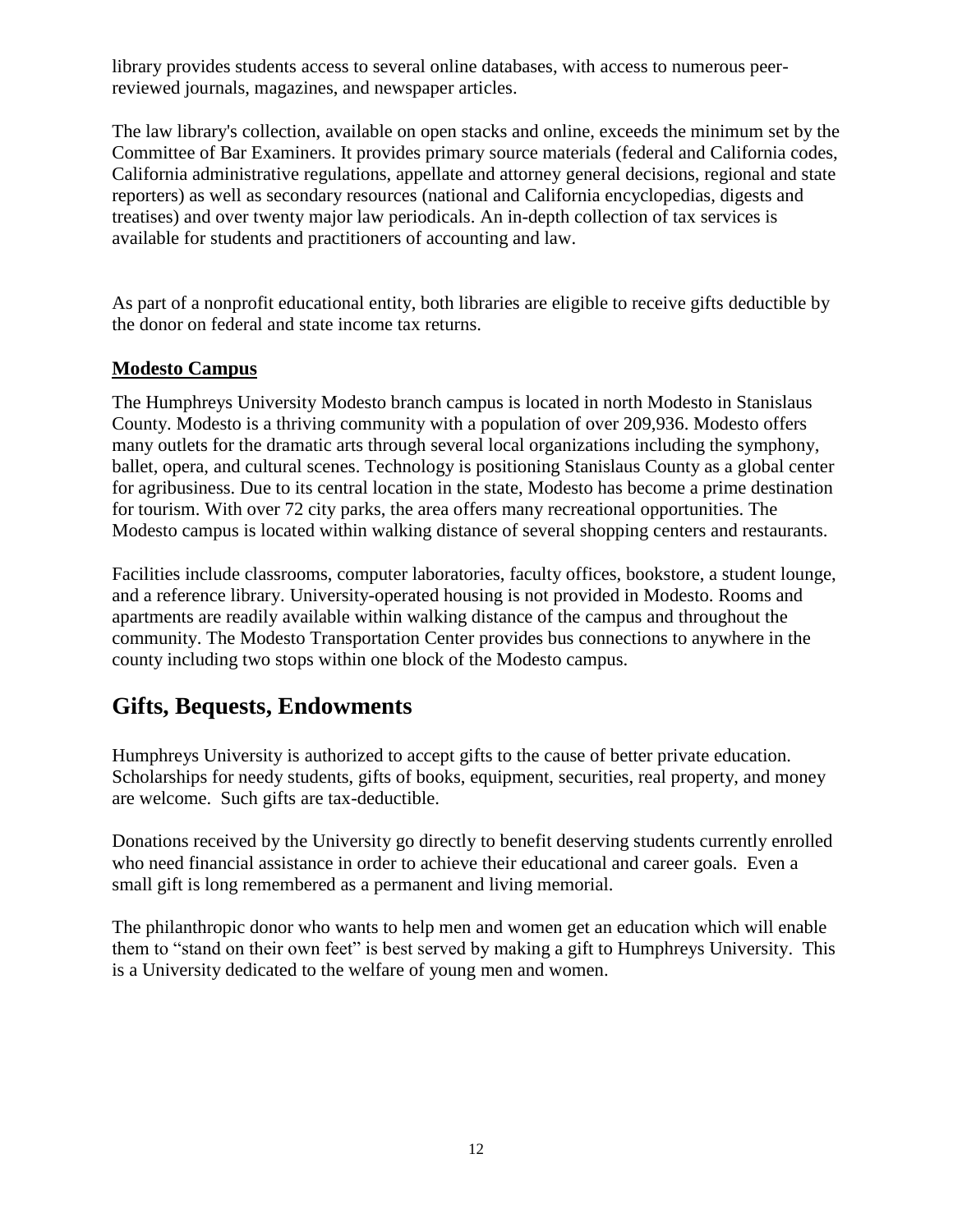## <span id="page-12-0"></span>**Reservation of Rights**

Drivon School of Law reserves the unconditional right to amend this catalog from time to time and at any time without publishing a new catalog. Such amendments will be posted on the law school website. All students are responsible for reviewing the website to remain informed of matters relating to the School of Law.

In preparing this material, Humphreys University has made every effort to insure the accuracy and completeness of the information contained herein. The University reserves the right to add, amend, or repeal the information contained herein upon posting of such addition, amendment, or repeal in the Registrar's Office.

The University also reserves the right to terminate or restrict for cause the attendance of any student at any time, or to remove from the list of candidates for a degree the name of any student, should it be in the interest of the University. Upon the request of the student, a hearing shall be provided.

# <span id="page-12-1"></span>**Admissions**

## <span id="page-12-2"></span>**Admission Procedure**

Drivon School of Law acts on all applications for admission through its Admissions Committee, which consists of members of the law faculty and administration. No action is taken by the committee until the application, application fee, and all required supporting documents have been received by the University. It is to the applicant's advantage to complete an application and submit it along with supporting documents as early as possible.

## <span id="page-12-3"></span>**Admission Requirements: Regular Applicants**

The University prefers that applicants hold a Bachelor's degree from a regionally accredited college or university. The University, however, will accept applications from individuals who have completed at least 60 semester or 90 quarter units creditable towards a Bachelor's degree, as determined by the Drivon School of Law registrar.

Applicants that meet the educational requirements stated above must submit the following:

- 1. Completed School of Law application for admission, with non-refundable application fee,
- 2. Two copies of official transcripts of all previous college work (sent directly to the Law Registrar by the previously attended colleges),
- 3. LSAT Scores, and
- 4. Letter of Recommendation.
- 5. The University reserves the right to require as a condition of admission that any admitted student take and pass the First Year Law Students Examination (FYLSX) administered by the Committee of Bar Examiners of the State Bar of California in order to matriculate to the second year of law school.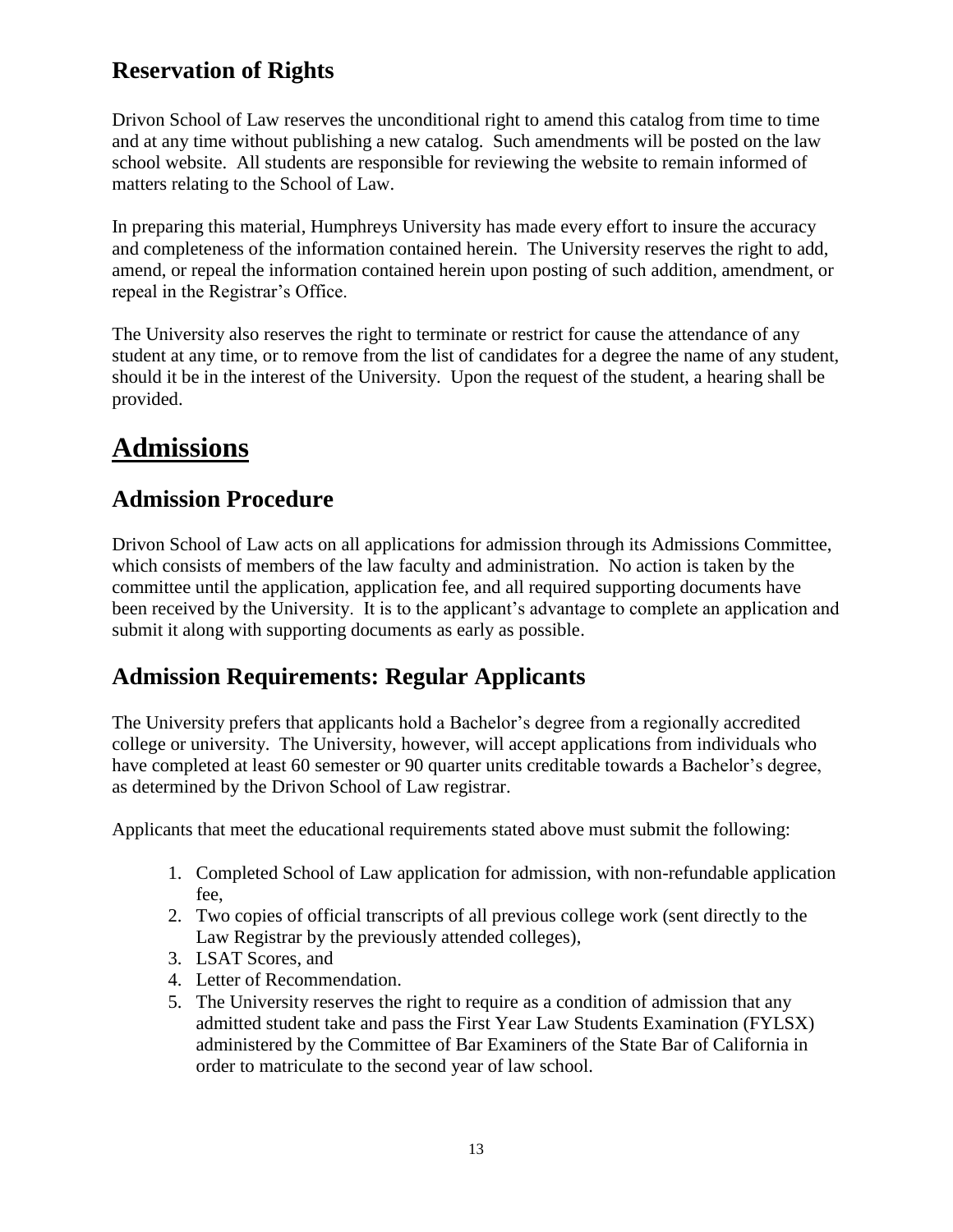## <span id="page-13-0"></span>**Admission requirements: Special Applicants**

A limited number of individuals, who have not completed at least 60 semester or 90 quarter units creditable towards a Bachelor's degree may apply for admission after satisfying the following educational requirements and may be admitted only in exceptional cases:

Attain a minimum score of 50, on exams administered by the College Level Examination Program (CLEP), in:

- 1. Under Composition and Literature category, either
	- a. College Composition\*, or
	- b. College Composition and Modular
- 2. And two other examinations that can be selected from any of the following subjects:
	- a. Composition and Literature (Humanities examination only),
	- b. Foreign Language,
	- c. History and Social Science,
	- d. Science and Mathematics,
	- e. Business

Applicants must register to take the CLEP examinations directly with the College Board and request that score reports be forwarded by the College Board to Drivon School of Law registrar.

\*Course Title changed effective July 1, 2010

## **Applicants who apply as "special applicants" must submit the following:**

- 1. Completed School of Law application for admission, with non-refundable application fee,
- 2. One copy of official transcripts of all previous college work (sent directly to the University by the previously attended colleges),
- 3. LSAT scores,
- 4. Three letters of recommendation,
- 5. Official CLEP score reports (sent directly to the University from the College Level Examination Program), and
- 6. Interview with the Dean of Law

The Law Admissions Committee will review the applications of "special applicants" who have attained the appropriate exam scores and admit those determined to have the requisite ability and background knowledge to benefit from the study of law.

Students who are admitted as special applicants will also be required to take and pass the First Year Law Students Examination (FYLSX) after the first year of law study. Special students may not continue enrollment or advance to the second year until they pass this examination. The examination is given by the Committee of Bar Examiners in June and October.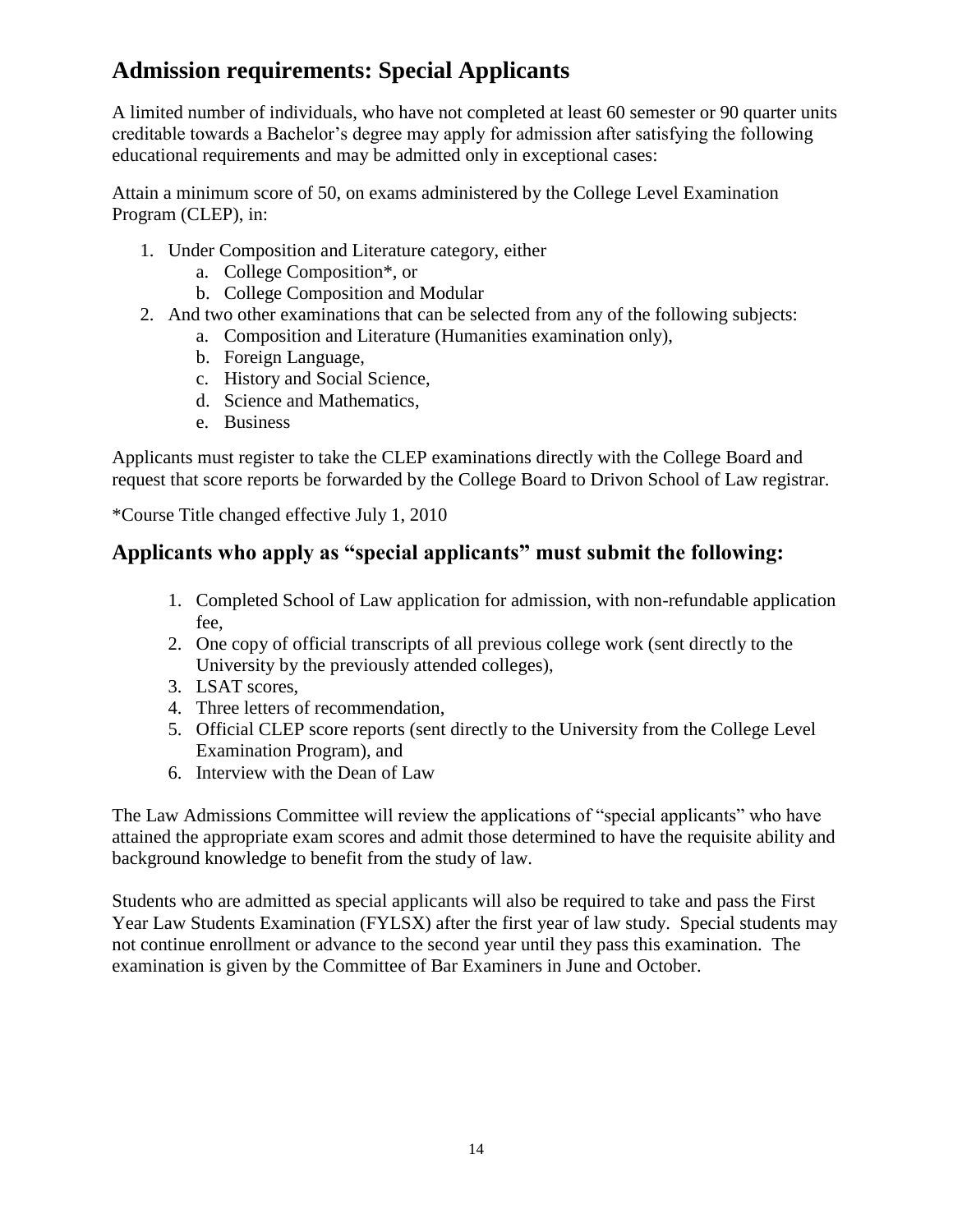## <span id="page-14-0"></span>**Admission Requirements: Transfer Students**

Admission with advanced standing will be considered when no more than two academic years will have elapsed since the applicant was enrolled at a prior law school.

An applicant in good standing at a prior law school seeking transfer credit must provide a letter from the Dean of the prior law school stating that the applicant was a student in good standing and eligible to continue law studies.

An applicant from a State Bar or ABA accredited law school may be admitted with transfer credit for courses successfully completed at the prior school up to a maximum of 57 quarter units of transfer credit. Courses transferred for unit credit must be substantially equivalent to similar courses offered at Drivon School of Law. The determination of the transferability of courses for unit credit shall be determined by the Dean of the School of Law after consultation with the appropriate faculty committee.

A transfer applicant who has not taken the LSAT or has a score lower than that required to enter Drivon School of Law may be required to obtain a GPA higher than 70 in his or her first year at Drivon School of Law and will be required to take the LSAT at the first opportunity.

An applicant previously disqualified from or without good standing at another law school is not qualified for admission to the School of Law, except under special circumstances as outlined in the Rules of the Committee of Bar Examiners. Usually, such an applicant will be required to obtain a start over approval from that Committee.

## **Applicants for advanced standing must submit the following:**

- 1. Completed School of Law application for admission with a non-refundable application fee,
- 2. Official LSAT score report,
- 3. A copy of official transcripts of all previous college work (sent directly to Drivon School of Law registrar by previously attended colleges),
- 4. Letter of recommendation,
- 5. Letter from the Dean of the law school previously attended stating that the student is in good standing and eligible to return and
- 6. (For students from non-accredited law schools only) Official evidence of successful completion of the FYLSX.

## <span id="page-14-1"></span>**Visiting Students**

With permission from the Dean of Drivon School of Law, members of the State Bar and graduates and current students of accredited law schools may enroll in courses as non-degree visiting students without complying with admissions requirements set forth herein above. For more information, please contact the Registrar.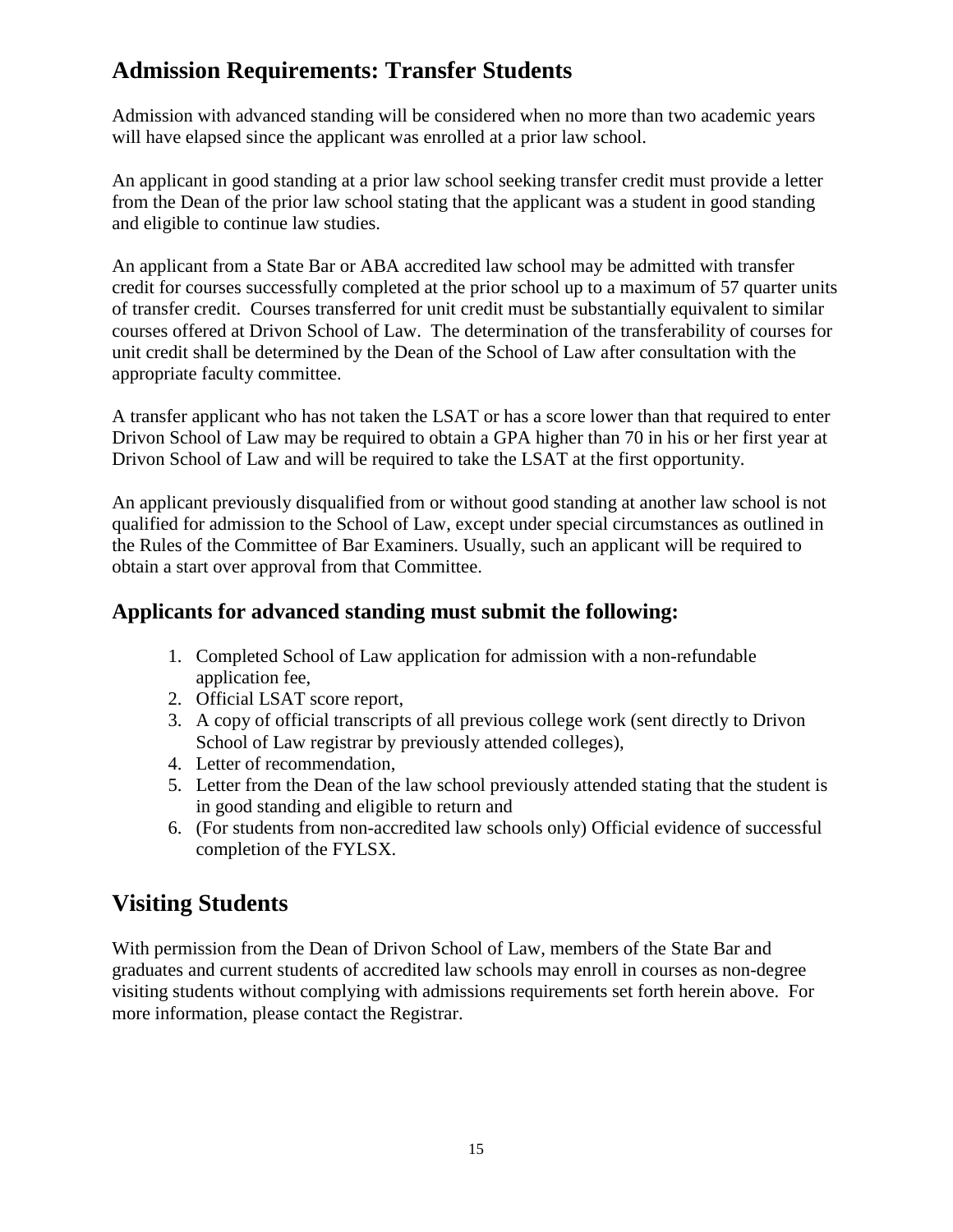## <span id="page-15-0"></span>**Law School Admission Test (LSAT)**

All regular applicants must take the Law School Admission Test and have the results sent directly to the University by Law Services. Test results are valid for four years from the date of the test. Under unusual circumstances a waiver of this time limit may be requested of the Dean.

This test is given four times a year at locations throughout the United States, including Humphreys University. Applicants are urged to register for and take the test as early as possible.

A bulletin of information and a registration form for the Law School Admission Test may be obtained from the Admissions Office or by directly contacting Law Services, Post Office Box 2000, Newtown, Pennsylvania 18940-0998, (215) 968-1001. [www.LSAC.org](http://www.lsac.org/)

## <span id="page-15-1"></span>**Veterans**

Humphreys University is approved under federal law for the training of veterans. Veterans whose entitlement under one act has expired may be eligible under another. Veteran's benefits may also be available to survivors (spouse) and dependents, under certain circumstances. Full information can be obtained from the Veterans Administration or the University Registrar's Office.

The University will conduct an evaluation of previous education and training, grant appropriate credit, shorten the duration of the program, and notify the Veterans Administration and student accordingly.

Veterans placed on academic probation will have their VA certification for education benefits interrupted if they are dismissed at the end of the probationary period. Veterans in the graduate programs who are placed on academic probation will have their VA certification for education benefits interrupted if they are dismissed at the end of the probationary period.

Certification for VA benefits will not start again until their probationary status has been cancelled and students are restored to good standing.

- 1. Standard of Progress per CFR 21.4253
	- a. The grading system is defined under the heading of GRADES in this catalog.
	- b. The minimum grade or grade point average considered satisfactory is under Satisfactory Academic Progress in this catalog.
	- c. Probation is defined under Academic Probation in this catalog.
	- d. Students not achieving satisfactory progress are subject to dismissal, as described in Academic Dismissal in this catalog.
- 2. Attendance Policy

The University does not enforce a uniform rule as to the number of absences permitted. Refer to Attendance Policy in this catalog.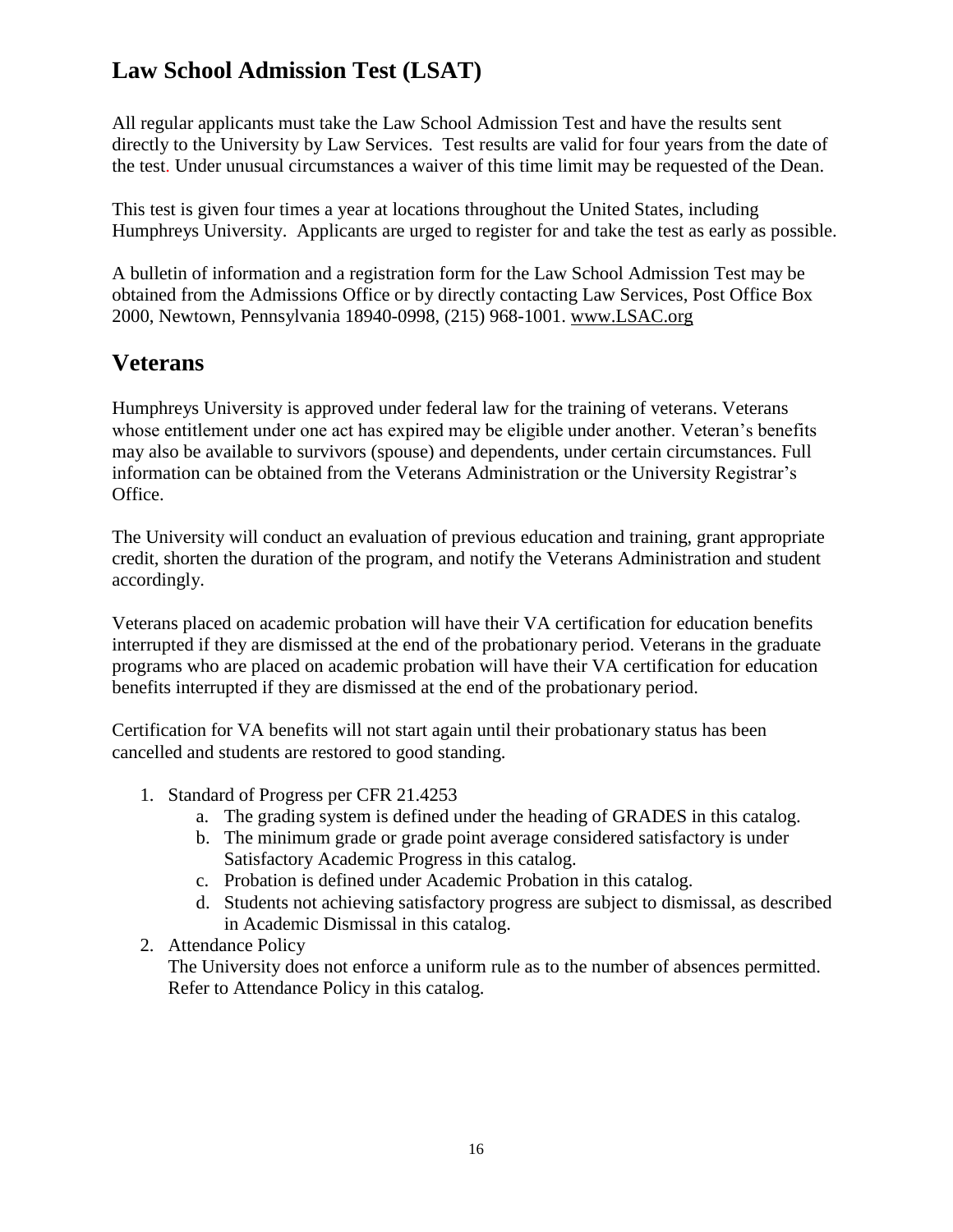## <span id="page-16-0"></span>**Transfer Credit**

Eligible veterans must provide official academic transcripts of all prior colleges, universities, and training institutions. Refer to Transfer Credit/Work Experience policy in this catalog. The Registrar will then prepare an evaluation of credits and inform the student and the Veterans Administration as to the amount of credit allowed.

Credit will be allowed only for subjects related to the degree curriculum as outlined in the Humphreys University General Catalog and only for subjects completed with a grade of C- or better. Under special circumstances a student may receive up to four units of credit for previous work experience. Application for credit should be made through the student's academic chair.

More information can be obtained from the Veterans Administration or from the Registrar's Office.

# <span id="page-16-1"></span>**Student Services**

## **Career Development Services**

Career development services are available free of charge to all graduating students and alumni. Students may seek assistance with resumes and cover letter preparation, job search skills, and interview techniques. Assistance is available by appointment only.

## <span id="page-16-2"></span>**Student Associations**

### **Student Bar Association**

The Drivon School of Law Student Bar Association is the major channel of communication among the law students, faculty, and administration. Acting through elected officers and class representatives, it provides a mechanism through which students can organize efforts for educational and social activities, as well as sponsor programs of distinguished speakers. It also publishes a periodic newsletter for members.

## <span id="page-16-3"></span>**Disabled Students**

Humphreys University welcomes students with disabilities and encourages any student with special needs to discuss them with an admission counselor.

The University has the following available for disabled students:

- 1. Academic and special needs counseling
- 2. Reserved parking spaces
- 3. Access ramps to campus buildings
- 4. Restroom facilities

Humphreys University is fully committed to complying with the laws regarding equal opportunity for all qualified students with disabilities and promoting the full participation of all qualified students in all aspects of campus life. It is the policy of the University to provide reasonable accommodations to persons with disabilities unless such accommodations would impose an undue burden to the University or fundamental alteration to the program in question.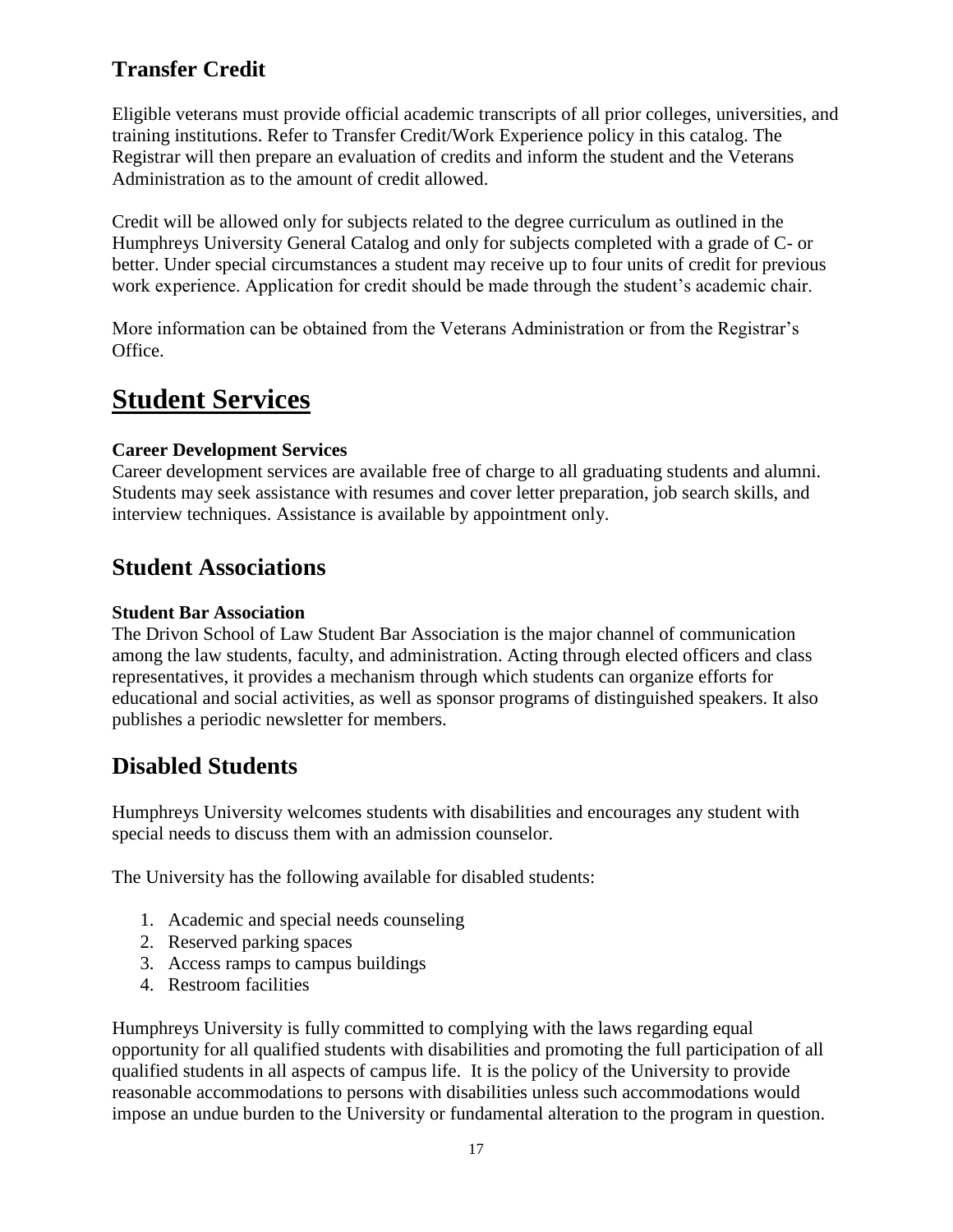The University reserves the right to not make accommodations or provide auxiliary services if it constitutes an undue burden or requires a fundamental alteration to the program in question.

All students are expected to meet the academic standards as developed by the faculty. It is only through a student's voluntary disclosure of his or her disability and request for accommodation that Humphreys can support the student's needs. A student who wishes to request an accommodation or modification must do so through the Dean of Instruction. The Dean will work on an individual basis to determine which, if any, accommodations or modifications would be most effective to help the student achieve academic success.

To seek an accommodation, a student must make a written request to the Dean and provide appropriate medical documentation of his/her disability. The Dean may request additional documentation if what is provided is incomplete or if there are questions or inconsistencies with the student's current impairment status and a requested accommodation. Appropriate medical documentation must include a written evaluation from a physician, psychologist, or other qualified specialist that establishes the nature and extent of the disability and includes the basis for the diagnosis and the dates of testing; establishes the current need for accommodation; clearly identifies the diagnosed disability or disabilities; describes the functional limitations resulting from the disability or disabilities; describes the specific accommodation requested; and is typed or printed on official letterhead and be signed by an evaluator qualified to make the diagnosis, including licensure or certification and area of specialization.

## <span id="page-17-0"></span>**Student Conduct**

It is assumed that all students who enter Drivon School of Law do so for the purpose of acquiring a comprehensive legal education and preparing themselves for entry into the legal profession or related fields. Student conduct which obstructs or interferes with the administrative or academic process, or which interferes with the right of other students endeavoring to pursue their legal education, will be sufficient cause for removal from the law school.

The possession or use of alcoholic beverages, illegal drugs or narcotics (including all types of marijuana), explosives, guns, hazardous material or any other weapons on or near the school premises is prohibited and is cause for immediate dismissal.

At no time is it allowable for a student to bring alcoholic beverages to campus, however, alcoholic beverages may be served by the University at certain social events.

The University provides orderly procedures by which a student charged with conduct which leads to the imposition of any sanction by the University (including but not limited to suspension or exclusion), or any other action by the University with which the student does not agree, will be given notice of the charge(s) and opportunity for a hearing before a committee composed of law faculty members appointed by the Dean.

The ultimate responsibility for decisions regarding suspensions, dismissals, or removals of students from the School of Law rests with the Dean of the School of Law, subject to final review by the President of the University.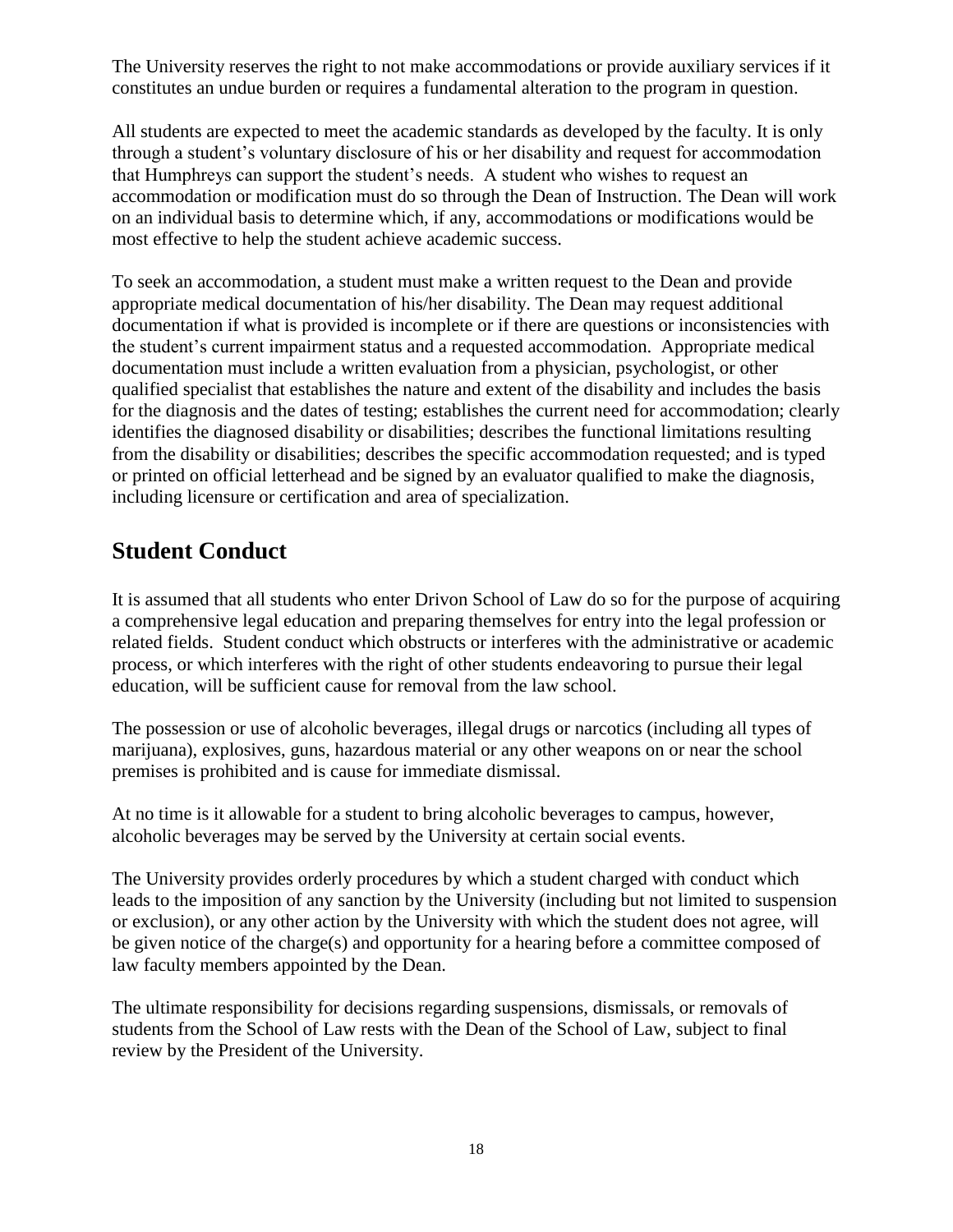## <span id="page-18-0"></span>**Expenses**

## <span id="page-18-1"></span>**Tuition and Fees**

A detailed "Schedule of Tuition and Fees" and the "Fiscal Policies" statement, published separately, can be obtained from the Admission Office or Fiscal Office. All tuition and fees are due and payable in advance each quarter.

## <span id="page-18-2"></span>**Refund Policy**

Refunds of tuition will be made in accordance with the schedule below. The amount of the refund will be computed as of the date of withdrawal. The date of withdrawal for the purpose of computing any tuition refund will be the date the Change of Schedule Request is received by the Registrar's Office. A holiday falling within the first six weeks of the quarter does not extend the refund period.

- 1. On or before Friday of the first week of scheduled classes..…… 100%
- 2. After Friday of the first week of scheduled classes but on or before the Friday of the second week………….……… 90%
- 3. After the Friday of the second week of scheduled classes but on or before Friday of the third week…….………..…………50% 4. After Friday of the third week of scheduled classes
	- but on or before Friday of the sixth week..................................25%

No refunds will be made after the beginning of the seventh (7th) week of classes. **Date of enrollment or when the class first meets has no effect on refund period. Refunds are calculated from the 1st day of the quarter.** Seminars and workshops for which no units or grade is awarded are not eligible for any refund.

# <span id="page-18-3"></span>**Financial Aid**

## <span id="page-18-4"></span>**Financial Aid Overview**

The purpose of financial aid at Humphreys University is to assist students who, because of financial constraints, might not otherwise have the resources to pursue a University education in their chosen fields. A student's financial need is determined by the difference between the total cost of attending Humphreys University and the contribution the student and his or her family is expected to make toward this cost. The total cost of attending Humphreys University includes tuition and fees, room and board, books and supplies, personal expenses, and transportation.

In order to determine if a student qualifies for financial aid, his or her income and asset information must be evaluated according to an approved needs analysis system known as the Federal Methodology. All the data used to calculate a student's Expected Family Contribution (EFC) comes from the information the student provides on the Free Application for Federal Student Aid (FAFSA). The FAFSA determines the amount of money a family is expected to contribute to the price of attending a postsecondary institution. The results of the FAFSA are used in determining student loan eligibility.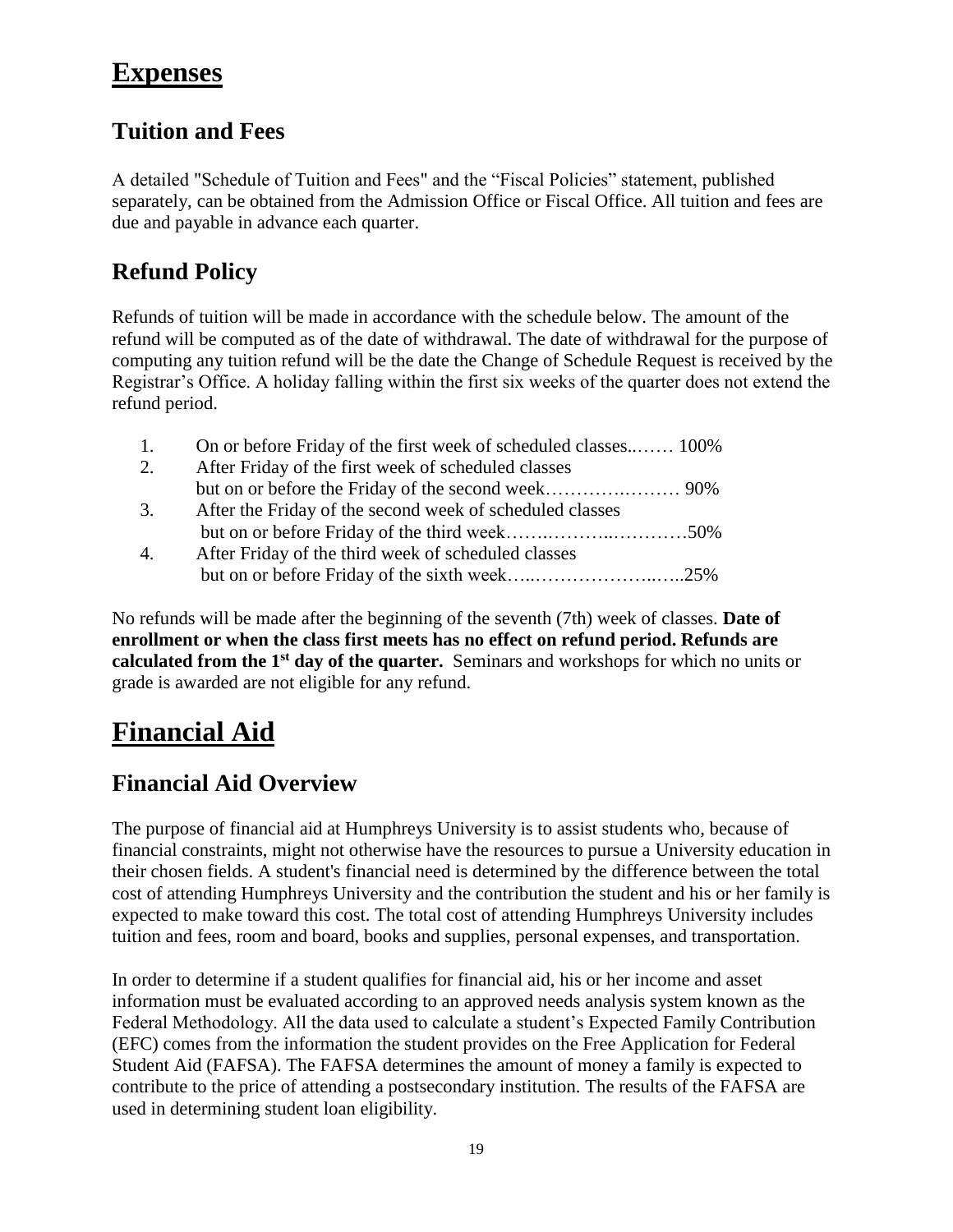Humphreys University maintains a varied financial assistance program in order to meet the needs of all students. The University's institutional eligibility to administer Title IV funds (financial aid) extends to all of the programs listed in this bulletin.

Application forms and more detailed information about the financial aid application process, deadlines, and student eligibility, may be obtained from the Financial Aid Department. Students who do not have a bachelor's degree will need to contact the Financial Aid Department to assess their eligibility for federal loans.

Humphreys University has counselors available to answer questions and assist with financial aid applications. New Federal Direct loan borrowers must complete online entrance loan counseling as well as a Master Promissory Note at studentloans.gov. Withdrawing completely or dropping to less than six units will affect a student's eligibility to receive financial aid in subsequent terms. Any and all funds scheduled for the forthcoming quarter will be cancelled and an exit loan interview will be required prior to awarding additional financial aid.

## <span id="page-19-0"></span>**Financial Aid and University Budgets**

Humphreys University uses information provided by the [California Student Aid Commission](http://www.csac.ca.gov/) to determine the student costs of attendance (Student Expense Budget). The Student Expense Budget takes into consideration the following items:

- 1. Tuition and fees
- 2. Books and supplies
- 3. Room and board
- 4. Transportation
- 5. Personal and miscellaneous expenses
- 6. Loan fees For student borrowers, actual or average loan origination and insurance fees apply.
- 7. Dependent care, if applicable (must be documented by the student).

## <span id="page-19-1"></span>**Financial Aid Assistance**

The general financial aid eligibility requirements are the following:

- 1. Be accepted to the Law Program as a regular student
- 2. Be a US citizen or eligible non-citizen
- 3. Not in default on a federal student loan or refund required to a federal grant program
- 4. Registration with Selective Service (if required)
- 5. Be making and maintaining Satisfactory Academic Progress as required by Law School policy.
- 6. Be enrolled in a minimum of six units during any one quarter.

Students enrolled in the Drivon School of Law are eligible to apply for the following federally sponsored programs:

Federal College Work Study

Federal Direct Loans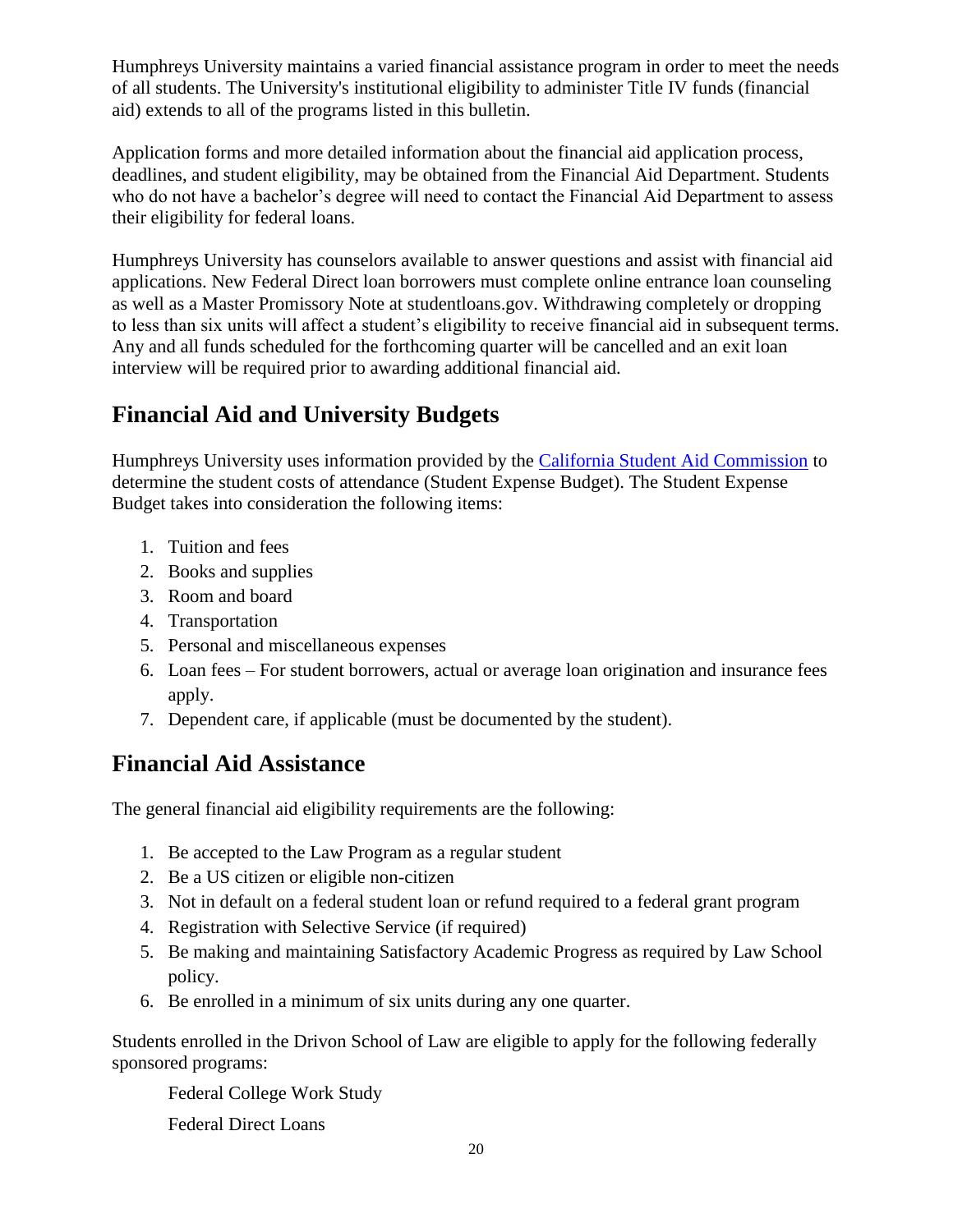**Federal Work Study (FWS)** provides federal funds for student employment which is supplemented by funds from Humphreys University. Students must demonstrate financial need and must be enrolled for at least 6 units in order to be eligible for FWS. Money is earned hourly and is paid directly to the student semi-monthly. FWS employment may be used as a means of helping to finance a student's education or career objectives. Interested and eligible students should contact the Financial Aid Department for an application.

## **Federal Direct Stafford Loans**

Federal Direct loans are the major form of financial aid for law students. Any regular eligible student enrolled at least half-time may borrow student loans. There are two types of federal student loans available. The subsidized loan which is need-based with a maximum of \$8,500.00 per academic year and the unsubsidized loan that is non-need based with a maximum of \$20,500.00 per academic year less any subsidized loan awarded. Most students are eligible for the maximum annual combined loan limit of the lesser of \$20,500.00 or the cost of attendance minus other financial aid.

The maximum total debt allowed from the Department of Education for non-health related professions is \$138,500. This maximum total graduate debt limit includes Stafford Loans received for undergraduate study.

## **Federal Graduate Plus Loans**

Graduate students are also eligible to borrow under the PLUS loan program up to their cost of attendance minus other estimated financial assistance. Federal Direct subsidized and unsubsidized loans must be applied first. The terms and conditions include that applicants must not have adverse credit history and repayment begins on the date of the last disbursement of the loans (students still in school on at least a half-time basis may request an in-school forbearance to postpone repayment). Unlike private loans, PLUS loans are easier to qualify for, federally regulated, capped at 9% interest rate (can never exceed that rate) and able to be consolidated with Federal Direct Subsidized and Unsubsidized loans upon graduation. Futher information is available at [www.studentloans.gov.](http://www.studentloans.gov/)

| Program              | Subsidized Loan  | Unsubsidized Loan | Graduate Plus Loan           |
|----------------------|------------------|-------------------|------------------------------|
| <b>Interest Rate</b> | 6.8%             | 6.8%              | 7.9%                         |
| Credit Criteria      | Credit check not | Credit check not  | Credit check required. No    |
|                      | required         | required          | adverse credit allowed,      |
|                      |                  |                   | e.g., a default              |
|                      |                  |                   | determination, bankruptcy    |
|                      |                  |                   | discharge, foreclosure,      |
|                      |                  |                   | repossession, tax lien,      |
|                      |                  |                   | wage garnishment, write-     |
|                      |                  |                   | off of a federal student aid |
|                      |                  |                   | debt or 90 or more days      |
|                      |                  |                   | delinquent on any debt.      |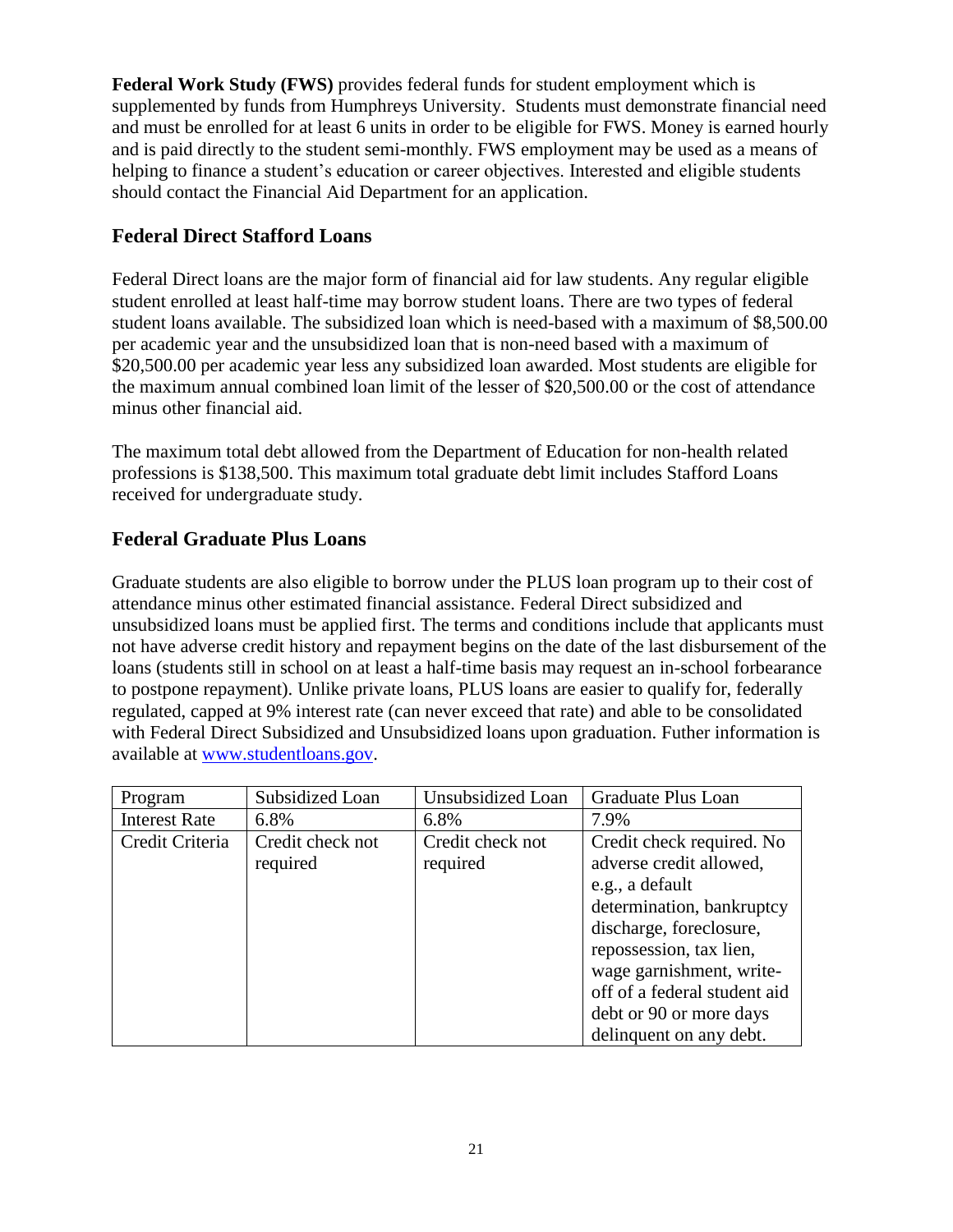| Annual  | 8,500.00 | 12,000.00 | This amount varies on a  |
|---------|----------|-----------|--------------------------|
| Maximum |          |           | yearly basis because     |
|         |          |           | borrowers must take out  |
|         |          |           | the annual maximum of    |
|         |          |           | Stafford Loans, and then |
|         |          |           | may request up to the    |
|         |          |           | institutions' cost of    |
|         |          |           | attendance.              |

**Return of Title IV Funds: (Refunds/Withdrawals)**

**Federal regulations make it clear that Title IV funds are awarded to a student under the assumption that the student will attend the entire period for which the assistance is awarded. When a student withdraws, the student may no longer be eligible for the full amount of Title IV funds that the student was originally scheduled to receive.** 

**When a student withdraws, the Financial Aid Department must calculate the amount of financial aid earned prior to withdrawing. This process applies to students that discontinue enrollment in all classes, on or after the first day of the quarter. This assumes the student actually began attendance. Once a student withdraws, two separate calculations must take place: a refund of tuition and, a return to Title IV.**

**Any aid received in excess of the earned amount is considered unearned. The unearned financial aid must be returned to the respective programs. The calculation is based upon the amount of Title IV aid for which the student was eligible. The amount of Title IV program assistance earned is based on the amount of time the student spent in academic attendance; it has no relationship to the student's incurred institutional charges.** 

**The amount of earned financial aid is calculated on a daily basis from the first day of classes. The process uses calendar days rather than business days. The earned aid is determined by taking the number of days attended before withdrawing divided by the total number of days in the quarter. (First day of instruction until the last day of finals, excluding Christmas and Spring breaks). The return policy applies to students that withdraw on or before the 60% point of the quarter. Withdrawal after this date will not result in any adjustment to a student's financial aid for that given quarter. However, funding scheduled for the subsequent quarter will be cancelled. Students who have financial aid returned will be notified in writing. If the amount disbursed to the student is less than the amount the student earned, he or she is eligible to receive a post-withdrawal disbursement of the earned aid that was not receive.** 

**Once the earned and unearned aid percentages are determined, the next step is to calculate the dollar amount of unearned aid that must be returned. The Return amount is determined by multiplying the unearned aid percentage by the total aid received.**

#### **UNEARNED AID PERCENTAGE X TOTAL OF ALL TITLE IV FUNDS RECEIVED = TOTAL UNEARNED AID**

The amount of unearned aid that must be returned by Humphreys University is a percentage of institutional charges for the quarter. Once the dollar amount of the school portion of the Return is determined, it is compared to the total amount of all unearned aid. If the school's potion is less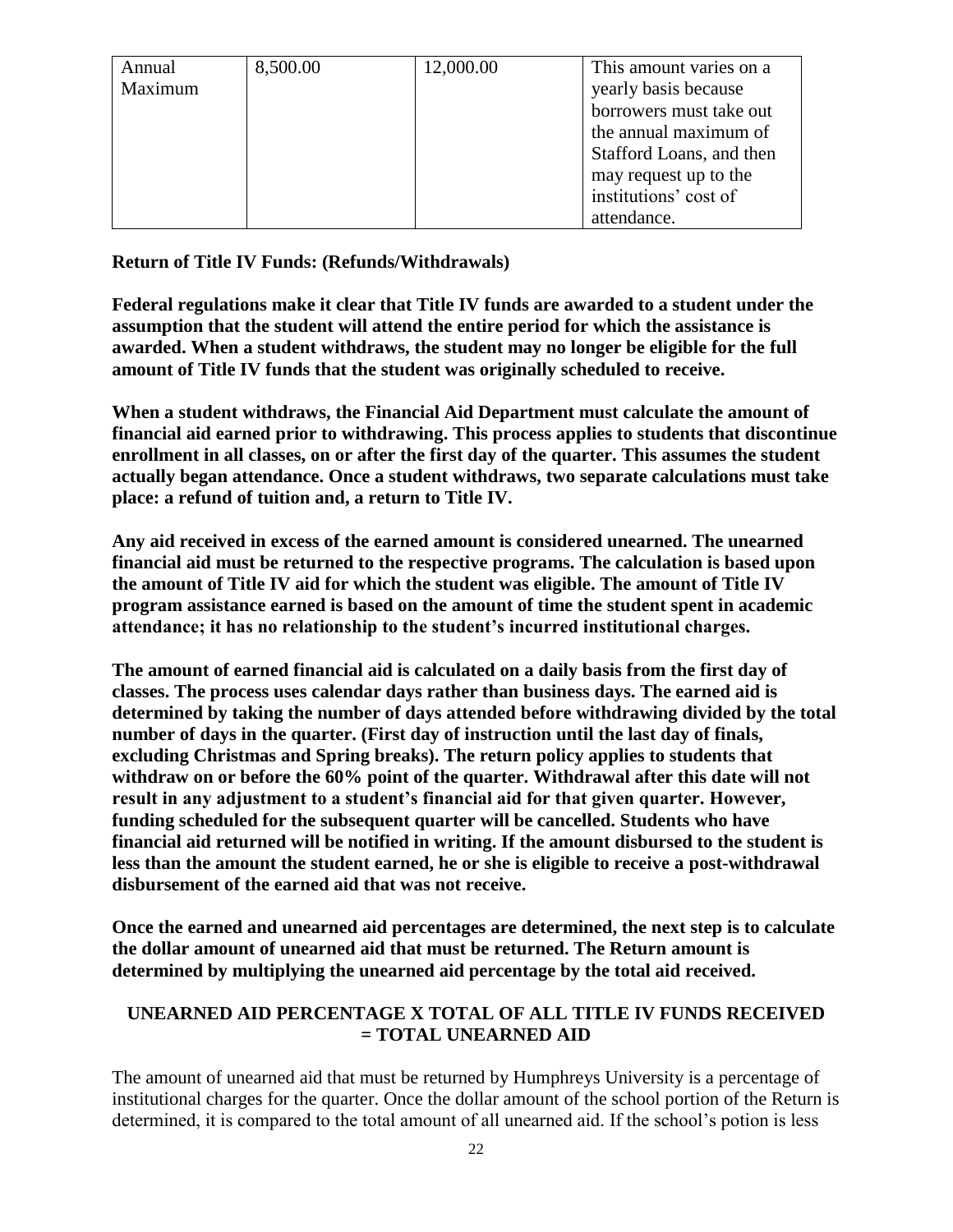than the total unearned aid, then Humphreys University must return the amount indicated as the school portion. If the calculated school portion exceeds the total unearned aid, then Humphreys University must return the amount of the total unearned aid.

Financial aid will be returned to the aid program from which it came. If returned to a loan program, the outstanding balance will be reduced by the amount of the Return. Aid will be returned in the following order:

|   | Direct Unsubsidized<br>Loan |
|---|-----------------------------|
| 2 | Direct Subsidized<br>Loan   |
| 3 | Direct Grad Plus<br>Loan    |
|   | Other Title IV Aid          |

In most cases, the tuition adjustment assessed will be less than the amount of the school portion of Title IV funds. When you withdraw from school, a balance will be created on your student account at Humphreys University for the difference between the tuition adjustment and the refund amount. The student will be responsible for paying the balance in addition to any other balance created from the student portion of the refund.

After the school returns the correct amount of aid, any amount of the total unearned aid that remains becomes the student portion of the Return. The student portion of the Return is calculated by subtracting the amount of the school Return from the total unearned aid. Depending on the remaining sources of aid after the school Return, the student portion of the Return is distributed back to the aid program from which it was awarded. Any amount of the Return allocated to loans is repayable after the student leaves Humphreys University and enters repayment according to the terms and conditions of those loans.

Should a student's loan(s) go into repayment after withdrawal it is important to make the payments as scheduled to prevent default. Once in default, a student is no longer eligible for future financial aid.

Worksheets used to determine the amount of return of funds are available upon request from the Financial Aid Department. A student may compute a rough estimate of Return to Title IV calculation by using the RTIV calculation at

[http://ifap.ed.gov/aidworksheets/attachments/2008CreditHourR2T4.pdf.](http://ifap.ed.gov/aidworksheets/attachments/2008CreditHourR2T4.pdf) Financial Aid Department encourages students to meet with a Financial Aid Counselor prior to withdrawing and obtain information regarding the consequences of a complete withdrawal (i.e., financial ramifications, repayment obligations and satisfactory academic issues, etc.)

The "date of the institution's determination that the student withdrew" captures the point in time when a school could reasonably be expected to be aware that a student withdrew Humphreys University Tuition Refund Policy is computed on the last day of attendance.

Financial Aid assistance is readily available to answer questions and assist with financial aid applications. Students who are interested in student loans, Direct Loan Entrance and Exit loan counseling is required regardless if it was completed at a previous institution.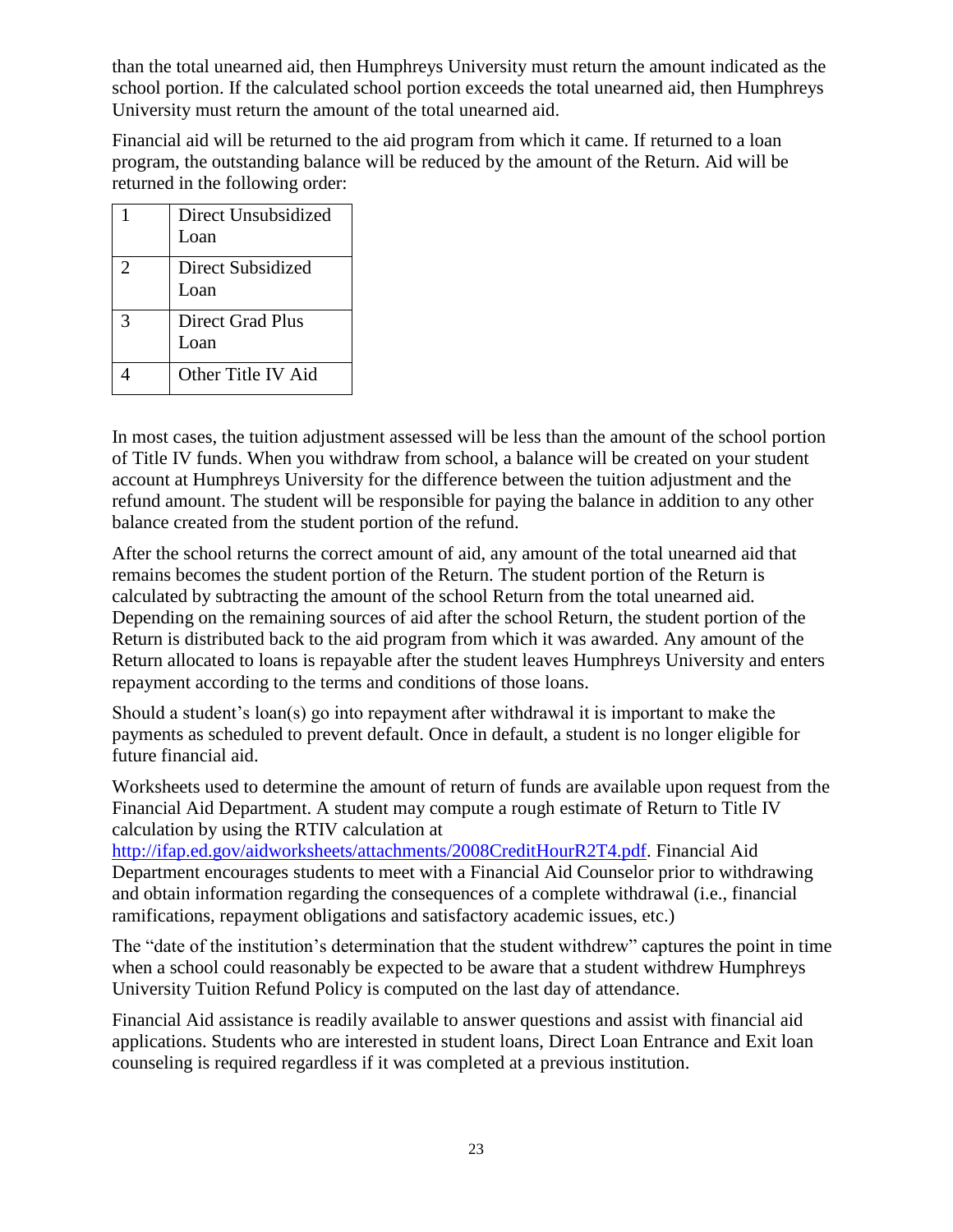## <span id="page-23-0"></span>**Maximum Time Frame**

A student has a maximum of six years, (72 months), starting with the month in which they begin, to complete the study of law. This includes any repeats of classes or "Start Over".

## <span id="page-23-1"></span>**Satisfactory Academic Progress**

A law student will be considered to be making satisfactory academic progress if the student has a cumulative grade point average of 70, and has successfully completed two-thirds of the units attempted. Additionally, at the end of the second year (59 units), a student must have a GPA of 70 and have completed at least two-thirds of the attempted units.

- 1. Satisfactory progress will be measured at the end of each academic year (3 quarters).
- 2. A student not making satisfactory progress will be dismissed and lose eligibility for financial aid.
- 3. The decision to dismiss or deny financial aid eligibility may be appealed; see below.
- 4. A student's academic progress will be assessed in the third quarter of an academic year, as soon as grades are received, (normally by the  $4<sup>th</sup>$  week). A student found not to be making satisfactory progress after completion of the second quarter of any three-quarter academic year, will be placed on warning for the remainder of the third quarter. Such student will be allowed to enroll in the subsequent quarter  $(4<sup>th</sup>$  quarter) until grades are received and progress for the warning quarter can be assessed, subject to the following:
	- a. The student will not pay tuition or receive financial aid for the fourth quarter until satisfactory progress is assessed.
	- b. If satisfactory progress is achieved during the warning quarter, the student will be removed from warning status, will receive financial aid and pay tuition for the quarter.
	- c. If satisfactory progress during the warning quarter is not achieved, the student has the following options:
		- i. Withdraw from all classes immediately.

Within 5 days of notification of unsatisfactory progress, file an appeal to continue (see below). If the appeal is granted, the student

- ii. may continue that quarter  $(4<sup>th</sup>$  quarter) on probation, will receive financial aid and pay tuition for the quarter.
- iii. If the appeal is not granted, the student will immediately withdraw from all classes, tuition will not be charged and financial aid will not be disbursed.

## <span id="page-23-2"></span>**Other Factors Regarding Satisfactory Academic Progress**

## <span id="page-23-3"></span>**Repeated Coursework**

Students who retake a previously failed course (65 or below) are eligible for financial aid. Courses that are repeated are used in the calculation of SAP.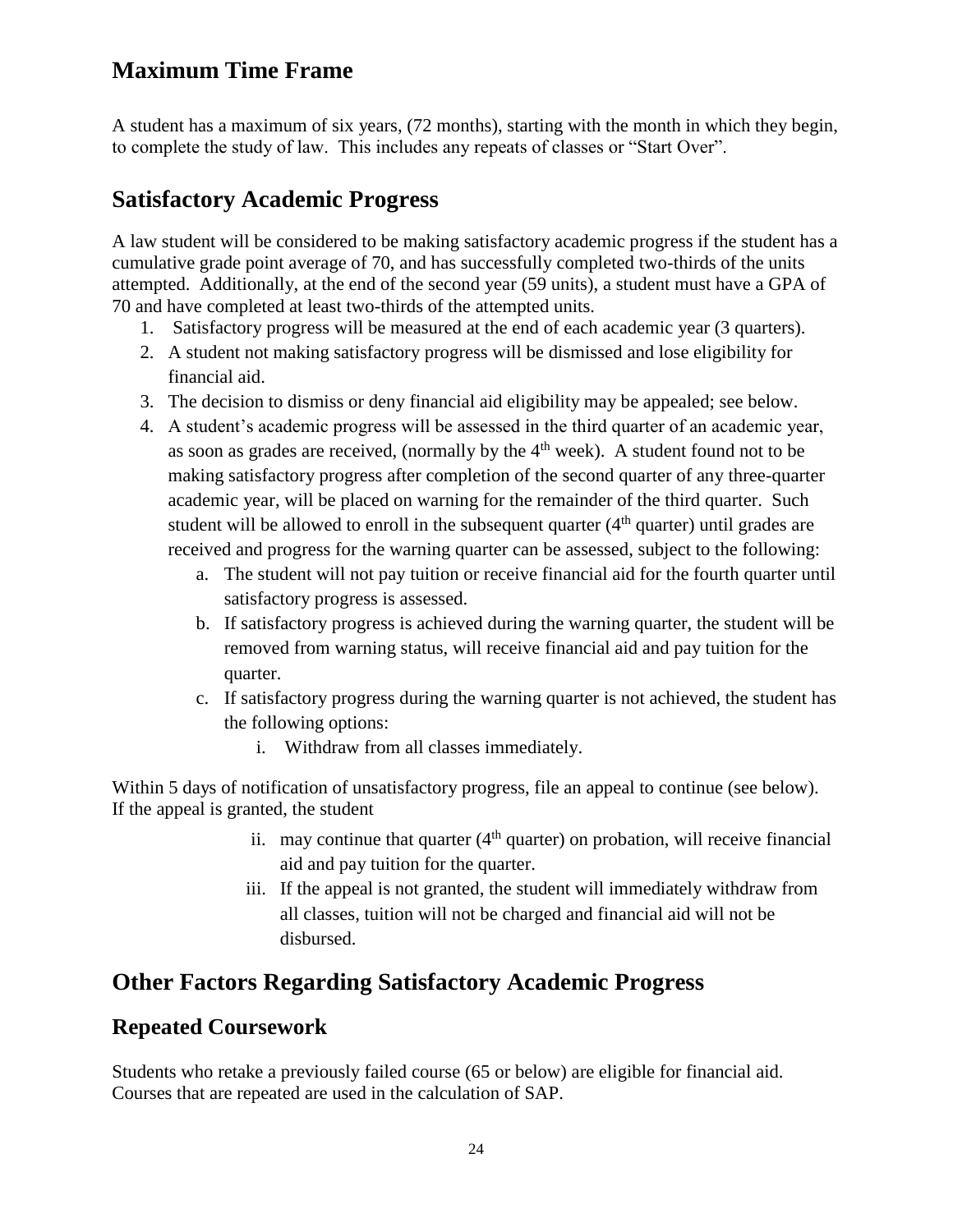## <span id="page-24-0"></span>**Review of SAP Status**

SAP will be measured at the end of each academic year (3 quarters).Based on the review; a student will have one of three financial aid classifications:

**1**. **Eligible:** The student meets the requirements of SAP and is eligible for financial aid in the current quarter.

**2. Warning:** A student found not to be making satisfactory progress after completion of the second quarter of any three-quarter academic year, will be placed on warning for the remainder of the third quarter. Such student will be allowed to enroll in the subsequent quarter ( $4<sup>th</sup>$  quarter) until grades are received and progress for the warning quarter can be assessed.

**3. Ineligible:** The student does not meet the requirements of SAP at the end of his/her Warning quarter. He/She is ineligible for financial aid at Humphreys University until SAP has been reestablished.

## <span id="page-24-1"></span>**Reinstatement of Admission and Eligibility for Financial Aid**

In order to be readmitted to the law school, and/or reestablish eligibility for financial aid, a student must sit out at least one full academic quarter and then file an appeal for reinstatement.

# <span id="page-24-2"></span>**Book Vouchers**

Humphreys University has developed a book voucher program to assist students who are eligible for financial aid with the purchase of books and supplies. Book vouchers allow students to charge their student account for the costs of required books and basic supplies (notebooks, pencils, pens, etc.) for registered courses. Students with expected excess financial aid, usually from a combination of grants and or loans funds, may be eligible for a book voucher. A book voucher does not represent additional financial aid and is granted to students solely for the purpose of purchasing books. The credit may only be used at Humphreys Universtiy bookstores (Stockton and Modesto campuses). Book vouchers must be used on the date of authorization. *Not all students are eligible for a book voucher*.

An authorized amount will be determined based on the student's financial aid eligibility, units enrolled, and tuition charge at the time the student submits a book voucher request. The requested amount and authorized amount may differ. The authorized amount is the amount the student is able to use to purchase required books, basic supplies, and tools for registered courses.

If the student chooses to utilize a book voucher to obtain books and supplies, the Department of Education has indicated that the institution does not need to obtain written authorization to credit the student's account with Title IV funds for books and supplies. The student may opt out of the above process implemented by Humphreys University by not requesting a book voucher.

A book voucher is funded through a student's financial aid package. The student's account will only be charged for the cost of the books charged, which will reduce the amount of any financial aid refund that the student may receive for the quarter.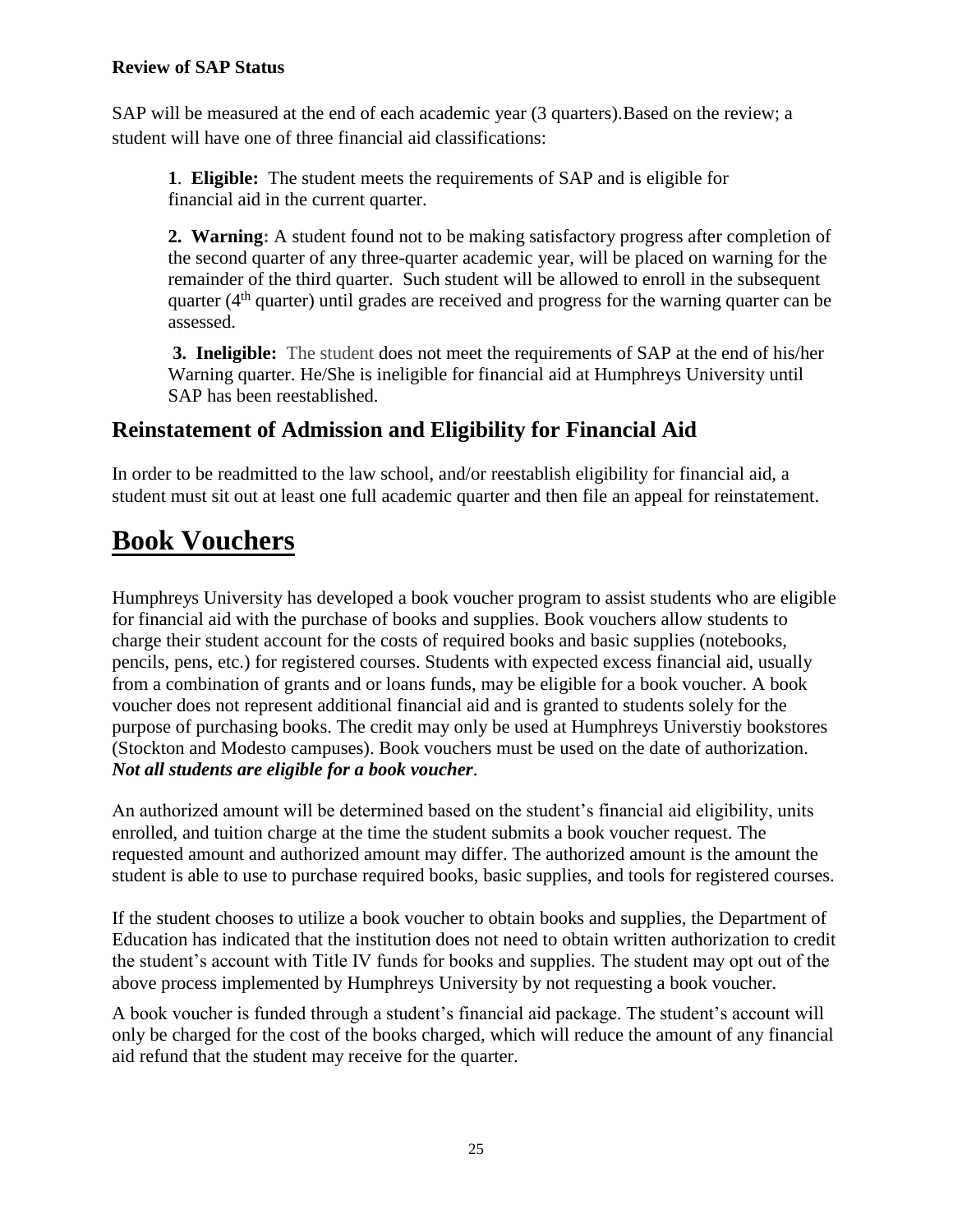## <span id="page-25-0"></span>**Book Voucher Procedure**

#### **In order to be eligible for a book voucher, a student must meet the following:**

1. Have excess financial aid awarded and accepted after tuition costs are subtracted from his/her financial aid package sufficient to cover the book voucher request.

2. Maintain Satisfactory Academic Progress.

3. Be registered for classes at least half time (6-8 units, undergraduate and law students; 4 units, master's students) for the upcoming term.

4. Have no overdue balance on his/her account or have been approved for an exception to register with an outstanding balance.

## **How to Request a Book Voucher:**

BE ADVISED the amount spent on books will be deducted from the scheduled financial aid refund. It is not free or additional funds. Book voucher requests require a 48-hour processing period.

1. Submit a Book Voucher Request Form to the Financial Aid Department for the amount needed to purchase all required books and supplies. Book Vouchers Request Forms are available in the Financial Aid Department, Fiscal Office, and Humphreys University Book Store.

2. The Financial Aid Office will review the student's account and approve or deny the request.

3. An e-mail notification will be sent to the student's Humphreys University e-mail account indicating the date on which the book voucher will be available for pick up.

#### **Using the Book Voucher:**

A student must present photo identification at the bookstore in order to purchase books and supplies using a book voucher. Books will not be sold without an authorized book voucher, photo identification, and copy of class schedule. By using a book voucher, the student is authorizing Humphreys University to deduct all bookstore charges from any amount of financial aid refund due to him/her. Financial Aid awards will be reduced as a result of these charges. The student is responsible to pay all bookstore charges not covered by financial aid credit at the time of purchase. This credit is for educational expenses associated only with classes in which the student is currently enrolled. Only the books required, according to the student's class schedule, will be sold. Students are not permitted to purchase books for other students. Misuse of financial aid credit is in violation of federal regulations.

1. Authorized book vouchers will be available to eligible students beginning finals week of every quarter. No exceptions are made to this policy.

2. If a student's financial aid eligibility changes or his/her awards require re-calculation due to a change in units, the student is responsible for the balance created on his/her student account from this book voucher.

3. If a student does not receive his/her financial aid or withdraws prior to receiving his/her financial aid, all outstanding charges including the books charged will be his/her responsibility.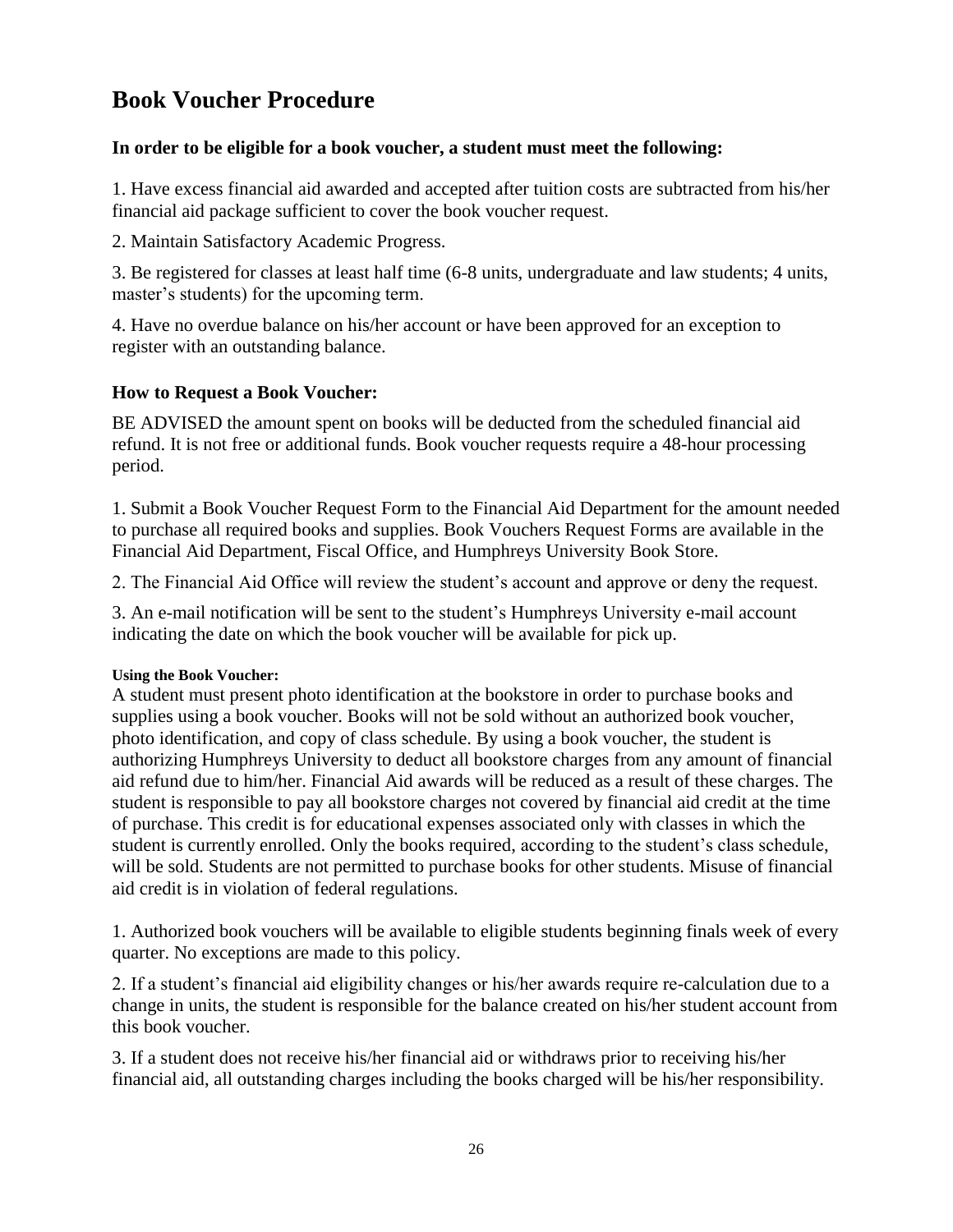# <span id="page-26-0"></span>**Scholarships**

**Laurence Drivon Scholarships:** One scholarship is awarded to the student who completes the first year of law school with the highest academic achievement. A second scholarship is awarded on the base of financial need in the fourth year of law school. These scholarships are determined by the Faculty Scholarship Committee.

**Wallace F. Caldwell Academic Scholarship:** This scholarship is awarded annually to the third year student who has attained the highest cumulative grade point average during the first two years of study at Drivon School of Law.

# <span id="page-26-1"></span>**Academic Information and Policies**

## <span id="page-26-2"></span>**Honor System**

Drivon School of Law students subscribe to a personal honor code whereby they neither offer nor accept assistance during testing sessions.

Plagiarism is not condoned or excused. Term papers, research reports, and essays are expected to be the individual work of the student. References and sources of information should be identified and accurately documented within the body of any written work.

Violation of the honor code or plagiarism is cause for dismissal.

## <span id="page-26-3"></span>**Academic Affairs**

The faculty in cooperation with the Dean of the Law School sets academic policy as to admission, attendance, examinations, grading, curriculum, requirements for advancement of students, exclusion of students, withdrawal and readmission of students, requirements for graduation, and recommendations for the awarding of honors and degrees.

## <span id="page-26-4"></span>**Academic Calendar/Class Times**

The School of Law's academic calendar is based on the quarter system, with each quarter lasting twelve weeks. The academic year consists of three quarters with instruction beginning in October, January, April, and July.

The days and hours of attendance are regular, with classes ordinarily meeting on Monday thru Thursday nights from 6:40 p.m. to 9:40 p.m. during the academic year.

For exact dates of term openings, vacations, and holidays, see the School of Law calendar insert available from the Registrar's Office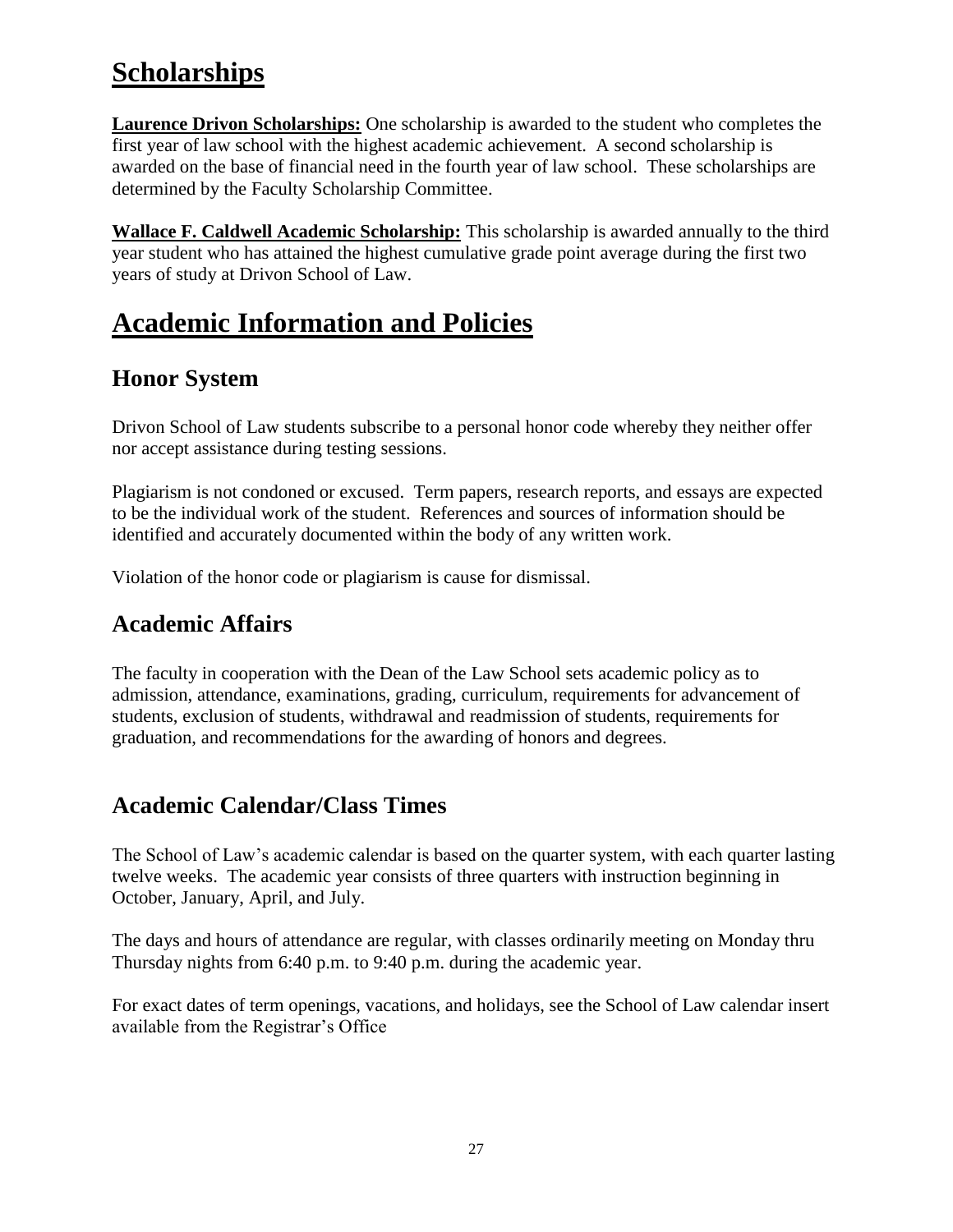## <span id="page-27-0"></span>**Attendance**

Regular and punctual attendance is mandatory. Students must remain in class for the entire scheduled class period and are expected to show evidence of preparation when called upon. Attendance is required and the Dean could take action on only one absence. On the first absence a student must notify the Dean in writing why he or she missed. On the second absence the student must meet personally with the Dean. A student may be excused with the Dean's permission from a class meeting on two occasions in any quarter upon a showing of illness, emergency, death in the family, required military duty, severe personal hardship, or other unusual and disabling circumstance. Absences due to illness may require a doctor's statement of circumstance. Both excused and unexcused absences will be reported to the Dean of the School of Law. A student may be dismissed from the law school or excluded from classes and from taking examinations because of excessive excused and/or one (1) unexcused absence. Make-up academic work may be required. A student will be dismissed from class on any third absence.

If a student requests a hearing on any decision to be dismissed from class due to absences, the Dean will appoint a committee of three faculty members. The student will have seven days from notification to file a written appeal.

The rules of the Committee of Bar Examiners require attendance of not less than eighty (80) percent of the regularly scheduled class hours in each course in which a student is enrolled. There is no provision for excused absences in the rules.

## <span id="page-27-1"></span>**Examinations**

Written examinations are required in most courses. These are graded anonymously and generally form the basis of the student's grade. Instructors may use other factors such as attendance, class preparation, recitation, term papers and performance, in giving grades. The basis for grading will be announced in each class at the beginning of the quarter and a written statement of the grading policy used will be provided to each student. The written statement will include, where applicable, the extent to which each of the following matters will be considered in the determination of the final grade in the course: the final examination; intermediate and other examinations; class attendance; class performance, including preparation and recitation; term papers; and any other consideration that might affect the grade in any class. A copy of the written statement will be placed on file in the Registrar's Office.

Examinations are given only at times scheduled by the law school. Under special or emergency circumstances, alternative examination times may be authorized. If such an examination is approved, a fee per examination will be charged as stated in the "Schedule of Tuition and Fees."

## <span id="page-27-2"></span>**ExamSoft Procedures**

All law students are eligible to take exams on their laptop, provided they are using ExamSoft software. Students in the first year of law studies are eligible at the instructor's discretion. The ExamSoft software must be installed prior to the student's first exam date. For minimum system requirements, go to [www.examsoft.com/humphreys.edu.](http://www.examsoft.com/humphreys.edu) All ExamSoft related communications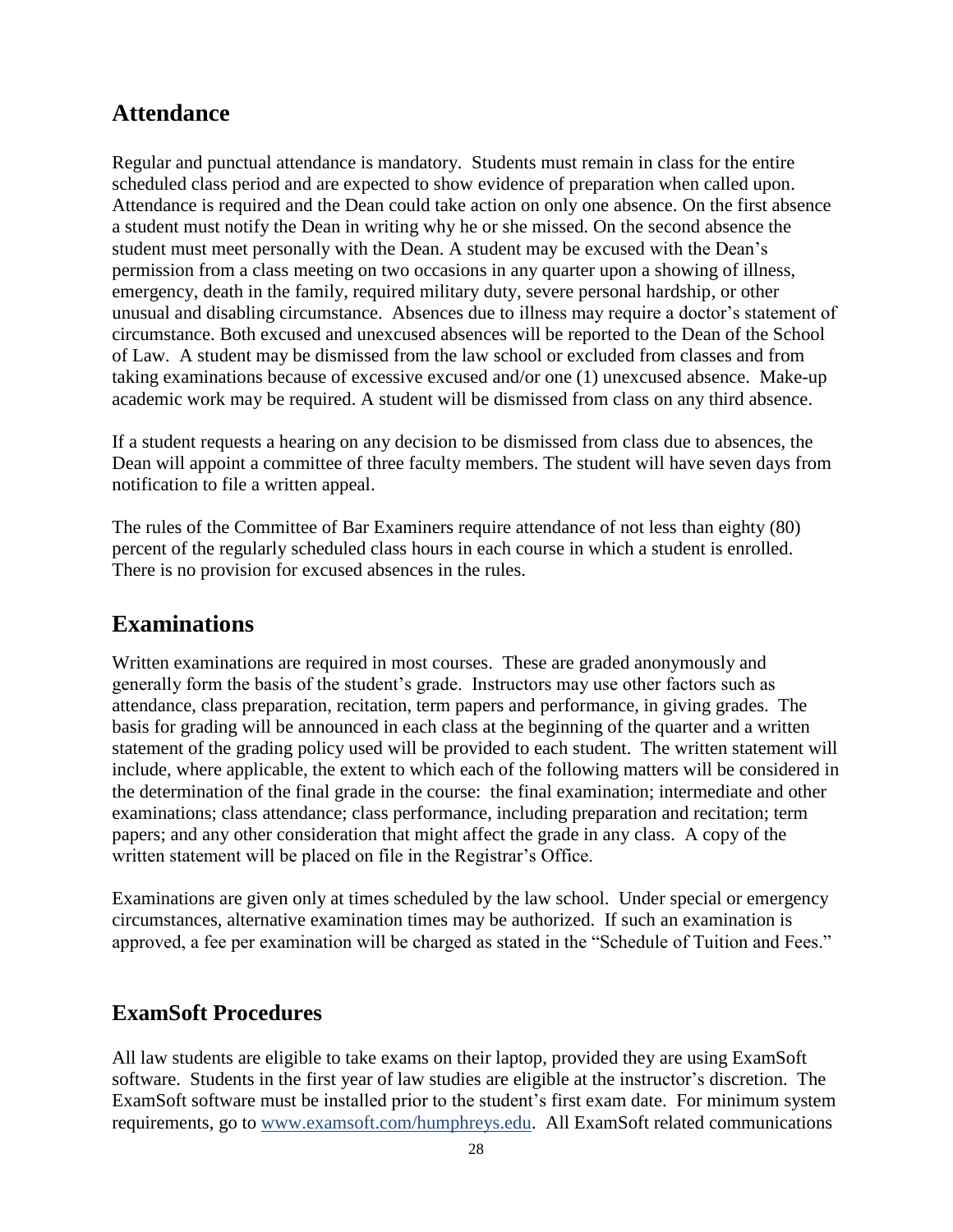will be sent to the student's Humphreys University email address. Please confirm that this address is working and correct.

It is the student's responsibility to download the exam file prior to the start of their exam and to upload their exam file after the exam has ended. Students are strongly encouraged to upload the exam file before leaving the exam room. Students are required to upload their exam file by midnight (12:00 a.m.) after the exam has ended. Students who fail to upload their exam file by midnight (12:00 a.m.) may not receive credit for their exam.

The use of ExamSoft is a privilege and not a right. The School of Law cannot guarantee that students will be able to use ExamSoft on any given exam. If ExamSoft experiences a catastrophic error that results in the loss of the exam file, the student must retake an exam for the course at the discretion of the instructor and/or the Dean.

**Grading:** Professors provide a grading policy included in their syllabus distributed the first week of class. It is the student's responsibility to know what each examination will cover, and how the grade for the course is to be determined. Students must learn to adapt to each professor's priorities with regard to grading, including written examination answers and requirements for class participation. All completed exam grades will be reviewed by the Dean, prior to release, in order to assure that the particular grading by an instructor is within the standards and institutional integrity required by Humphreys College Laurence Drivon School of Law.

Students are encouraged to consult directly with their professors in order to identify ways in which examination answers can be improved. Students can speak to professors before or after class, or contact them by telephone or e-mail about a convenient time to meet. Before meeting with a professor about a particular answer, the student should carefully review his or her answer and compare it to the outline of issues or model answer provided by the professor. Frequently, this will be all the information a student needs to know to recognize the weaknesses in an answer. Students may be advised to do practice examinations, which is a time-consuming but very important study tool. The correctness of the grade awarded should not be the subject for discussion during these consultations. (See **Grade Grievance Procedure**, below.)

**Return of Grades:** Professors should grade and return answers within two weeks of the examination. The professor must submit a list of grades to the Law Registrar by student examination number; the grades are then to be reviewed by the Dean. The school is required by the State Bar of California to keep all student blue books. Grades are posted in student portal upon availability. Graded exams are imported in student portal for student review. Grades are not available by telephone. Professors do not post grades, in order to protect the privacy of the students.

Grades given by each professor, after review and agreement by the Dean, are final, and will not be changed under any circumstances that are not in compliance with the following Grade Grievance Procedure. Grades may be changed only upon a showing of good cause.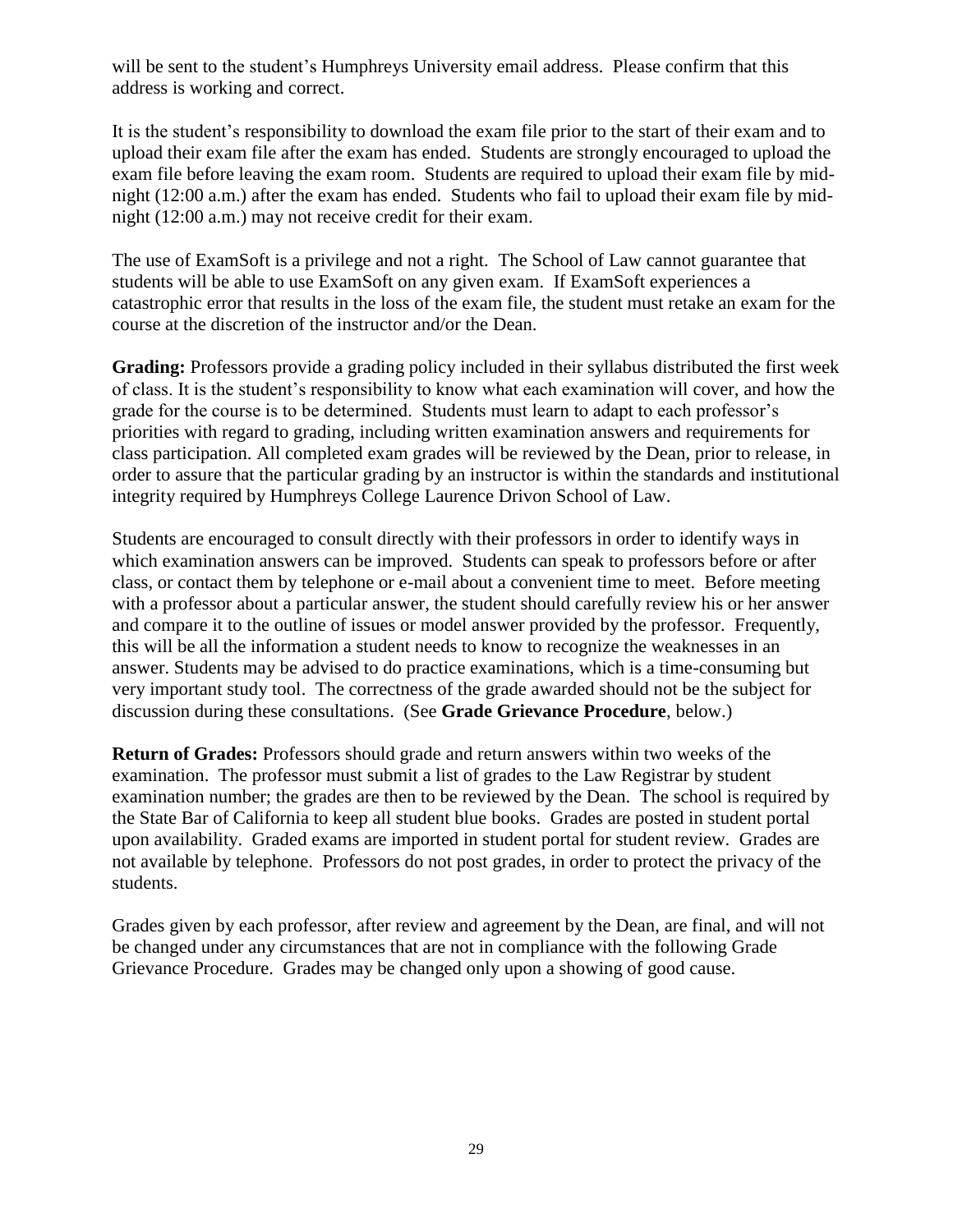## <span id="page-29-0"></span>**Grading**

The school uses a numerical system of grading. A 70 GPA is required for automatic advancement; 60 to receive credit for any class; and any grade below 60 is a failure. A grade of 59 or below in any class is failing and does not count toward graduation.

The school uses the following numerical system of grading:

90 to 100….....Outstanding 80 to 89……...Superior 70 to 79……. Satisfactory 60 to 69…...…Unsatisfactory Below 59…... Failure. No credit.

A few classes are graded on a Pass/Fail basis and are so identified. These classes will not be computed in the weighted grade point average; however, passing of such classes is required to continue into the next year or to graduate.

#### **Grade Grievance Procedure:**

- 1. The student must attempt to reconcile the grievance with the professor who gave the grade as soon as possible. If the professor then agrees that a grade change is warranted, the matter shall be submitted to the Dean*.* Professors may not change grades without review and approval by the Dean.
- 2. If the student is not satisfied with the professor's explanation for the grade, the student may address in writing to the Dean the nature and substance of his or her grievance. This must be done within 21 days of the issuance of the grade. The professor involved is invited, but not required, to respond to the student's written grievance.
- 3. Once the grievance and response (if applicable) is filed with the Dean, within five days the Dean will appoint a Grade Grievance Committee, consisting of two impartial faculty members and one impartial fourth year student or recent graduate, to determine the grade grievance. The student and/or professor may challenge the composition of the Committee for prejudice. Within two days, the Committee will be provided with a sample answer or outline made by the professor, and the professor will show how the points were given on the disputed test. Discretionary interviews of both student and teacher may be conducted by the Committee. The Committee judges the grievance on whether the grade was given arbitrarily and capriciously, i.e., whether or not there is substantial evidence to support the evaluation. Committee members are not to subjectively determine whether they would have assigned a higher or lower grade to the examination material involved.
- 4. Within five days of the communication of the final decision to the student, the student may appeal the decision to the President of Humphreys College. The President will review the decision of the Committee, and may allow the student to present evidence that the Committee decision was arbitrary or biased. Absent such a showing, there are no grounds for overturning the decision of the Committee.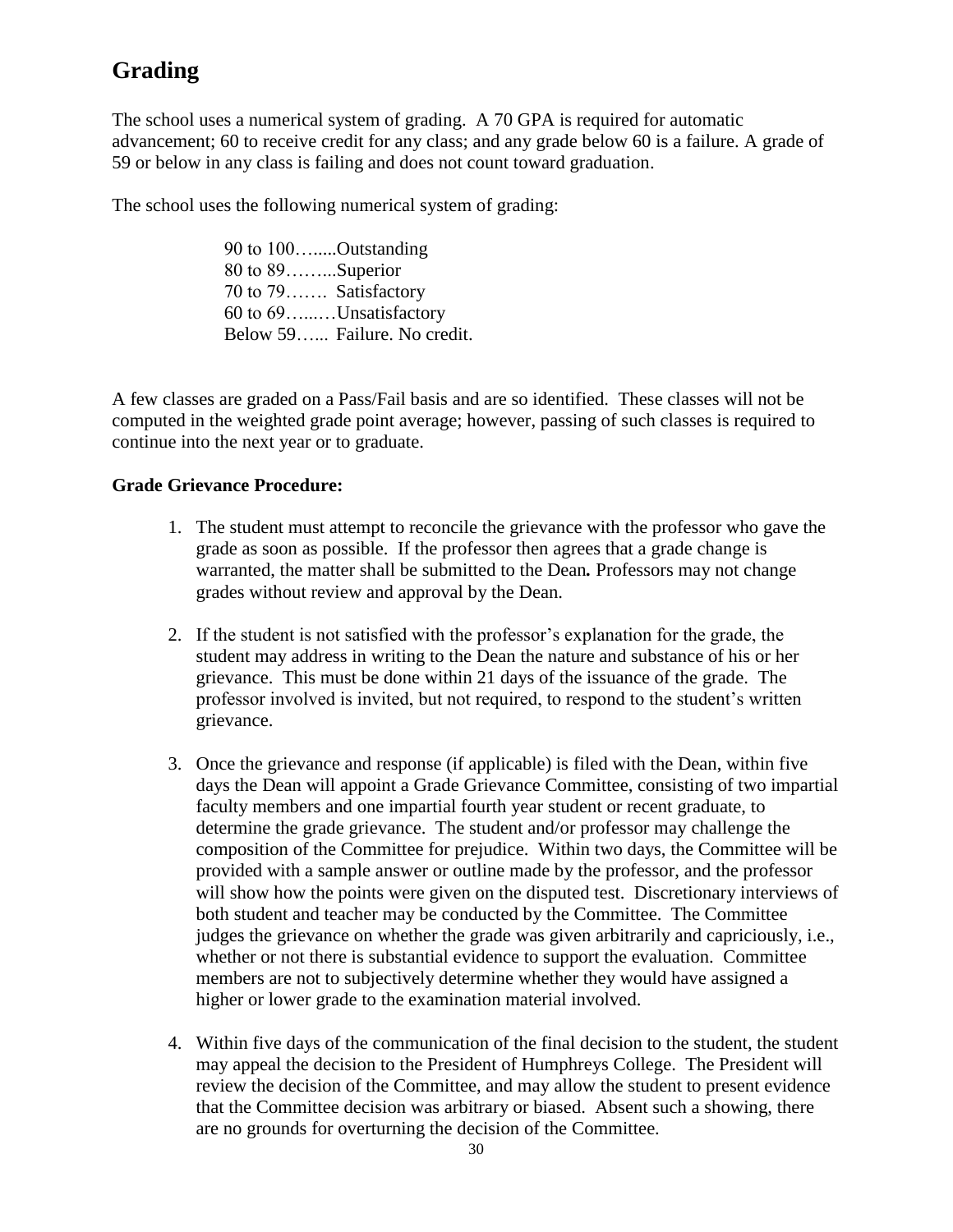- 5. The entire procedure for grade grievance must be completed within five weeks.
- 6. Student complaints about grades or advancement based on those grades will not be considered after the time periods provided for in this Grade Grievance Procedure.
- 7. The proceedings of the Committee are confidential.

If the Dean of the Law School, in his teaching capacity, is the subject of a grade grievance, his or her role in the process is to be performed by a full time faculty member.

**Professor Evaluation:** At the end of each course, students have an opportunity to evaluate the professor. Comments are useful in improving the quality of the program.

## <span id="page-30-0"></span>**Academic Advancement & Grade Disqualifications**

Within the first 66 units of study (repeat units not included) all students must complete Torts, Intro to Law and Legal Writing, Criminal Law, Contracts, Legal Research, Property I/II, Civil Procedure I/II/III and Evidence I/II, beginning January 1, 2012.

Students may be disqualified and or advanced from year to year under the following terms and conditions:

An overall GPA of 70 is required for graduation.

- a. A grade of 70 or above in any class is satisfactory
- b. A grade of 60-69 in any class is unsatisfactory but passing, and will be included in the overall GPA and count toward the two-thirds completion requirement.
- c. A grade of 59 or below in any class is failing and does not count toward graduation or the two-thirds completion requirement. If the class is required it must be repeated. If an elective class, it may or may not be repeated, subject to advice from the retention committee or the dean.
- d. To advance the student must have a 70 grade point average for the academic year along with a cumulative grade point average of 70 or better for all law studies.

Cumulative grade point average is computed by adding the numerical grades in each subject multiplied by the units taken in each subject and dividing the sum by the total number of units taken. Grades as given by each instructor are final. Reexaminations are not permitted.

Classes graded on a Pass/Fail basis will be used in the determination of Satisfactory Academic Progress (SAP) but will not be computed in the weighted grade point average; however, passage of such classes is required to continue into the next year or to graduate. Transferred credit earned at other law schools also will not be computed in the weighted grade point average.

## <span id="page-30-1"></span>**Academic Probation**

Probationary status must be accompanied by an academic plan, approved by the retention committee and the dean. Such plan must ensure that the student is able to meet satisfactory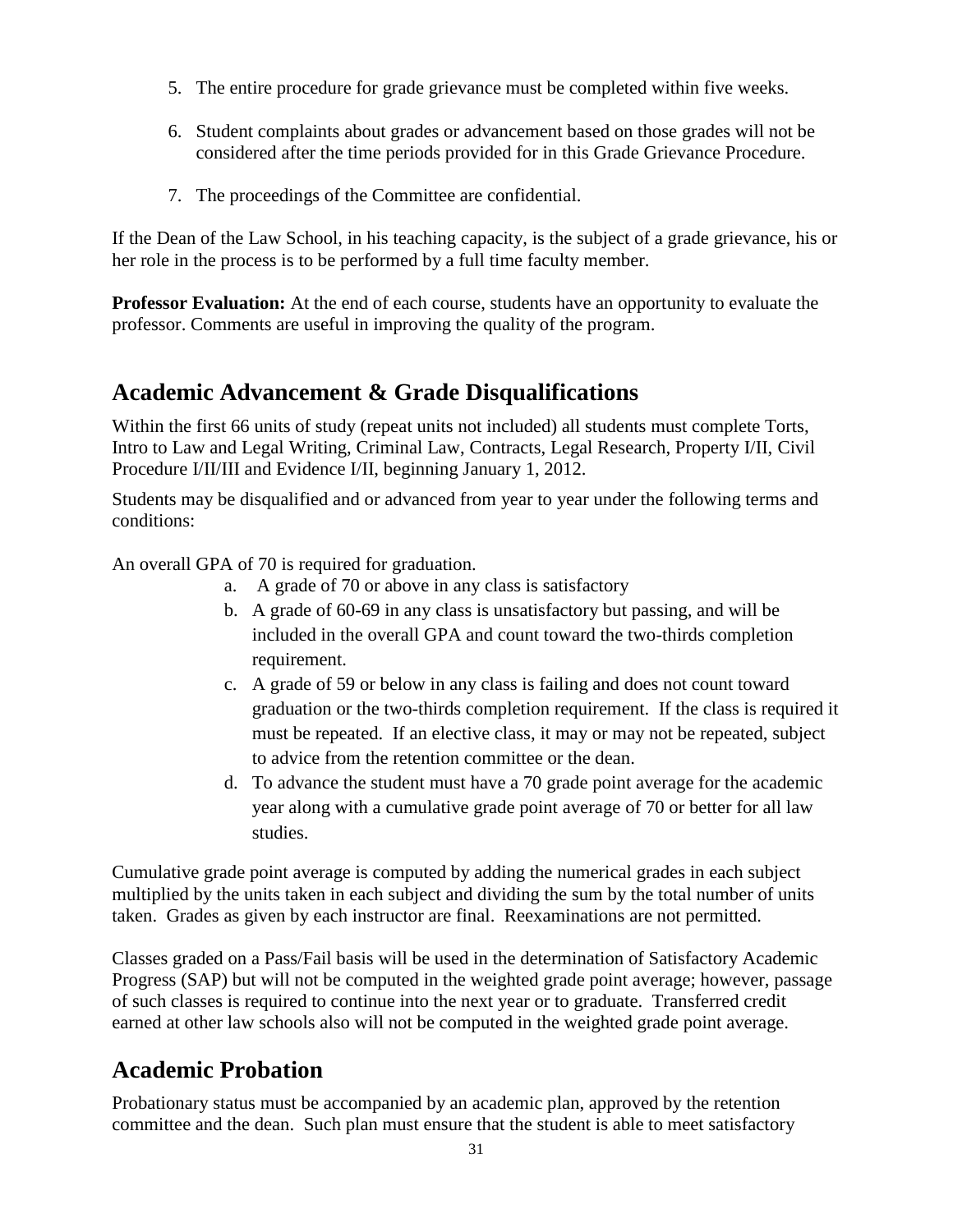academic progress standards by the end of the second year (60 units), and, in the case of  $3<sup>rd</sup>$  year students, by the completion of 90 of the 120 units required for graduation. A student must be making satisfactory progress at the completion of 90 units in order to advance to the  $4<sup>th</sup>$  year. If the student completes the conditions of the academic plan, the student may continue in good standing.

If a student does not complete the conditions of the academic plan, such student will be dismissed and lose eligibility for financial aid, and will not be allowed to enroll in the quarter subsequent to the probationary quarter or any future quarter until academic status can be determined by the retention committee.

# <span id="page-31-0"></span>**Withdrawal from Course(s)**

A student may withdraw from regular courses prior to the end of the second week of a quarter without notation being placed on the permanent academic record. After the second week and before the final exam, a student may withdraw from a course or courses but will receive a notation of W next to each course. Withdrawals during this period are included in the calculation of Quantitative Progress.

**It is the student's responsibility to withdraw from a class or classes**. Instructors will not withdraw a student from a class for non-attendance or any other reason. To withdraw from a class, a student must obtain a Change of Schedule Request Form from the Law Registrar's Office, complete, and file it with the Law Registrar's Office. Students who withdraw or terminate class attendance without filing such a form may incur academic penalties (such as failing one or more classes). Circumstances may necessitate a complete withdrawal from courses for the quarter in which a student is registered. A student who needs to withdraw from all courses in a quarter must fill out a Complete Withdrawal Form. Forms are available in the Admission, Fiscal, Financial Aid, and Law Registrar's Offices.

## **Complete Withdrawals**

Circumstances may necessitate a complete withdrawal from courses for the quarter in which a student is registered. A student who needs to withdraw from all courses in a quarter must fill out a Complete Withdrawal Form and obtain all necessary signatures. Forms are available in the Law Registrar's Office. The Law Registrar is the only designated campus official who can accept official notification of a student's complete withdrawal. **YOU MUST CONTACT THE LAW REGISTAR TO WITHDRAW COMPLETELY FROM A QUARTER.** A student does not need to fill out a Complete Withdrawal Form if he/she is adding/dropping individual classes but will remain enrolled in the current quarter.

A complete withdrawal will likely impact a student's financial aid. The impact on his/her financial aid depends on when the withdrawal is initiated and the type of financial aid received. **The student may be responsible for repayment of some of the federal financial aid funds received for the quarter and may incur an outstanding balance with Humphreys University. Additionally, complete withdrawals are included in the calculation of Quantitative Progress and may affect the student's financial aid eligibility.** Before withdrawing or ceasing attendance, the student should be aware of the consequences of withdrawing or stopping attendance.

#### **Unofficial Withdrawals**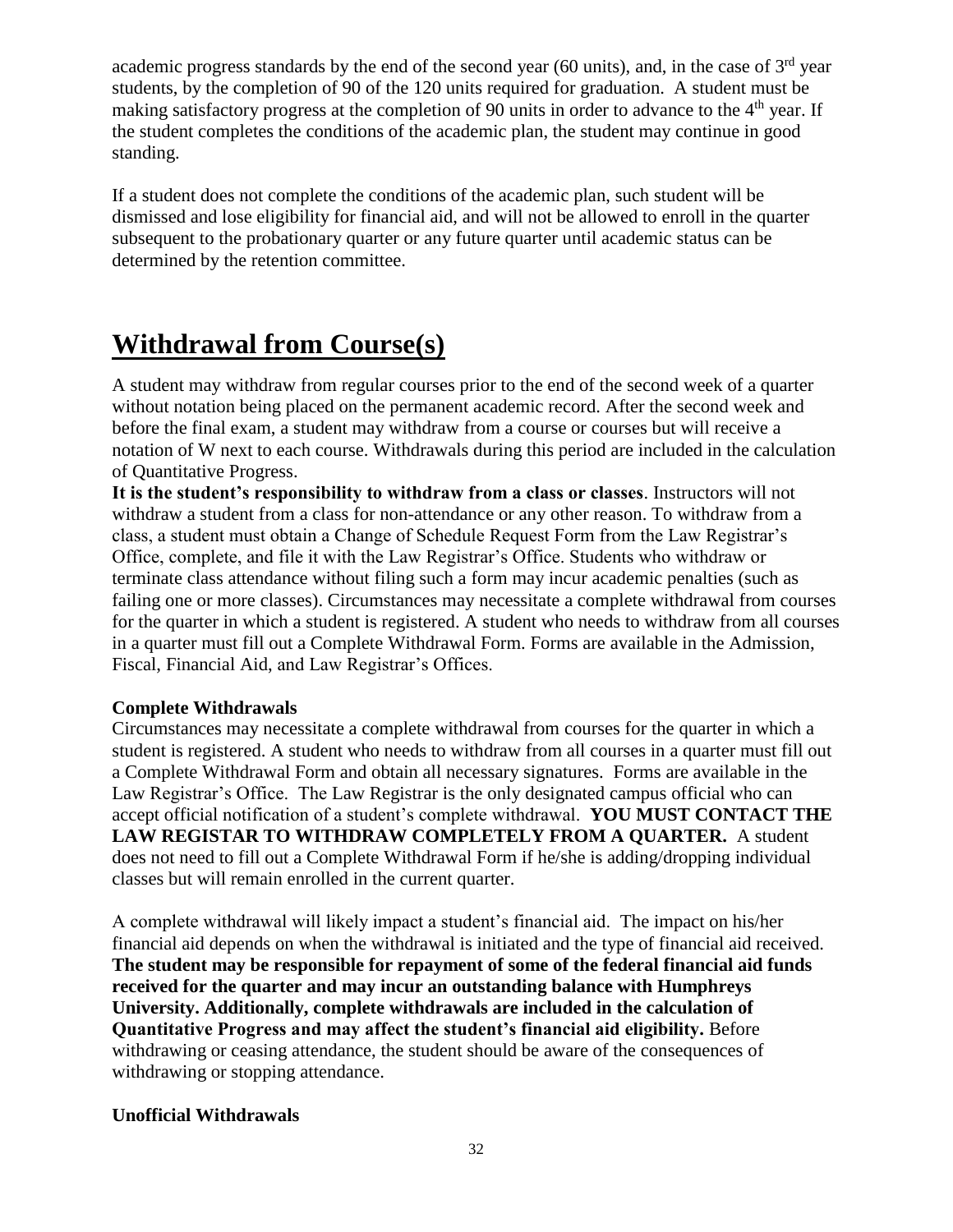A student who fails to officially withdraw and who earns none of the units attempted in a quarter is automatically ineligible for financial aid and will be considered an unofficial withdrawal; who stopped attending all his/her courses prior to the end of the quarter. Such a student's financial aid eligibility for that term will be recalculated and will likely result in an outstanding balance with Humphreys University. Additionally, this may have an impact on the student's repayment status if he/she received federal student loans.

A student considered to be an unofficial withdrawal will not be allowed to register for the subsequent quarter and will be ineligible for further aid until all financial aid recalculations are complete and any outstanding balances with the University are resolved.

While instructors are requested to inform the Law Registrar of students who have absences or have not been attending, they do not have the authority to withdraw a student from a class, and such notification does not constitute withdrawal. A signed withdrawal form submitted by the student to the Law Registrar's office is the only way that a withdrawal can be effective. No other process will be accepted as an official withdrawal for tuition or grade adjustments.

## <span id="page-32-0"></span>**Medical Withdrawals**

Students who withdraw from school for medical reasons must submit a signed note from a doctor stating that the student must drop out of school. Medical withdrawals can be a total withdrawal from courses or a reduction in course load due to medical limitations; however, a medical withdrawal cannot reduce course load to below part-time status. The doctor's note must be accompanied by the completed Change of Schedule form and be submitted to the Law Registrar's Office. Once approved by the Law Registrar, the academic transcript will reflect the appropriate notation (cleared if withdrawal occurred before the census date; "W" if the withdrawal occurred after the census date). The University policy for tuition adjustment in this case is based upon the premise that no student should be financially penalized for a medical condition which resulted in the adjustment of his/her course load. Therefore, the six-week percentage refund calculation for tuition adjustment does not apply in the case of medical withdrawals. The student will be relieved of an outstanding balance for tuition based upon the classes dropped and financial aid that is required to be returned. Adjustments to financial aid and academic records will not be made retroactively after the end of the quarter in which the student withdraws.

Students who find it necessary to drop cannot rely on the Dean or instructor to do it for them. They are not authorized to take this action. Students are solely responsible for submitting all required Change of Schedule forms and medical notes to the Law Registrar as soon as they are aware of the need to drop classes. If they are too sick or injured to do this, the Law Registrar will be glad to assist them. They must notify the Law Registrar's Office within the quarter of disability in order to qualify for a medical withdrawal and tuition relief.

## <span id="page-32-1"></span>**Withdrawal/Leave of Absence**

Students should seek counseling from the Dean before withdrawing or seeking leave of absence from the law school.

First year students may withdraw from the law school at any time prior to the last regular class meeting. They are ordinarily ineligible for readmission except on approval of the Dean and for good cause.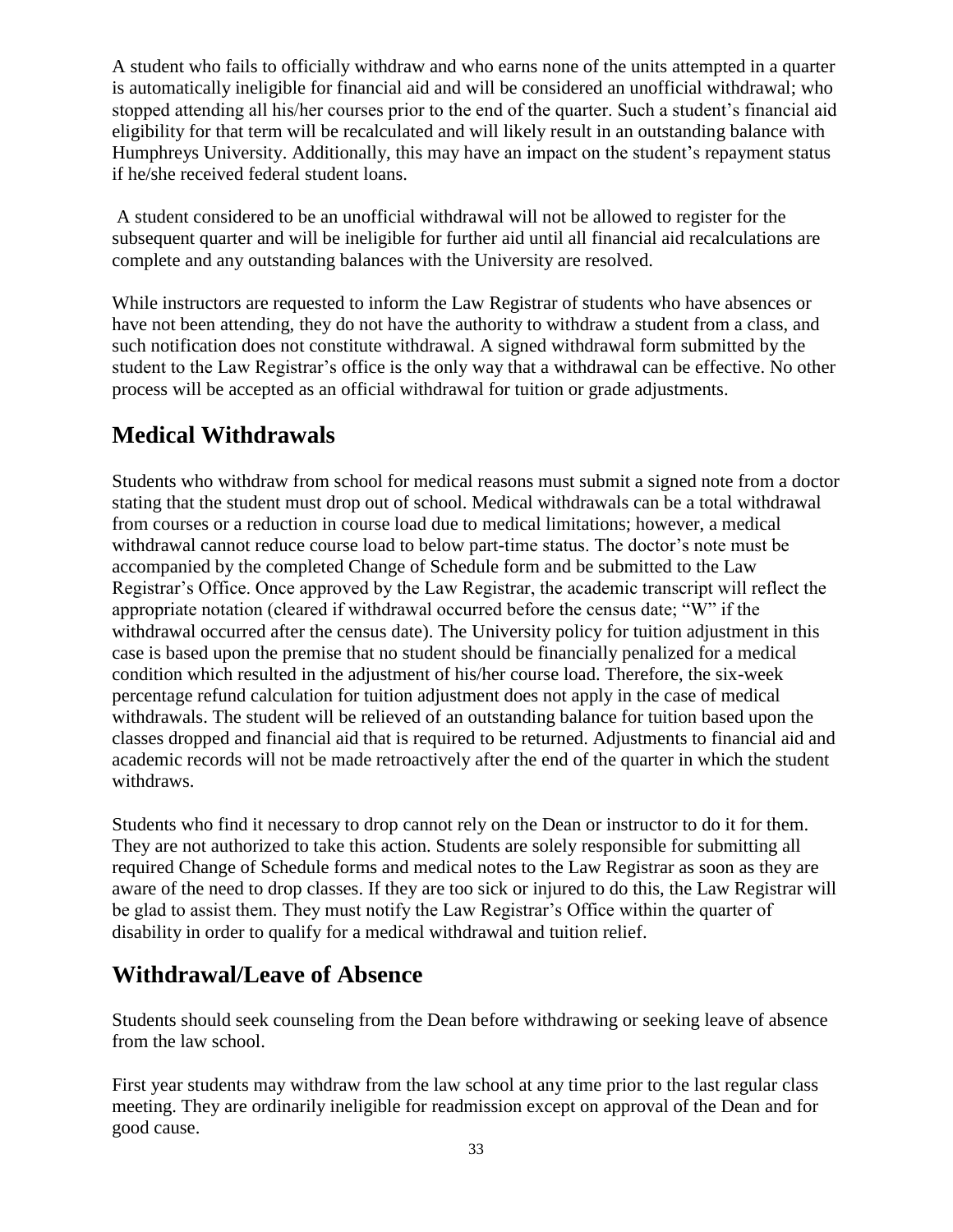Students in the second, third, and fourth years of study are expected to complete their degrees in four consecutive years, unless special permission has been received from the Dean to pursue a longer program. The program must be completed within the six years (72 month) time frame under all circumstances. Exceptional or unusual circumstances such as: loss of job, severe health problem or personal tragedy may necessitate that they withdraw or seek a leave of absence. Leaves of absence should ordinarily not exceed one academic year. If student seeking to withdraw or obtain a leave of absence are to seek readmission, they must make a written request to the Dean specifying the reasons for their action. The Dean must approve such requests in writing and may impose reasonable conditions. Failure to comply will result in permanent exclusion from the law school.

Academic credit upon withdrawal shall be granted only for whole courses successfully completed.

All current tuition due must be paid in full to withdraw in good standing or taking a leave of absence.

## <span id="page-33-0"></span>**Census Date**

The official day of record is the census date, which is normally the Friday of the second week of the quarter. This date is used for official enrollment reporting and the deletion of unpaid registrants. Additionally, enrollment verification can be completed after this date.

Students who withdraw from courses before this date will have no record of having enrolled in the courses on their official transcript. Courses dropped after this date will receive a grade of W - Withdrawal.

## <span id="page-33-1"></span>**Late Registration/Adding a Class**

Courses of study may be changed, new classes may be added, and new enrollments accepted through the end of the second week of the quarter. A signed withdrawal form submitted by the student to the Law Registrar's office is the only way that a change of course, new classes added, and new enrollments can be effective. No other process will be accepted as an official course change for tuition or grade adjustments

# <span id="page-33-2"></span>**Academic Appeal**

A student who has been dismissed from the law school, or who has lost financial aid eligibility may appeal for reinstatement under the following conditions:

- a. Appeals may be made in the following circumstances;
	- i. Death of a member of the immediate family: father, mother, sister, brother, spouse, or child.
	- ii. The need to take care of a member of the immediate family
	- iii. Loss of job
	- iv. Financial distress
	- v. Illness.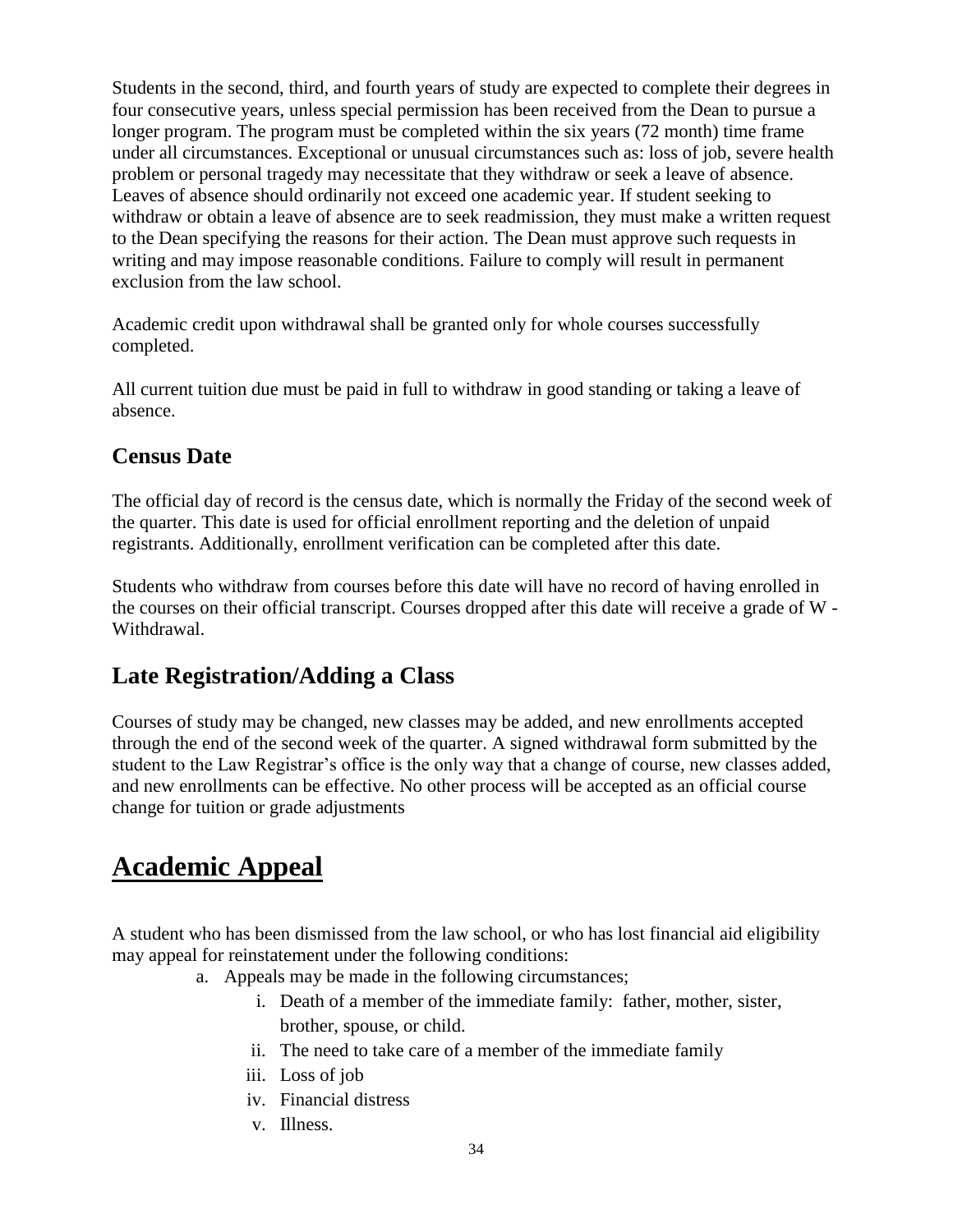- vi. Other traumatic event or serious hardship that prohibited the applicant from performing at a satisfactory level.
- b. The appeal must contain a description of the conditions leading to the lack of satisfactory academic progress
- c. The appeal must contain a description of how, and in what ways, the circumstances leading to unsatisfactory progress have been resolved, and that the student, and the University, can reasonably expect that the student will be able to achieve and maintain satisfactory progress.
- d. A student may be granted readmission or regain eligibility for financial aid only once.

## <span id="page-34-0"></span>**Academic Restart**

A student who is not making satisfactory progress, and has sat out for one full quarter, may be allowed to restart the study of law. Such student must submit an appeal as described above and be granted a "restart" by the retention committee and the dean. If granted a "restart", the student will be readmitted on probation and will regain eligibility for financial aid. If the student does not achieve and maintain satisfactory academic progress during the probationary quarter, the student will be dismissed and lose eligibility for financial aid. However, the program must still be completed within the maximum six-year (72 month) time frame, including the time spent during the first attempt.

## <span id="page-34-1"></span>**Course Repetition**

Duplication of academic credit will not be granted for repetition of the same or substantially the same course, materials, or subject matter, whether earned at Drivon School of Law or any other law school.

Students who have dropped a course prior to the final examination or who have been dropped from a course for excessive absences may repeat the full course. A student may not repeat one quarter of a two/three quarter course. Students may not repeat a course completed at Drivon School of Law solely to raise their grade for that course. A student who fails a course may be required to repeat that course.

A student receiving a grade below 69 in a required course or elective course is eligible for a onetime retake of the course. The repeat grade will replace the previous grade in the GPA calculation. A student who receives a passing grade of 69 for a whole course is not eligible to retake the same course either for the granting of academic credit, or for advancement or graduation.

A student may under exceptional circumstances be permitted to repeat a class for which the student has received a failing grade when the class was graded on Pass/Fail option and credit is necessary for advancement or graduation. The Dean of the Law School may, for good cause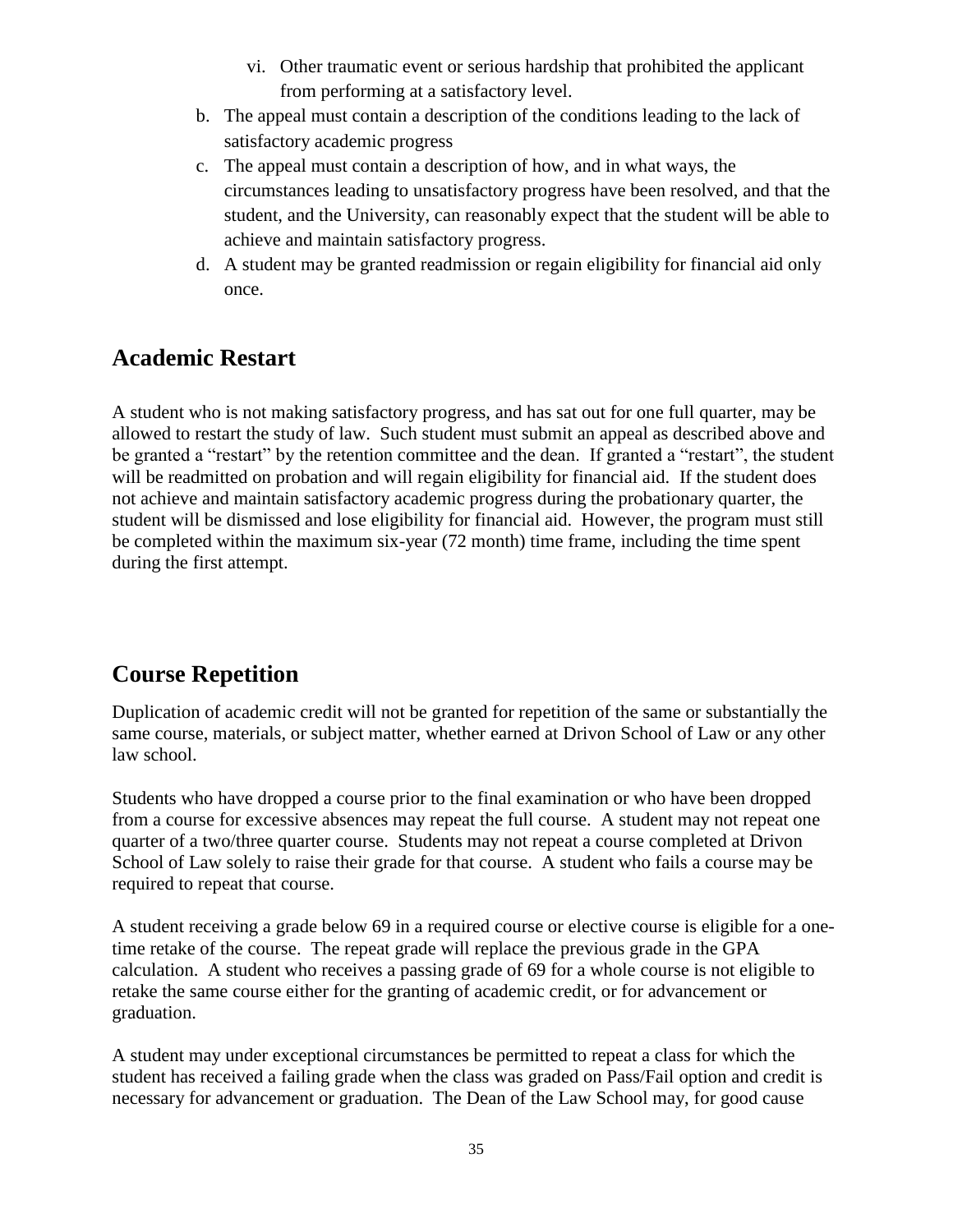shown by the student, permit a course to be substituted for the originally failed course. The failing grade for the original course will not be removed from the student's transcript.

A student who withdraws in good standing or who takes a leave of absence will be permitted on readmission to repeat courses in which the student was formerly enrolled and in which final grades for the whole course had not been given. Interim or quarterly grades in such courses will be disregarded and the repeating student must complete anew the whole course.

## <span id="page-35-0"></span>**Start Over from the Committee of Bar Examiners**

A student may be allowed a "Start Over" from the University and the Committee of Bar Examiners. However, financial aid availability and eligibility continue to be determined as of the date of the initial enrollment in the law school, not the date of the start over. A student may start over only one time at Drivon School of Law.

## <span id="page-35-1"></span>**Maximum Time Frame**

A student has a maximum of six years (72 months), starting with the month in which they begin, to complete the study of law. This includes any repeats of classes or "Start Over".

## <span id="page-35-2"></span>**Residence Requirements for Graduation**

At least 60 of the total of 120 quarter units required for graduation must be completed in residence at the Drivon School of Law in the last two academic years prior to graduation.

# **Graduation Requirements**

Students are eligible for the Juris Doctor (J.D.) degree when they have met all of the following:

- <span id="page-35-3"></span>1. Successfully completed a minimum of 120 quarter units in the course of study prescribed by the law faculty;
- 2. Received a total cumulative grade point average for the four years of at least 70 as well as a grade point average of 70 in the fourth year of study;
- 3. Fulfilled the class attendance requirements as stated in the Rules Regulating Admissions to Practice Law in California.
- 4. Satisfied the residence requirements of Drivon School of Law.
- 5. Satisfied all financial obligations due the Drivon School of Law.

## <span id="page-35-4"></span>**Graduation Honors**

Students who graduate with a cumulative grade point average from 80 to 100 with all units taken in residence at Drivon School of Law are awarded Honors.

## <span id="page-35-5"></span>**Selection of Valedictorian and Salutatorian**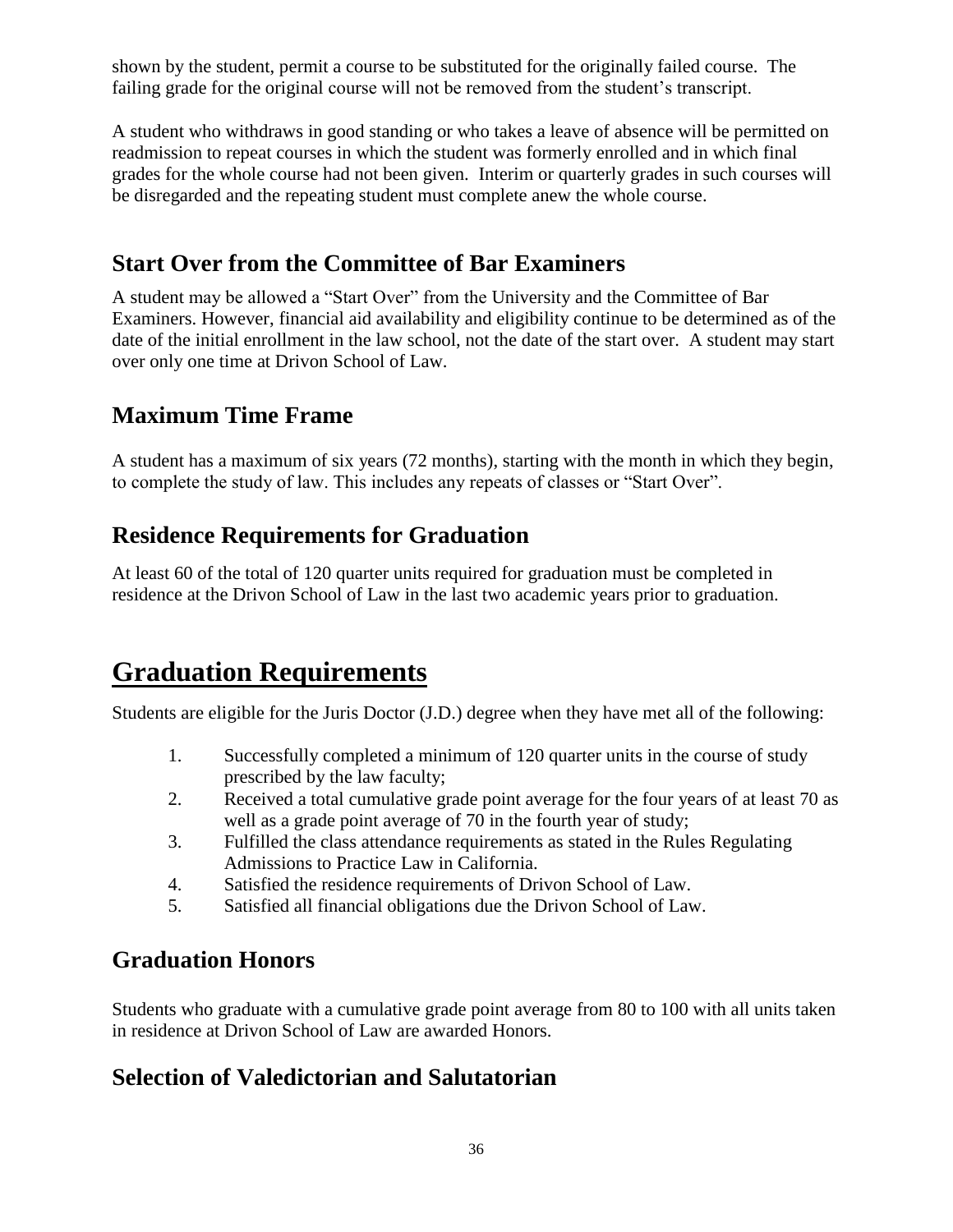A student from the current graduating class who has all units in residence at Drivon School of Law and is not a transfer student and has the highest cumulative grade point average at the end of the winter quarter preceding graduation will be Valedictorian.

A student from the current graduating class who has all units in residence at Drivon School of Law and is not a transfer student and has the second highest cumulative grade point average at the end of the winter quarter preceding graduation will be Salutatorian.

## <span id="page-36-0"></span>**Transcripts and Grade Reports**

The first transcript is provided at no charge; thereafter, a small fee for this service is charged per transcript. No transcript, certificate, diploma, or degree will be issued when there is an unpaid balance due and payable to the University or when a student has not provided the University with all necessary admission documentation.

Official transcripts of record will be sent to employers, colleges, and other institutions only upon written request by the student. A small fee for this service is charged. (See Schedule of Tuition and Fees, published separately.)

The official record, from which transcripts are prepared, contains a notation of any certificates or degrees conferred upon the student.

Grade reports are mailed to students showing the grade for work done by the student for each quarter.

# <span id="page-36-1"></span>**Privacy Act/Student Records**

Students at Humphreys University are guaranteed certain rights regarding school records and information provided to the University by the Family Education Rights and Privacy Act of 1974.

These rights include:

- 1. The right to inspect and review official school records
- 2. The right to challenge the correctness of these records
- 3. The right of controlled access and release of information

The University may release to third parties certain directory information such as name, address, telephone number, class, and period of attendance. A student may restrict or prevent access to this information by any third party by requesting in writing that the Law Registrar not release this information.

These rights are designed to protect the privacy of all students. Official school records are kept in the Law Registrar's Office. Additional information on how to exercise these rights may be obtained from the Law Registrar.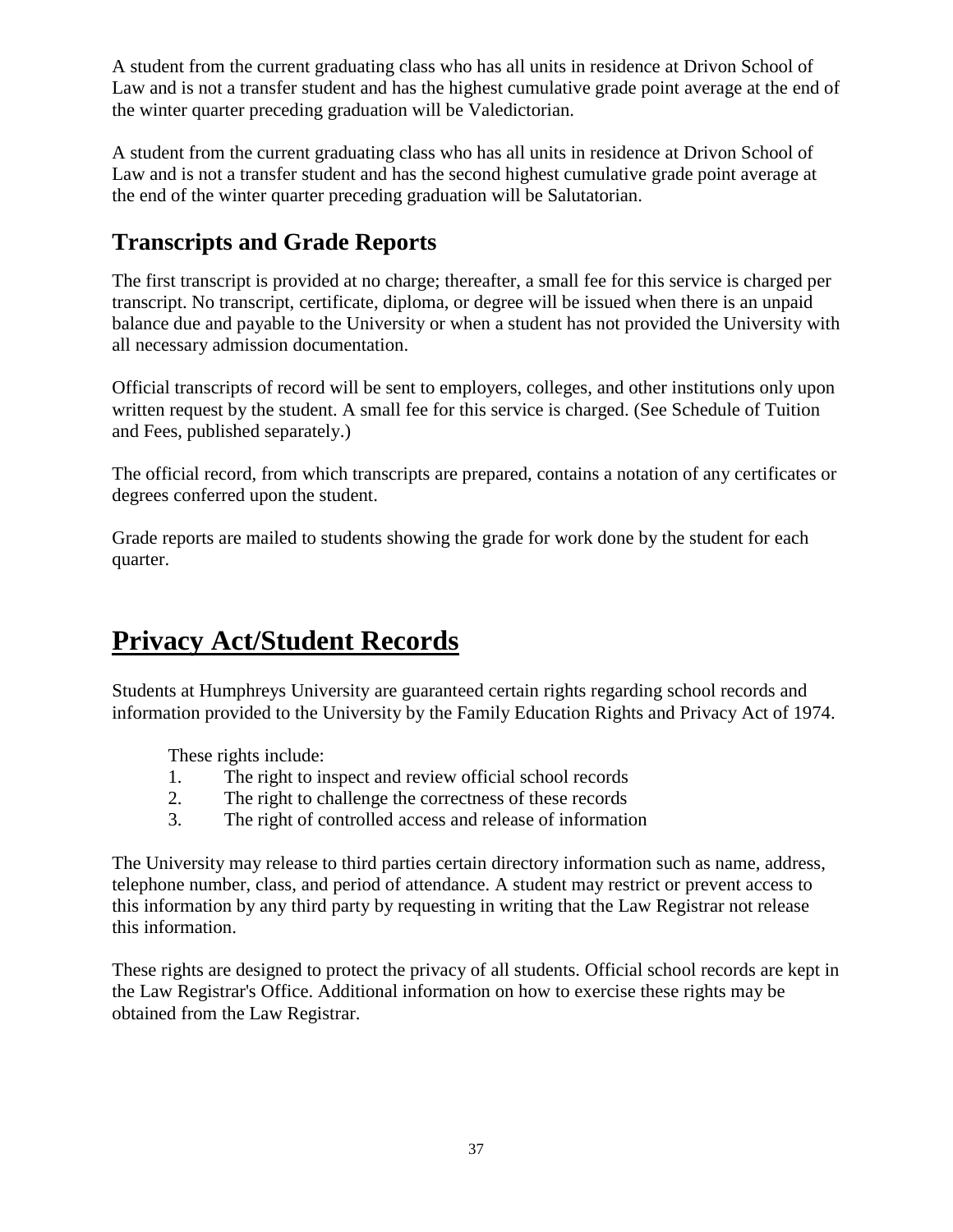# **Student Grievance Procedure**

The University provides an orderly procedure whereby any student who has a complaint or grievance may pursue satisfactory resolution of the particular problem or charge. Issues which may be the subject of a grievance proceeding may include, but are not necessarily limited to the following:

#### *Grievance:*

- 1. Alleged physical or verbal mistreatment by a member of the faculty, administration, staff, or another student
- 2. Grade challenge
- 3. Alleged sexual, gender, racial, or ethnic harassment

#### *Complaint:*

Not all situations rise to the level of a grievance. Students who wish to file a complaint may do so by completing a Suggestion/Complaint Form and submitting it to the appropriate dean, as indicated on the form. At the discretion of the Dean, a complaint may or may not trigger the hearing and appeal process described below.

In the case that a student wishes to appeal a grade, the Grade Challenge policy below should be used.

In the case of alleged sexual misconduct, see the Institutional Recourse by Victim of Sexual Assault section of this catalog.

In any other case, the following procedure is to be followed:

- 1. Students are encouraged to seek a solution first by contacting the instructor, administrator, staff member or fellow student involved.
- 2. In the absence of a solution, or if this is not feasible for reason of privacy, safety, security, or personal welfare, a dean should be consulted. The dean will hear the grievance and attempt to present a solution agreeable to both parties. This will be accomplished within five business days of hearing of the problem. If a dean is the subject of the complaint, the problem should be presented to another dean.
- 3. If the grievance remains unresolved after five days, the problem must be presented in writing to the appropriate dean by completing a Suggestion/Complaint form. Final resolution will rest with a committee consisting of a faculty member, the dean, and a member of the administrative staff appointed by the dean. The committee will render its decision within five business days of the receipt by the dean of the written complaint.
- 4. If the decision of this committee is not acceptable to both the student and the accused, the student has the right to request a hearing as follows:
	- a. The student must request a hearing in writing. This request is to be made to the dean.
	- b. The same committee as in #3 will hear the challenge unless there is an obvious conflict of interest. In the event of a conflict of interest, or if the student wishes to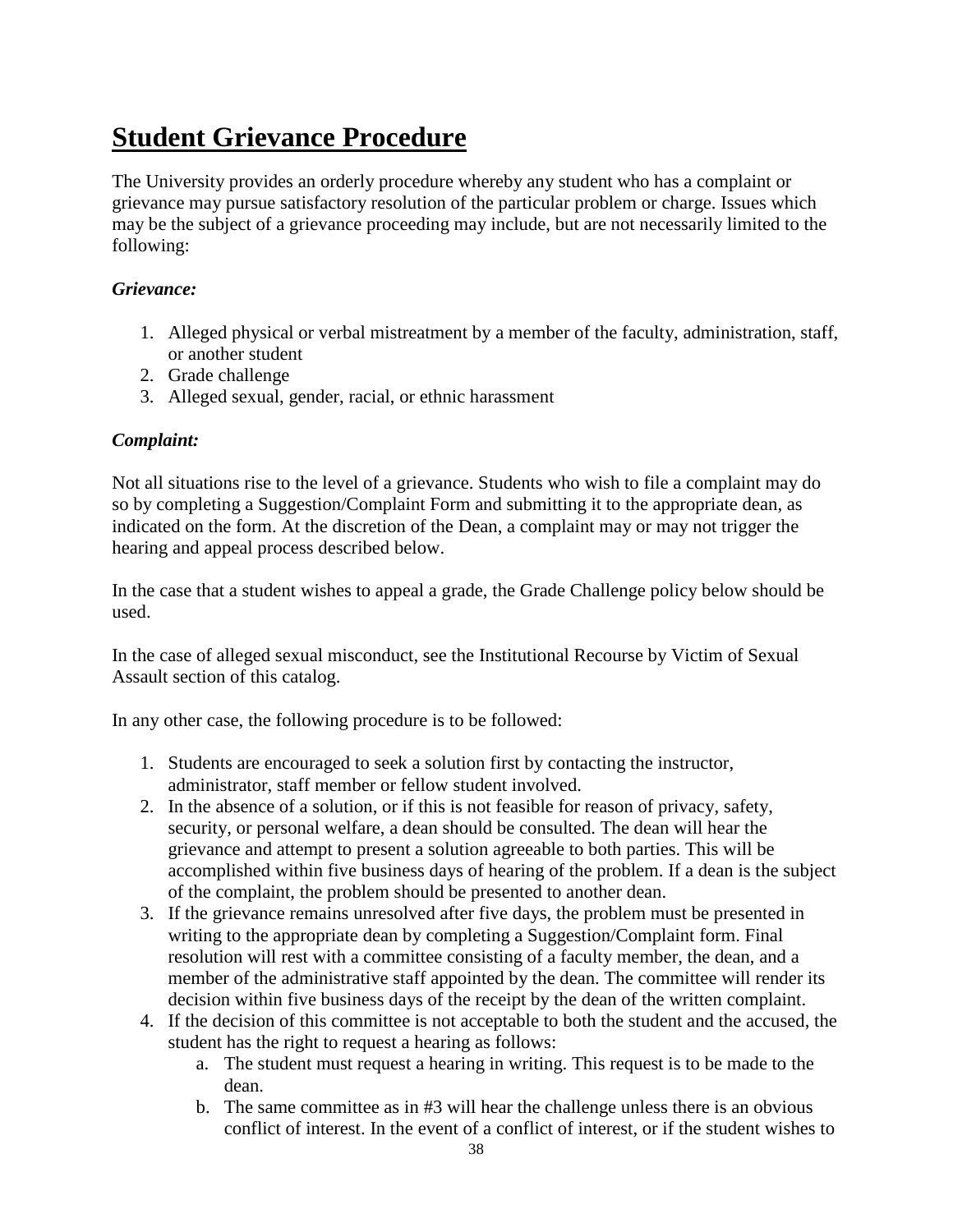replace any or all of the committee members, a new committee member or members will be selected by the dean to serve on the hearing committee. In this case, the time frame mentioned in #3 above will be extended to ten business days.

- c. The student may bring witnesses who are able to attest to the charges on the student's behalf.
- d. The student may present evidence relevant to the charge.
- e. The student may be accompanied by a support person throughout the hearing. The support person may be a fellow student, faculty member or member of the administrative staff. The support person may not be an attorney or family member. The support person does not have the right to speak during the hearing.
- f. If both parties agree, the accused will be present and will have the opportunity to respond and present a defense to the charges. If both parties do not agree, then the accused will have to opportunity to present a defense privately.
- g. The committee will render a decision within five working days of the hearing. The decision of the hearing committee will be final.
- 5. If a student believes that their complaint continues to warrant further consideration after exhausting the steps of this grievance process, he/she may contact the Bureau for Private Postsecondary Education for review of a complaint. The Bureau may be contacted at:

2535 Capitol Oaks Drive, Suite 400 Sacramento, CA 95833 Telephone: (916) 431-6924 FAX: (916) 263-1897 Website: [http://www.bppe.ca.gov](http://www.bppe.ca.gov/)

## <span id="page-38-0"></span>**Sexual Misconduct**

Humphreys University is committed to offering a safe environment that promotes the furthering of higher education. Unfortunately, no educational institution can guarantee that no crime will occur.

Therefore, in accordance with [California Education Code](http://ccr.oal.ca.gov/) Sections 94385 and 67386, the following policy has been adopted in the event sexual assault, sexual battery, sexual exploitation, domestic violence, dating violence, stalking, or sexual harassment occurs on the campus or at events sponsored by the University.

It is of primary importance to provide assistance to victims and witnesses of these offenses. The University strongly recommends immediate reporting of sexual assault, battery, or harassment, or any other crime, to law enforcement authorities and to the University's administration. Immediate reporting will increase the likelihood of apprehending the perpetrator and in deterring additional assaults.

## *Definition of Sexual Assault*

For the purposes of this policy, "Sexual Assault" includes rape, forced sodomy, forced oral copulation, rape by a foreign object, sexual battery, or threat of sexual assault. Further, for purposes of this policy, rape includes two persons engaged in an act of sexual intercourse that is against the will of one of the people or sexual intercourse when one person is incapable of giving consent. Victims may be male or female.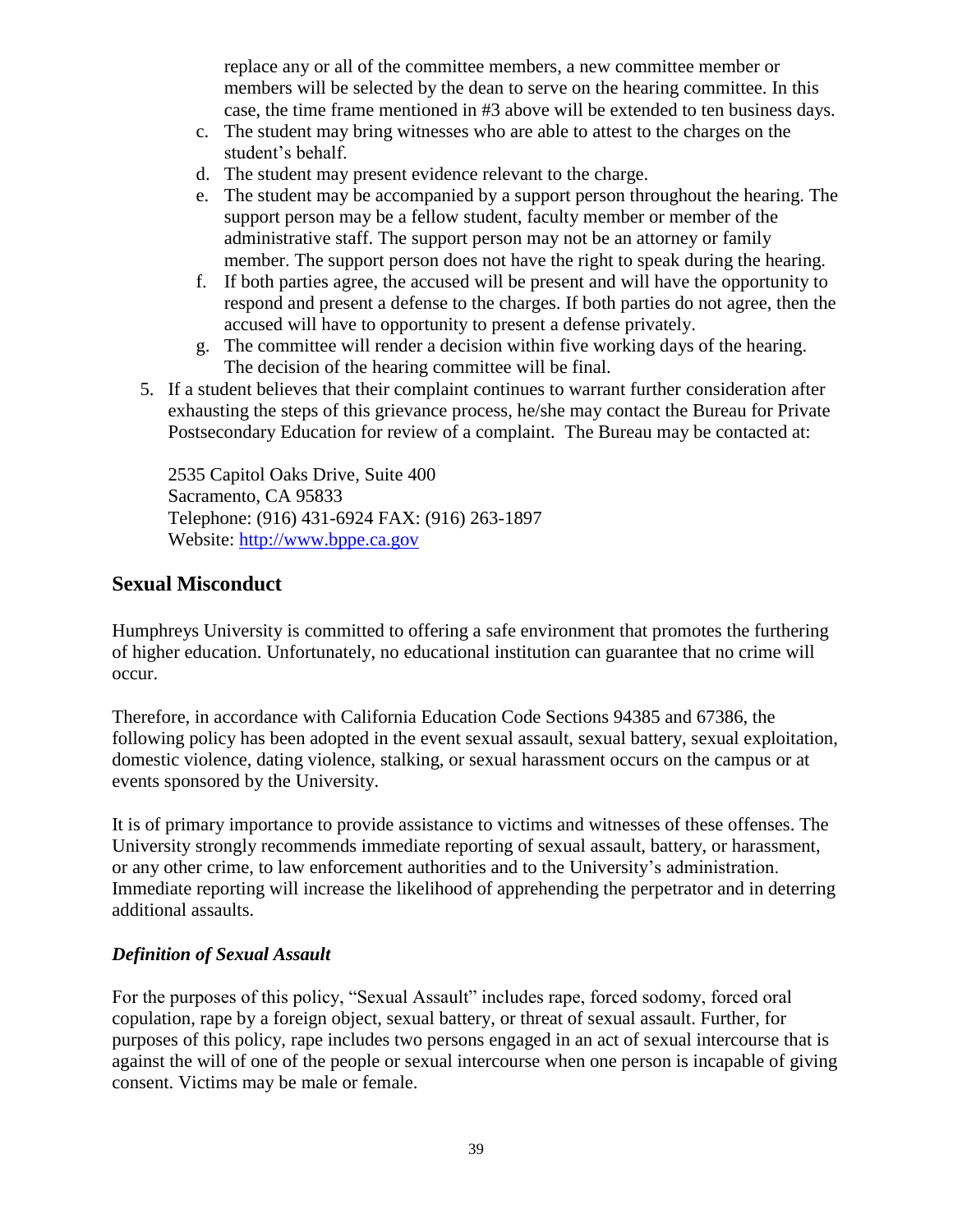Rape: the sexual penetration of the victim's vagina, mouth, or rectum without their consent. Rape involves penetration with the use of force or fear or threat of force or fear, or with an individual who is unconscious or physically powerless to give consent; or with a person who is otherwise incapable of giving consent, including situations where the individual is under the influence of alcohol or drugs and this condition was or should have reasonably been known to the offender.

Sexual battery: consists of unwanted and sexually offensive contact with an intimate body part of another person. Battery includes situations in which the accused engages in such contact with another person's body while the person is incapable of giving consent or resisting due to alcohol or drugs.

## *Definition of Sexual Harassment*

Unwelcome sexual advances or unwelcome requests for sexual favors. Other unwelcome verbal or physical behavior of a sexual nature where submission to such conduct is made explicitly or implicitly a term or condition of an individual's education or employment. It also includes conduct in which submission to, or rejection of, such conduct by an individual is used as the basis for academic or employment decisions affecting the individual's welfare. Also, conduct which has the purpose or effect of unreasonably interfering with an individual's welfare, academic, resident life, or creates an intimidating, hostile or offensive educational, living, or working environment.

Conduct that would constitute sexual harassment includes, but is not necessarily limited to: verbal conduct such as epithets, derogatory comments or slurs; visual displays such as derogatory or offensive posters, drawings or images; unwanted touching, blocking normal movement, interfering with study, work or activities; threats, demands to submit to sexual requests; retaliation for opposing, reporting or threatening to report harassment of or participating in related investigation, proceeding, or hearing.

## *Definition of Consent*

It is the responsibility of each person involved in the sexual activity to ensure that he or she has the affirmative consent of the other or others to engage in the sexual activity. Failure to take reasonable steps to determine affirmative consent does not constitute consent. Silence or refusal to respond does not constitute consent. Affirmative consent is deemed NOT to have been freely given if an individual is intoxicated from alcohol, under the influence of any drug or other controlled substance, has lost consciousness, is asleep, is in shock, is in fear of assault, feels threatened, is not eighteen years of age, has not been given an opportunity to consent, is unable to communicate due to a mental or physical condition, or has acted or spoken in a manner indicating that he/she refused to consent. Affirmative consent must be ongoing throughout a sexual activity and can be revoked at any time. The existence of a dating relationship between the persons involved, or the fact of past sexual relations between them, should never by itself be assumed to be an indicator of consent.

## **Procedures for Victims**

## **Notification of Authorities**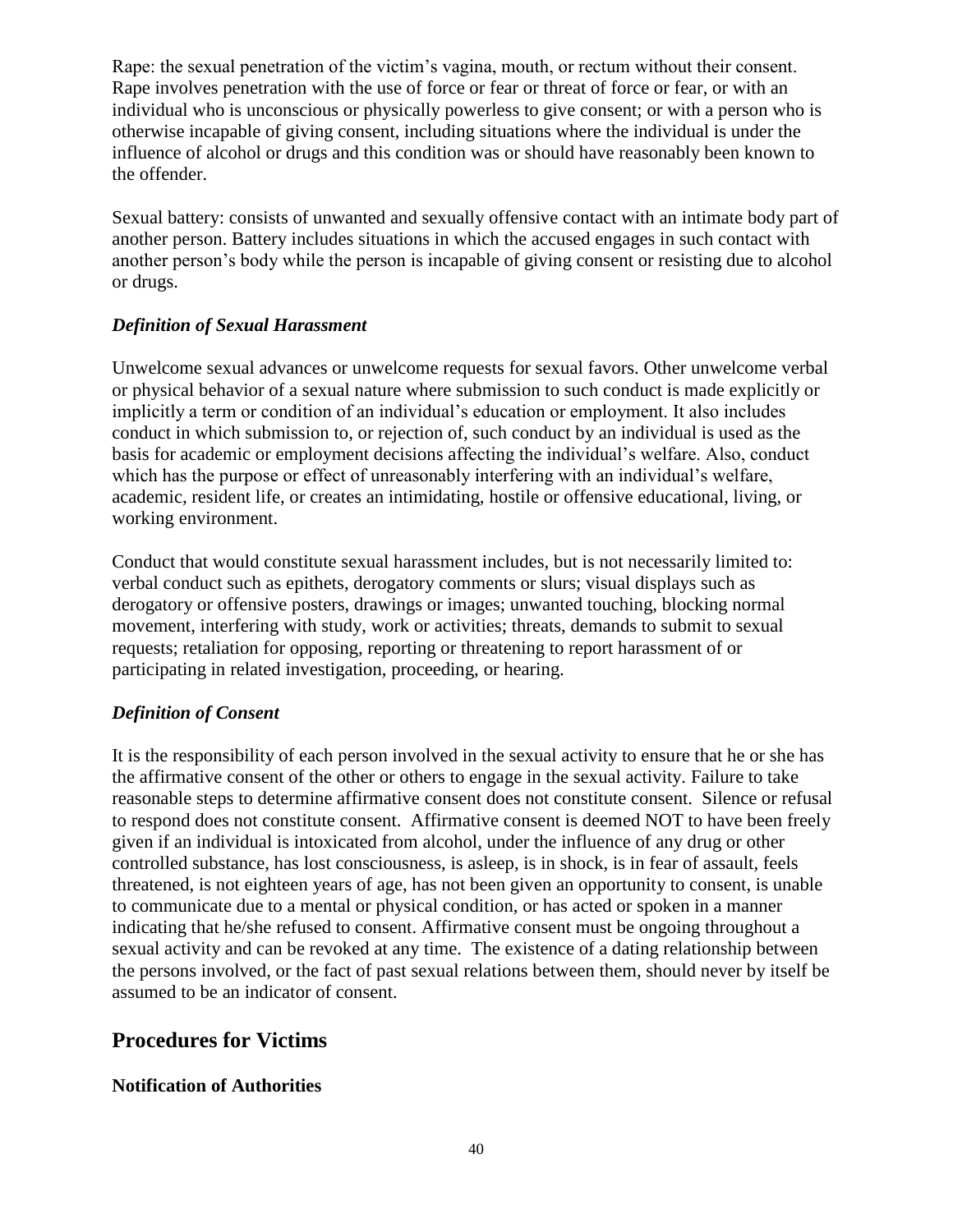If possible, the victim or witness should immediately report the incident to the police. The quickest and most efficient way is to dial 911. Trained specialists are on duty 24 hours a day to dispatch the emergency care necessary whether it be paramedics, police, or both.

A victim or witness of sexual assault should remember that safety is of utmost importance; therefore, a victim or witness should first go to a safe place. Once in a safe place, the police should be called immediately.

When reporting sexual assault or battery, stay as calm as possible and do not hang up until the authorities have all necessary information. The reporter of a sexual assault should give:

- I. Name and telephone number (of telephone from which call is made).
- II. Address and location where the victim or witness is located. The same information should be given for the location of the assault.
- III. The crime being reported and a brief statement of what has occurred.
- IV. Suspect information
	- a. Is the suspect's location known or has the suspect fled?
	- b. If the suspect has fled, in which direction last headed.
	- c. Description of the suspect:
		- 1. Male or female
			- 2. Race
			- 3. Approximate age
			- 4. Height
			- 5. Weight
			- 6. Hair color
			- 7. Eye color
			- 8. Description of clothing
	- d. If the suspect fled by vehicle
		- 1. Type of vehicle
		- 2. Color of vehicle
		- 3. License plate number even if partial
		- 4. In which direction vehicle was going

After calling the proper authorities, victims or witnesses should take extreme care to preserve all physical evidence. Clothing worn by the victim at the time of the assault must be saved. The area where the assault occurred must not be disturbed.

#### **Notification of University Administration**

Humphreys University administration should also be notified immediately that a sexual assault or battery has occurred. The victim should seek assistance and information from any available member of the administration or faculty. Assistance includes transportation to medical facilities, notifying police, or paramedics, or both.

Under section 67383 of the California Education Code the University is obligated to notify local law enforcement of any reported Part 1 violent crime, sexual assault, or hate crime. The report shall be forwarded to local law enforcement without identifying the victim, unless the victim consents to being identified, having previously been informed of their right to have identifying information withheld. The University will honor the decision of an assault victim, but believes strongly that any sexual assault must be reported as soon as possible.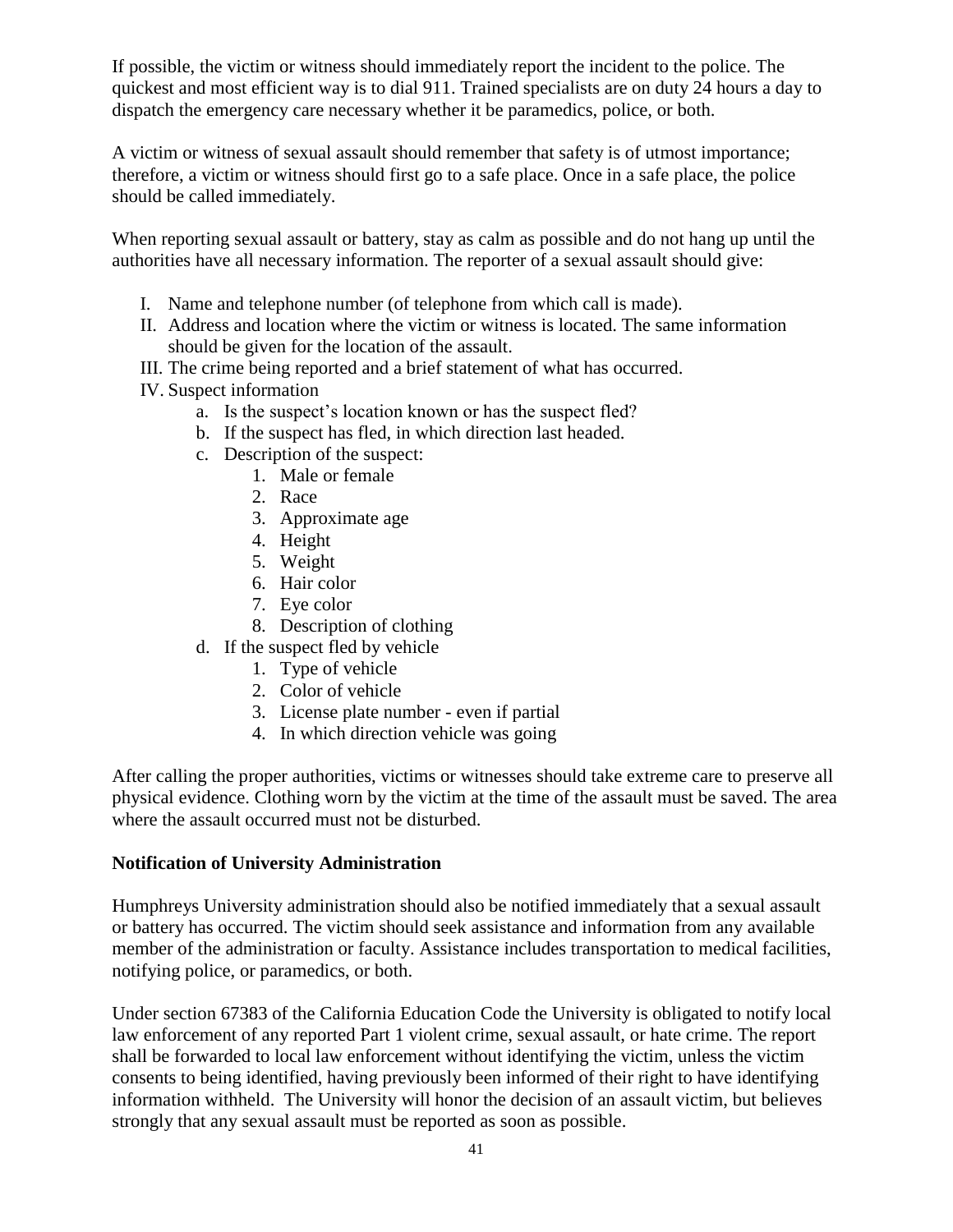In the case of sexual harassment, the victim may pursue a formal complaint by filing a grievance under the University's Student Grievance Procedure. Students may elect not to file a report of any kind. However, it is important to understand that if they discuss such an incident with any University official, who would include any administrator or faculty member, the University is obliged by the Clery Act to investigate and keep and report records of the incident.

### **Location of Telephones**

Victims and witnesses of an assault can make emergency calls from telephones located on the University premises. Telephones are located in the administrative offices and in the University library. All offices are typically open Monday through Thursday from 8:00 a.m. to 7:00 p.m. and Friday from 8:00 a.m. to 5:00 p.m.

#### **Available Services**

A list of available services is available in the office of the Dean of Administration. Upon notification of the administration, a list of all services will automatically be given to any victim of sexual assault.

## **Confidentiality**

Information provided to the University shall by shared with other employees and law enforcement exclusively on a "need to know" basis. The University is required to attempt to honor any request for confidentiality, however it must also weigh requests for confidentiality against its duty to provide a safe and nondiscriminatory environment for all members of the campus community. Confidentiality, therefore, cannot always be ensured. Once an assault has been reported and all essential assistance has been rendered, the matter will be turned over to the Dean of Administration. The Dean shall have sole access to the file which will include information about events that have occurred and all future action that transpires.

In order to assure confidentiality for the victim, all procedures for case management, including keeping the victim informed of the status of any student disciplinary proceedings in connection with the sexual assault, or the results of any disciplinary action or appeal, will be the responsibility of the dean.

No information will be released without the express consent of the victim, except upon court order. Should the University receive a subpoena for information, the victim will be notified prior to complying with the subpoena to give the victim an opportunity to challenge the subpoena. Absent legal incapacity, the information will not be released to the victim's family.

If you wish to talk to a person who can support you while maintaining confidentiality, in Stockton/San Joaquin Modesto you may contact the following:

Women's Center Youth and Family Services Sexual Assault 24-hour Hotline: 209.465.4997 <http://www.womenscenteryfs.org/>

#### **Academic Impact of Assault**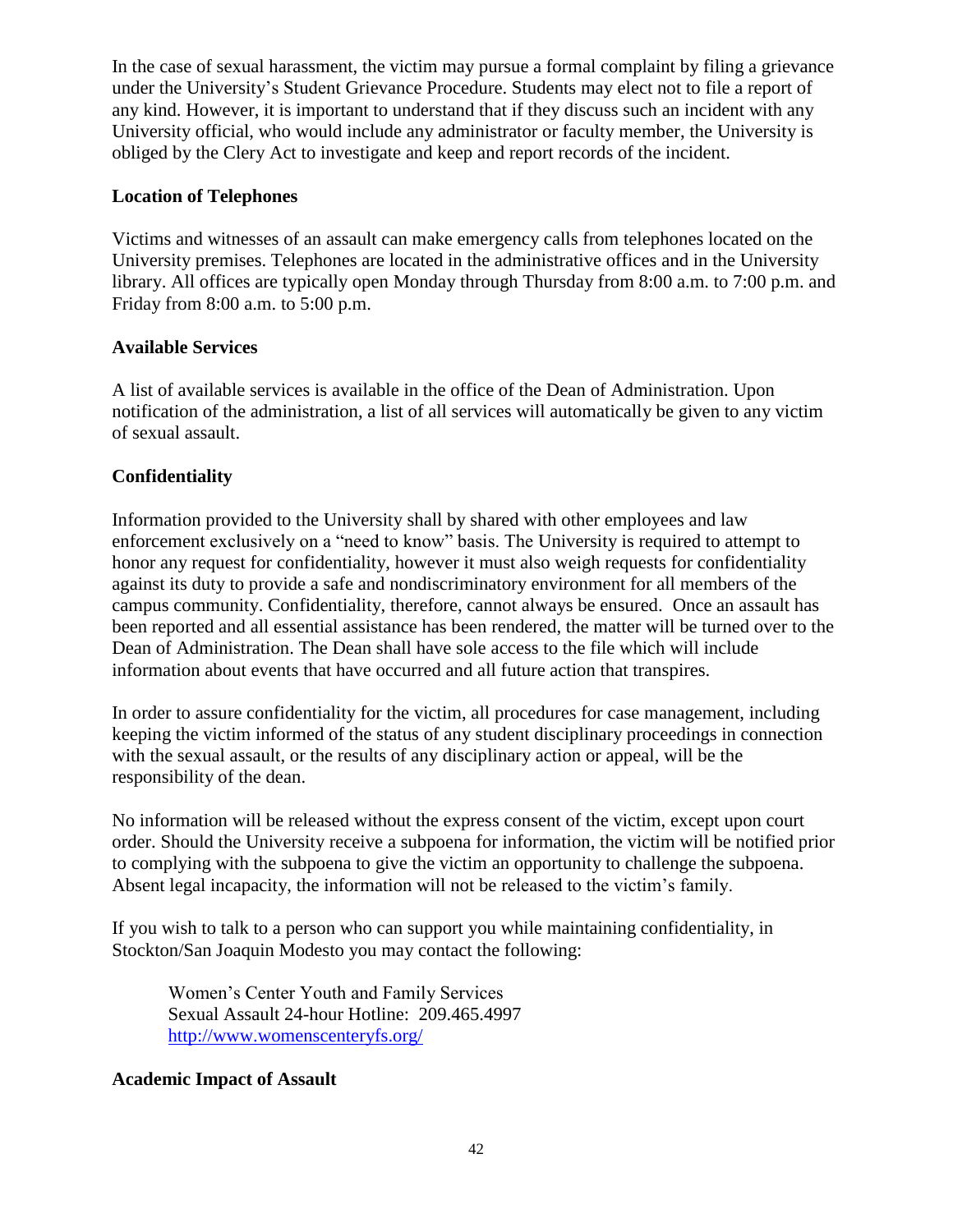Every effort possible will be afforded the victim of an assault in relation to any academic difficulties that may arise as a result of the assault. The victim may discuss the options available with the Dean of Administration. These may include (but are not limited to) protection from disciplinary sanctions for a violation if the University's student conduct policy at or near the time of the incident, unless the University determines that the violation was egregious, including, but not limited to, an action that places the health or safety of any other person at risk or involves plagiarism, cheating, or academic honesty, a leave of absence, tutoring, or extensions of time for completion of courses. Appropriate assistance will be determined by the dean in consultation with the student.

### **Institutional Recourse by Victim of Sexual Assault**

The victim of an assault has the option of filing a complaint with the Dean of Administration using the Humphreys University student complaint form. When the University determines, through its administrative process, that a violation has occurred, serious sanctions will be used to reasonably ensure that such actions are not repeated.

You may wish to report to the University to access support or to file a complaint against a University student, faculty or staff member who engaged in the unwelcome behavior. Please be aware that in most cases, any University employee who receives a complaint of this nature must report all pertinent information to a designated school officer charged with responding.

#### **Legal Recourse by Victim of Sexual Assault**

#### **Criminal Action:**

The victim of an assault will receive information about any criminal prosecution against the person committing the assault. A sample crime report will be kept on file at the University and will be given to the student.

## **Civil Action:**

Each victim will be informed that civil action can be instituted against the perpetrator of an assault. The victim will be advised to seek counsel, whether private or through legal services available to the victim of an assault.

A list of telephone numbers for available legal services is maintained by the Dean of Administration.

## **Available Services**

## **Stockton Campus**

*Police*

Emergency contact number: 911

Non-Emergency police: (209) 937-8377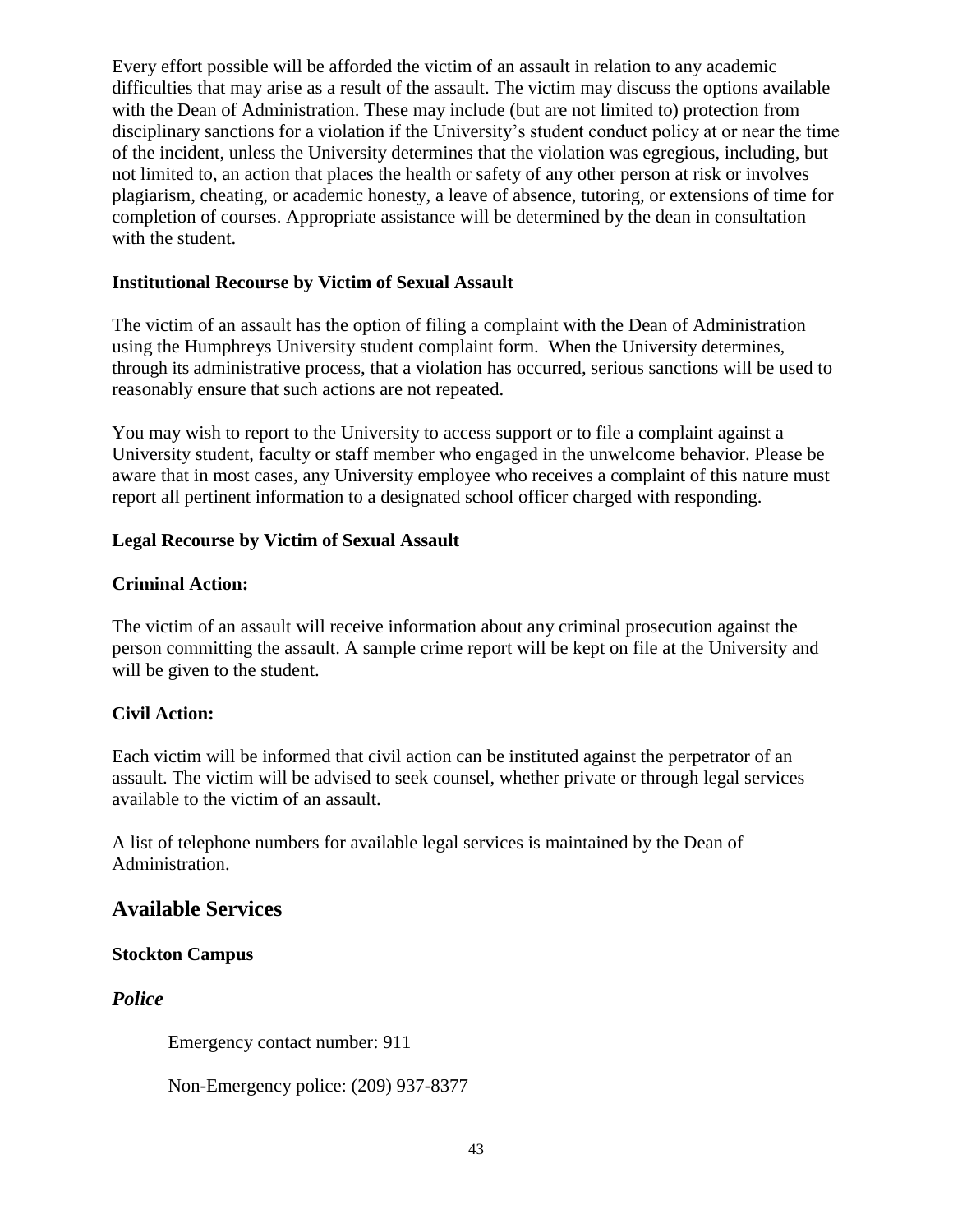## *Medical Services*

San Joaquin County General Hospital: (209) 468-6000

Dameron Hospital: (209) 944-5550

St. Joseph's Hospital: (209) 943-2000

#### **Modesto Campus**

### *Police*

Emergency contact number: 911

Non-Emergency police: (209) 552-2470

## *Medical Services*

Memorial Hospital: (209) 526-4500

Doctors Medical Hospital: (209) 578-1211

Kaiser Permanente Medical Center: (209) 735-5000

## *Other Services*

Women's Center Sexual Assault Helpline: (209) 465-4997

Rape, Abuse, and Incest National Network: 1-800-656-HOPE

## <span id="page-43-0"></span>**Substance Abuse Referral Program**

Humphreys University is devoted to providing effective instruction and related learning experiences and to supporting the intellectual, cultural, and economic life of the community. We believe that it is in the best interest of the faculty, staff, students, and the community to enforce a policy of discouraging and prohibiting the use and abuse of controlled substances on the campus and maintaining a drug-free work place and learning environment.

The University prohibits the unlawful manufacture, distribution, dispensing, possession, or use of any controlled substance on its property. As a condition of employment in the case of employees, or enrollment in the case of students, it is required to abide by the University policy concerning a drug-free work place and learning environment. Employees and students are required to notify the University of any criminal drug statute conviction for a violation occurring on the campus no longer than five (5) days after such conviction, as required by the Drug-Free Work Place Act of 1988, 34 CFR Par 87, Subpart F, and the Drug-Free Schools and Campuses Act, 34 CFR Part 86.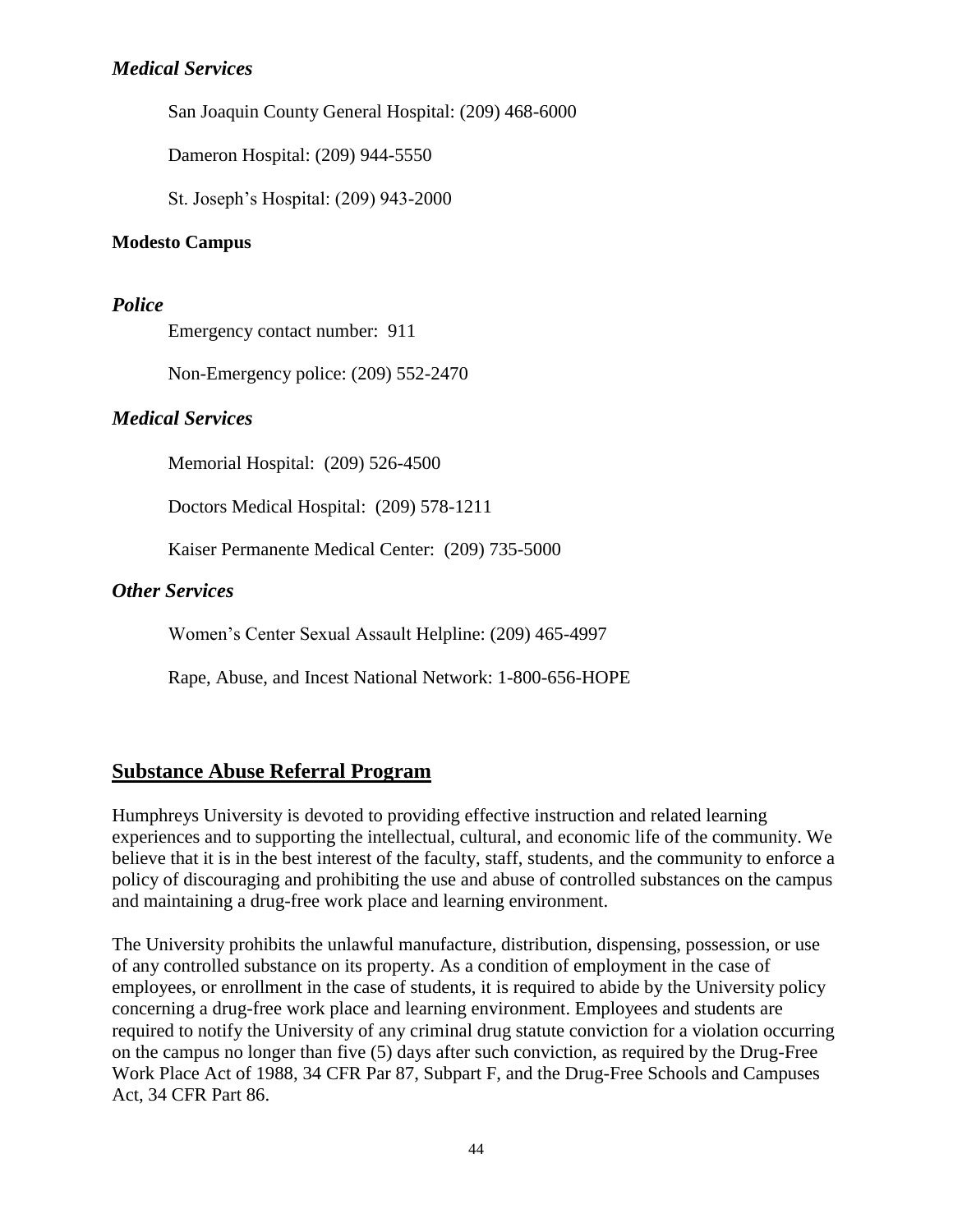Students and employees found in violation of this policy are subject to various sanctions including dismissal from the University. Copies of the substance abuse program and policy are distributed annually to all students and employees. Anyone who has not yet received a copy can obtain one from the Registrar's Office.

Any student in need of counseling is encouraged to contact the Dean of Administration. All contacts are held in strict confidence. No student or employee should fear negative academic, economic, or other ramifications arising out of seeking assistance.

# <span id="page-44-0"></span>**Reservation of Rights**

In preparing this catalog, Humphreys University has made every effort to ensure the accuracy and completeness of the information contained herein. The University reserves the right to add, amend, or repeal any information contained herein upon publication of such addition, amendment, or repeal.

## <span id="page-44-1"></span>**Non-Discrimination Policy**

Humphreys University does not discriminate on the basis of sex, race, color, religion, national or ethnic origin, handicap, marital status, or age in the administration of its educational programs, admission policies, personnel matters, financial aid programs, and other such universityadministered programs and activities.

Humphreys University welcomes to its student body, faculty, administration, staff, and persons from diverse backgrounds and believes that the educational process is thereby enriched. The University consciously strives to create a climate wherein all students, faculty, administrators, and staff gain an awareness that comes from learning about and understanding the unique values and characteristics of cultures different from their own.

# <span id="page-44-2"></span>**Course of Study**

<span id="page-44-4"></span><span id="page-44-3"></span>

| <b>Course No.</b>  | <b>Course</b>                   | <b>Units</b> |     |
|--------------------|---------------------------------|--------------|-----|
| <b>FIRST YEAR</b>  |                                 |              |     |
| <b>LAW 100</b>     | *Intro to Law/Legal Writing     | 3            | P/F |
| <b>LAW 101</b>     | * Legal Research and Writing I  | 3            | P/F |
| LAW 110/111/112    | * Contracts I/II/III            | 9            |     |
| LAW 120/121/122    | * Torts I/II/III                | 9            |     |
| LAW 130/131        | * Criminal Law I/II             | 6            |     |
| <b>SECOND YEAR</b> |                                 |              |     |
| LAW 201/202/203    | * Property I/II/III             | 9            |     |
| LAW 210/211/212    | * Civil Procedure <i>VIVIII</i> | 9            |     |
| LAW 220/221        | * Evidence I/II                 | 6            |     |
| <b>LAW 230</b>     | * Professional Responsibility   | 3            |     |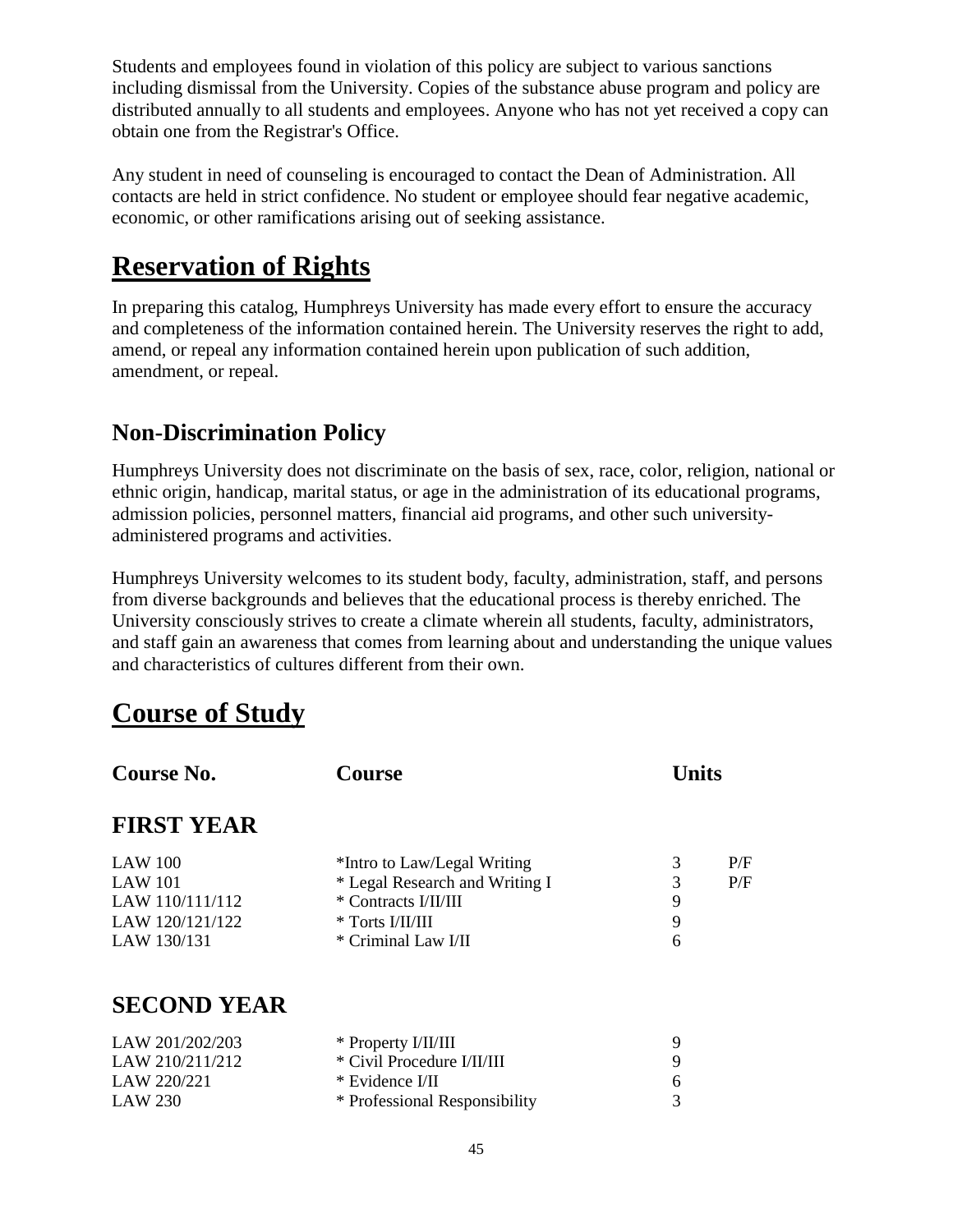## <span id="page-45-0"></span>**THIRD YEAR**

| LAW 310/311/312 | * Constitutional I/II/III      |   |
|-----------------|--------------------------------|---|
| LAW 320         | $*$ Wills                      | 3 |
| LAW 321         | $*$ Trusts                     | 3 |
| LAW 331         | * Community Property           | 3 |
| LAW 585         | *Professional Training Program | Q |

## <span id="page-45-1"></span>**FOURTH YEAR**

| LAW 340/341/342 | * Business Associations I/II/III |              |     |
|-----------------|----------------------------------|--------------|-----|
| LAW 350/351     | * Remedies I/II                  | <sub>n</sub> |     |
| LAW 430         | * Advanced Legal Writing         |              | P/F |
| LAW 410         | * Criminal Procedure             |              |     |
|                 |                                  |              |     |

## **ELECTIVES** 24

**Professional Training Program: Minimum 9 credit units. Maximum credit 15 units.**

*Satisfactory completion of 120 units is required for graduation.*

| <i><b>* Required Subjects</b></i> | $P/F = Pass / Fail grade$ |
|-----------------------------------|---------------------------|
|                                   |                           |

## <span id="page-45-2"></span>**ELECTIVES**

| <b>Course No.</b> | Course                                         | Units |
|-------------------|------------------------------------------------|-------|
| <b>LAW 330</b>    | <b>Family Law</b>                              | 3     |
| <b>LAW 411</b>    | <b>Taxation II</b>                             | 3     |
| <b>LAW 420</b>    | <b>Estate and Gift Tax</b>                     | 3     |
| <b>LAW 432</b>    | <b>Advanced Legal Analysis</b>                 | 3     |
| <b>LAW 440</b>    | <b>Income Tax</b>                              | 3     |
| <b>LAW 460</b>    | <b>Sales</b>                                   | 3     |
| <b>LAW 470</b>    | <b>Civil Trial Practice**</b>                  | 3     |
| <b>LAW 471</b>    | <b>Criminal Trial Practice**</b>               | 3     |
| <b>LAW 474</b>    | Moot Court **                                  | 3     |
| <b>LAW 480</b>    | <b>Appellate Practice</b>                      | 3     |
| <b>LAW 500</b>    | <b>Intro to Alternative Dispute Resolution</b> | 3     |
| <b>LAW 505</b>    | <b>Administrative Law</b>                      | 3     |
| <b>LAW 510</b>    | <b>Alternative Dispute Resolution</b>          | 3     |
| <b>LAW 515</b>    | <b>Bankruptcy</b>                              | 3     |
| <b>LAW 520</b>    | <b>Conflict of Laws</b>                        | 3     |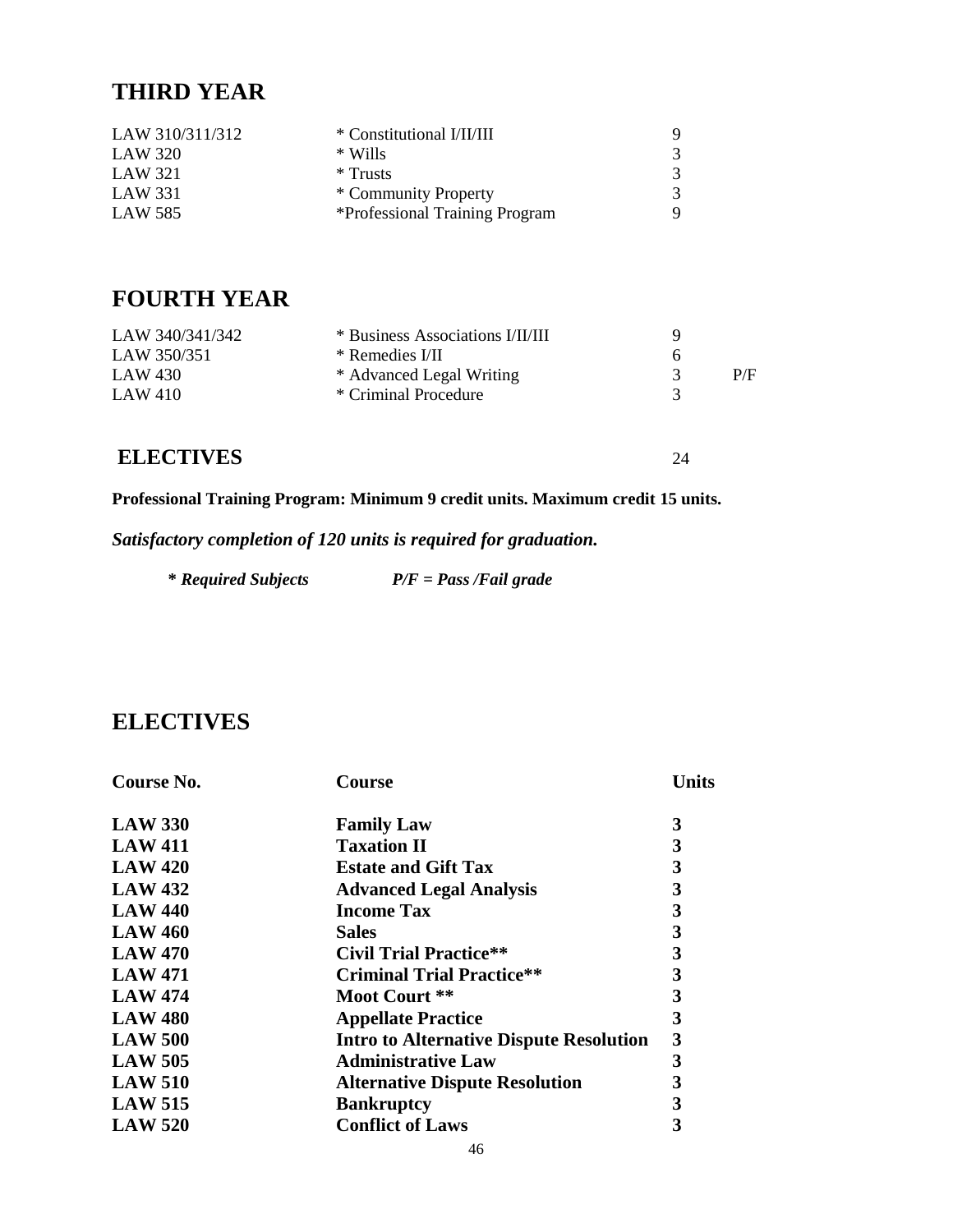| <b>LAW 525</b> | <b>Creditor's and Debtor's Rights</b>         | 3              |
|----------------|-----------------------------------------------|----------------|
| <b>LAW 526</b> | <b>Criminal Practice</b>                      | 3              |
| <b>LAW 530</b> | <b>Environmental Law</b>                      | 3              |
| <b>LAW 531</b> | <b>Educational Law</b>                        | 3              |
| <b>LAW 535</b> | <b>Juvenile Law</b>                           | 3              |
| <b>LAW 540</b> | <b>Labor Law</b>                              | 3              |
| <b>LAW 545</b> | <b>Secured Transactions</b>                   | 3              |
| <b>LAW 550</b> | <b>Workers' Compensation</b>                  | 3              |
| <b>LAW 555</b> | <b>California Pleading &amp; Practice</b>     | 3              |
| <b>LAW 560</b> | Agency                                        | 3              |
| <b>LAW 565</b> | <b>Advanced Torts</b>                         | $\mathbf{3}$   |
| <b>LAW 570</b> | <b>California Evidence</b>                    | $\mathbf{3}$   |
| <b>LAW 575</b> | <b>Local Government</b>                       | 3              |
| <b>LAW 576</b> | <b>Water Law</b>                              | 3              |
| <b>LAW 580</b> | <b>Special Topics in Practical Training**</b> | $\overline{2}$ |
| <b>LAW 581</b> | <b>Special Topics: Clinics**</b>              | 1              |
| <b>LAW 585</b> | <b>Professional Training Program</b>          | 1-3            |
| <b>LAW 610</b> | <b>Special Problems in Law</b>                | $1-5$          |
| S700-S701      | Seminars**                                    |                |
|                |                                               |                |

**\*\*Professional Training Program LAW 585 may be satisfied with any of these courses.**

# <span id="page-46-0"></span>**COURSE DESCRIPTIONS**

The curriculum described herein is composed primarily of subjects recommended by the Committee of Bar Examiners of the State Bar of California. The School of Law also provides a limited schedule of elective subjects which may be pursued by students on an optional basis.

\*Required Subjects

## **\*100 Intro to Law/Legal Writing P/F 3 units**

This course is a mandatory first year course with no prerequisites. The course consists of twelve three hour classes and is graded in a pass/fail basis. The course is designed as an introduction to the study of law and an orientation to law school in general. This course will develop a strong foundation in the important skills of case briefing, case analysis, critical thinking and legal writing. Students will learn what it takes to become clear and concise writers. The course offers students the opportunity to perform writing assignments and to have those assignments critiqued by a professor with extensive feedback and a primary focus specifically on IRAC.

| $*101$<br><b>Legal Research and Writing</b> | $P/F \quad 3 \text{ units}$ |
|---------------------------------------------|-----------------------------|
|---------------------------------------------|-----------------------------|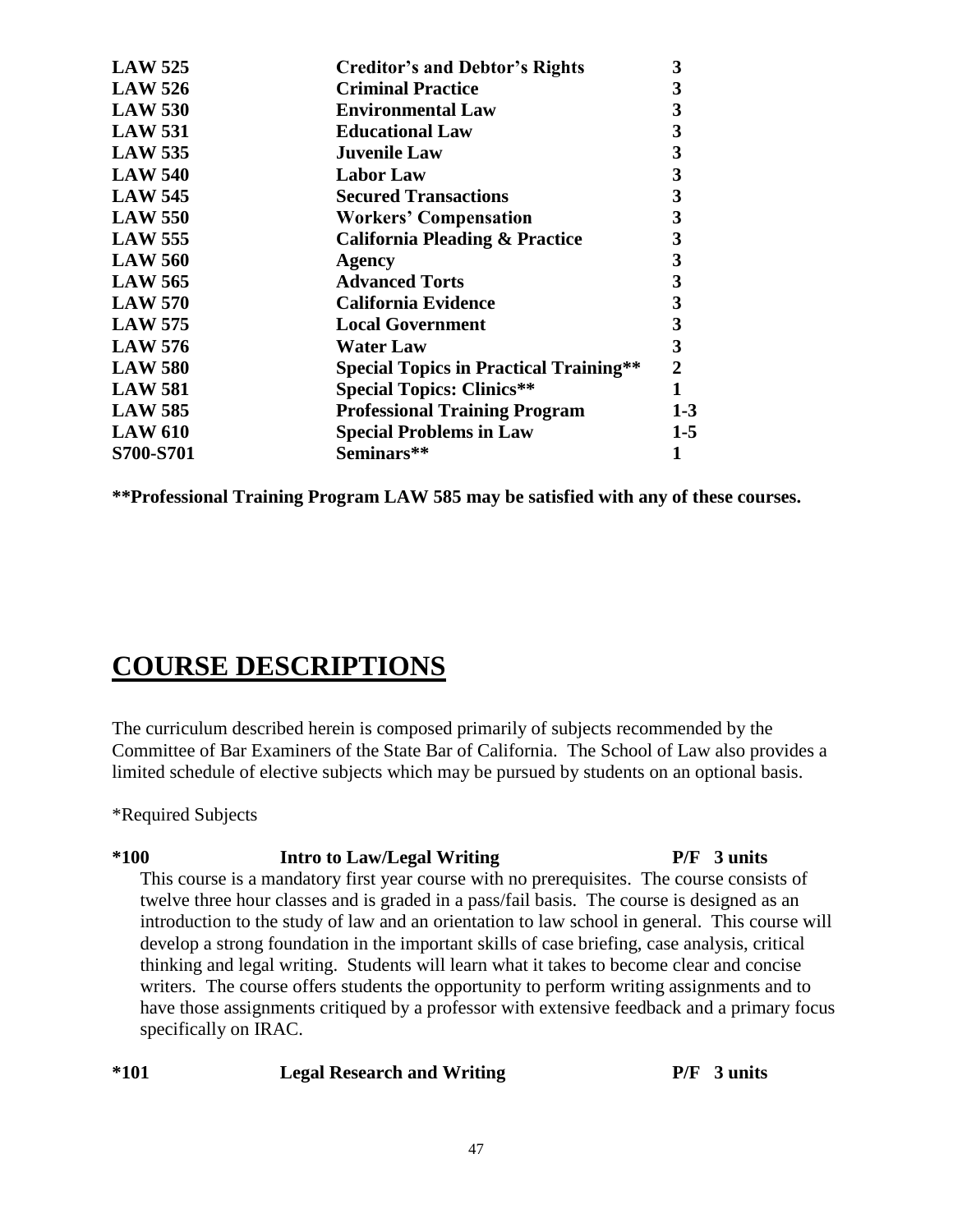Introduction to the tools and methods of legal research. Use of Federal and California materials, including constitutions, statues, cases and regulations. The use of print and electronic media.

## **\*110, 111, 112 Contracts I, II, III 3 units each**

Formation of contracts; statute of frauds; interpretation; parol evidence; mistake; construction and legal operation of contracts; conditions; rights of third parties; assignments; joint and several contracts; breach of contracts; discharge and impossibility; illegal bargains; remedies; Uniform Commercial Code transactions.

## **\*120, 121, 122 Torts I, II, III 3 units each**

Intentional torts such as assault, battery, false imprisonment, intentional infliction of emotional distress, trespass to land and chattels; negligence; strict and products liability; miscellaneous torts with a multiple basis of liability such as nuisance, misrepresentation, defamation, privacy.

## **\*130, 131 Criminal Law I, II 3 units each**

**Prerequisite: LAW 100 with Passing grade.** The purpose of criminal law, substantive offenses, including offenses against the person, habitation and property; immutability and responsibility; modifying circumstances negating responsibility; and limitations of criminal capacity.

**\*201, 202, 203 Property I, II, III 3 units each Prerequisite: Minimum of 27 credits completed with Passing grade and/or concurrently enrolled in LAW 101.** This course introduces the concepts of property ownership and explores the social policies which shaped American law of property. The class will analyze the importance of efficient resource use and other social concerns as they are reflected in both judicial decision-making and legislative reform. Topics to be covered include aspects of commercial land transfers such as sales contracts, mortgages, leases, conveyances, recording, and other methods of title assurance; estates in land including present, concurrent and future interests and easements, covenants and private controls of land use. Particular emphasis is placed on California law for those topics.

**\*210, 211, 212 Civil Procedure I, II, III 3 units each Prerequisite: Minimum of 27 credits completed with Passing grade.** The legal process; jurisdiction and venue; pleading; amendment of pleadings; choice of law; pleadings; res judicata and collateral estoppel; judgment without trial; discovery; pretrial; trial (court and jury); judgment and post-trial motions; appeal and other review; remedies of judgment; creditor and judgment debtor. Course concentrates on Federal Rules of Civil Procedure, with some comparison to California law.

## **\*220, 221 Evidence I, II 3 units each Prerequisite: Minimum of 27 credits completed with Passing grade and/or concurrently enrolled in LAW 101.** Study of the federal and California rules of evidence related to: relevance, relevance counterweights, character, habit and custom, evidence excluded by extrinsic policies, hearsay and hearsay exceptions, confrontation clause, authentication, best evidence, impeachment and rehabilitation, lay and expert opinion testimony, privileges, judicial notice, common objections, burden of proof, functions of judge and jury.

## **\*230 Professional Responsibility 3 units Prerequisite: Minimum of 33 credits completed including LAW 210, 220.** An overview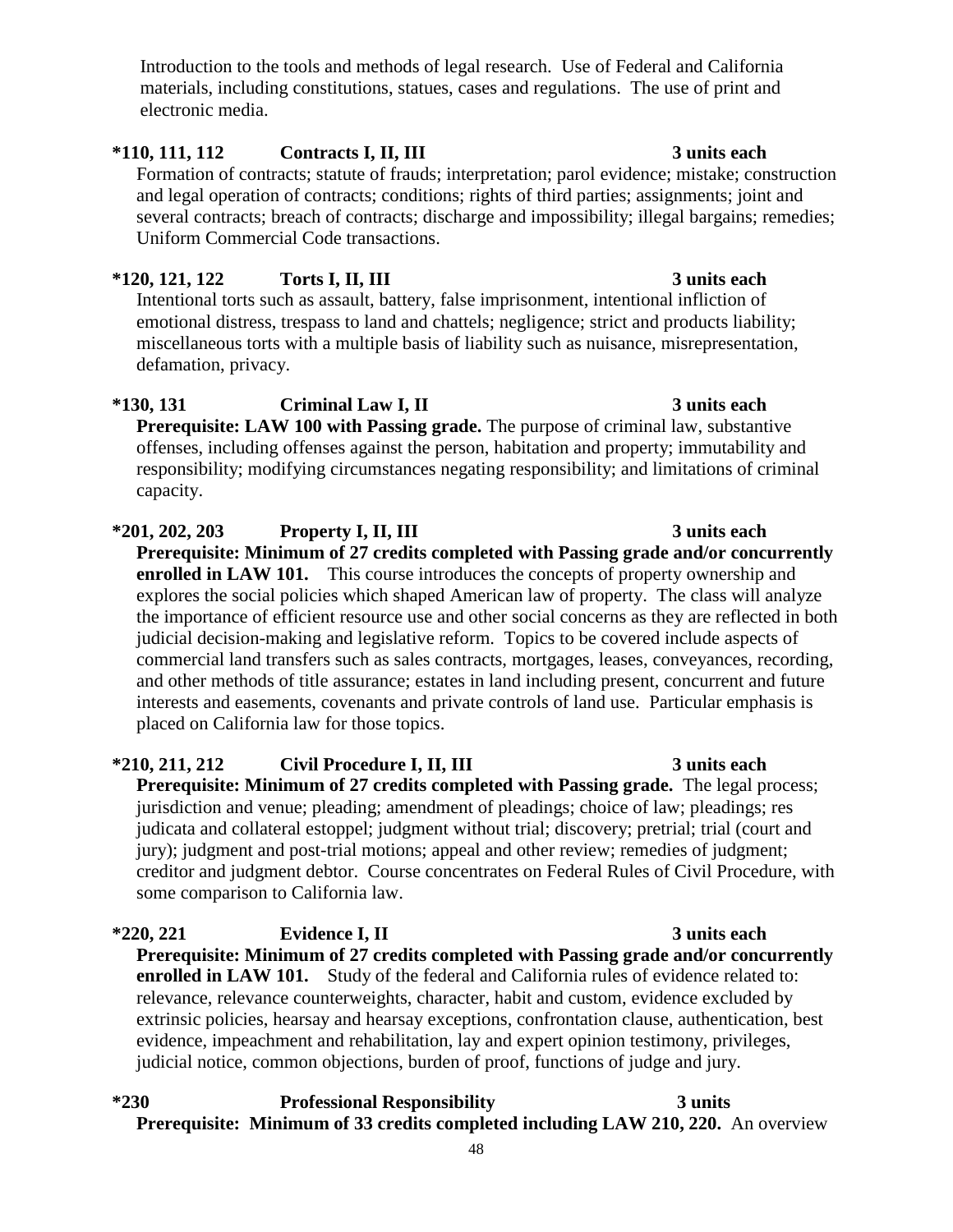of the ethical considerations of the attorney including the organization of the bar; cannons of professional ethics. A study of the conduct demanded of an attorney in his professional relationship with the court, members of the bar, clients, and the general public. Preparation for the MPRE.

## **\*310, 311, 312 Constitutional Law I, II, III** 3 units each **Prerequisite: Minimum of 27 credits completed including LAW 101.** Federalism and the historical continuum, special emphasis on commerce clause and the relationship of the States

to one another and to the Federal government, powers and limitations on three branches of federal government, contract clause, and substantive due process; Individual rights, procedural due process (excluding constitutional aspects of criminal due process), equal protection of law, jurisdiction and standing.

## **\*320 Wills 3 units**

**Prerequisite: LAW 202, 212.** Study of transfers of property at death and principles of estate planning, including intestate succession, execution and revocation of wills, limitations on testamentary power, wills and will substitutes, will contests, non-probate transfers, and planning for incapacity.

# **\*321 Trusts 3 units**

**Prerequisite: LAW 320.** Continued study of transfers of property at death and principles of estate planning, including inter vivos trusts, private express trusts, informal and incomplete trusts, constructive and resulting trusts, gifts to charity, interrelating testamentary and inter vivos transactions, future interests, social restrictions on perpetuities and accumulations, fiduciary administration of trusts, and wealth transfer taxation.

## **330 Family Law P/F 3 units Prerequisite: LAW 331.** Dissolution of marriage; legal separation and nullity procedures; cohabitation contracts; adoption; child and spousal support and parent and child relationship. **\*331 Community Property 3 units**

**Prerequisite: LAW 202, 221.** Community property system; control and management; liability for obligations; characterization and division of property upon dissolution. Limit 30.

## **\*340 Business Association I - Agency 3 units**

**Prerequisite: Minimum of 27 units completed.** An examination of the law relating to private organization, including the law of agency, partnerships, and related legal entities. Included are the methods of creating agency and partnership relationships, the rights and liabilities of the parties, the form of governance, state and federal regulation, and current issues relating to agency and partnership law.

## **\*341,342 Business Association II, III-Corporations 3 units each**

**Prerequisite: LAW 340.** Continued examination of the law relating to private organization, including corporation and related entities. Included are the methods of creating corporations, the rights and liabilities of the parties, the form of governance, state and federal regulation, and current issues relating to corporate organization.

## **\*350, 351 Remedies I, II 3 units each**

**Prerequisite: Minimum of 75 units completed.** Equitable and Legal Remedies, including the nature of the proceedings, methods of enforcement, specific performance, injunctions, relief from mistake, equitable jurisdiction and constructive and resulting trusts. Equitable liens, reformation, rescission, declaratory judgements, and damages are also included.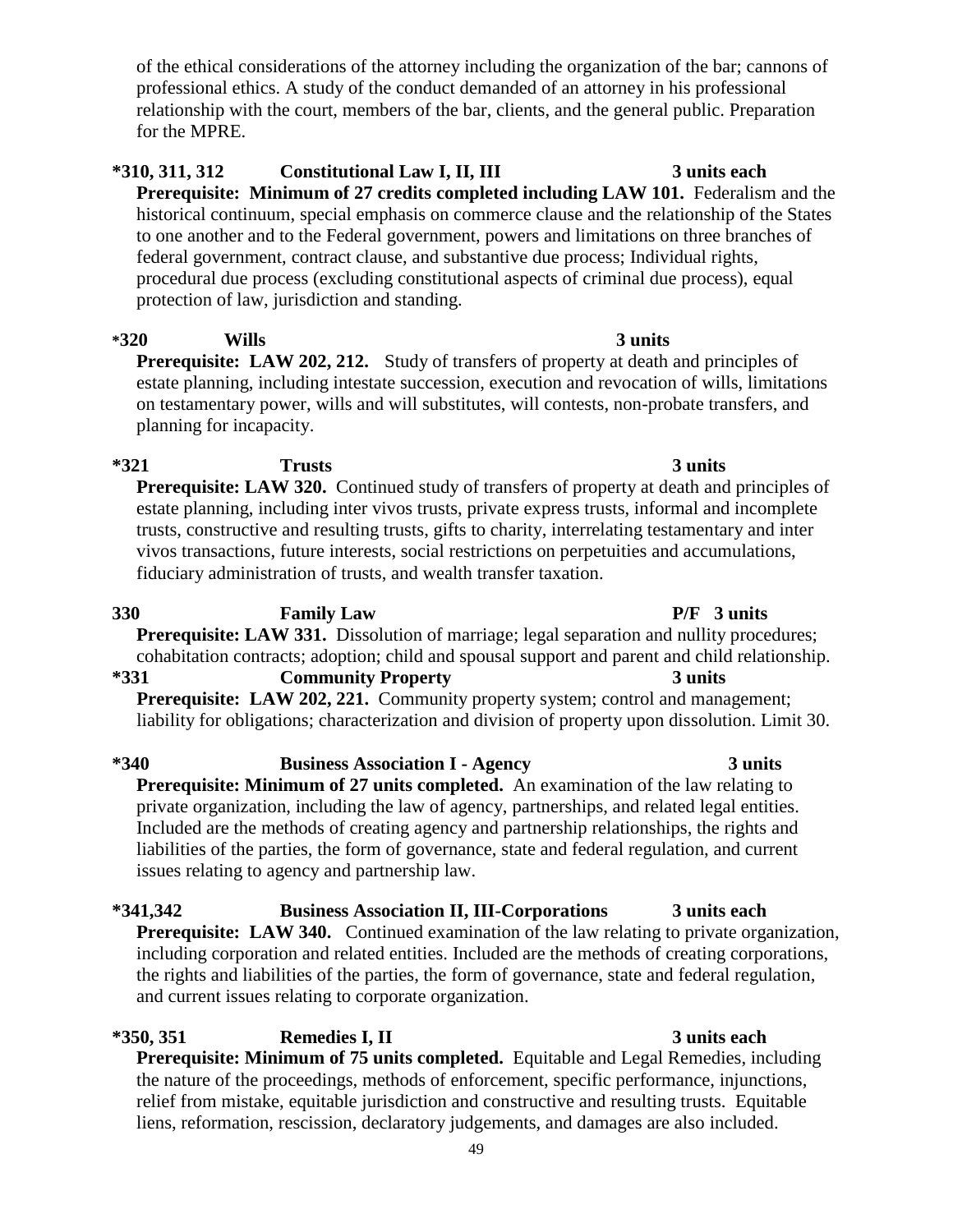**\*410 Criminal Procedure 3 units** 

**Prerequisite: LAW 131.** Special problems in constitutional law. A study of constitutional law problems at both state and federal level with particular reference to recent decisions in criminal procedure.

#### **420 Estate and Gift Tax P/F 3 units**  The gross estate, including inter vivos transfers includable in the gross estate; jointly held

property; appointed property; life insurance, valuation, estate tax deductions and credits; taxable gifts; gift tax exclusions; relationship between income, estate and gift taxes.

## **\*430 Advanced Legal Writing P/F 3 units Prerequisite: Minimum of 81 units completed including LAW 312, 432.** A course that affords the opportunity to research and draft points and authorities, pleadings, office memoranda and other documents. The course focuses on skills in research and analysis and teaches analytical and organizational skills required to develop all types of legal writings.

**432\*\*\* Advanced Legal Analysis P/F 3 units Prerequisite: Minimum of 78 units completed.** This course is designed to provide law students with practical, methodical strategies for writing superior essay answers on areas of substantive law that may be tested on the California Bar Examination. Students will learn the process of effective issue spotting, organization and analysis on California Bar Examination essays. Students will develop knowledge and skill on a weekly basis through writing essay answers under timed conditions. \*\*\*Prerequisite for required course LAW 430 Advanced Legal Writing.

## **440 Income Tax P/F 3 units**

**Prerequisite: Law 112, 201.** Taxable income, gross income, adjusted gross income, business and non-business deductions, credits, capital gains and losses, basis for depreciation and gain or loss, taxable and non-taxable exchanges.

**460 Sales P/F 3 units Prerequisite: Minimum of 27 units completed including LAW 112.** A detailed study of Article 2 of the UCC including history of the UCC; formation of sales contracts; statute of frauds; parol evidence rule; warranty provisions of Article 2; performance problems in sales contracts; Buyer remedies; Seller remedies.

#### **470 Trial Practice P/F 3 units Prerequisite: LAW 212, 221.** The study of techniques and strategy of presenting evidence, discovery, and trial. A typical trial situation is developed in which teams from the class represent the plaintiff and defendant, and plan, develop, and try a representative case in simulated court conditions.

## **471 Criminal Trial Practice P/F 3 units Prerequisite: LAW 131, 212, 221, 410.**

The study of the techniques and strategies of presenting evidence, examining witnesses, and conducting trial, focusing on criminal trials. A typical criminal trial situation is developed in which teams from the class represent the prosecution and defense, and plan, develop, and try a representative case in simulated court conditions.

#### 50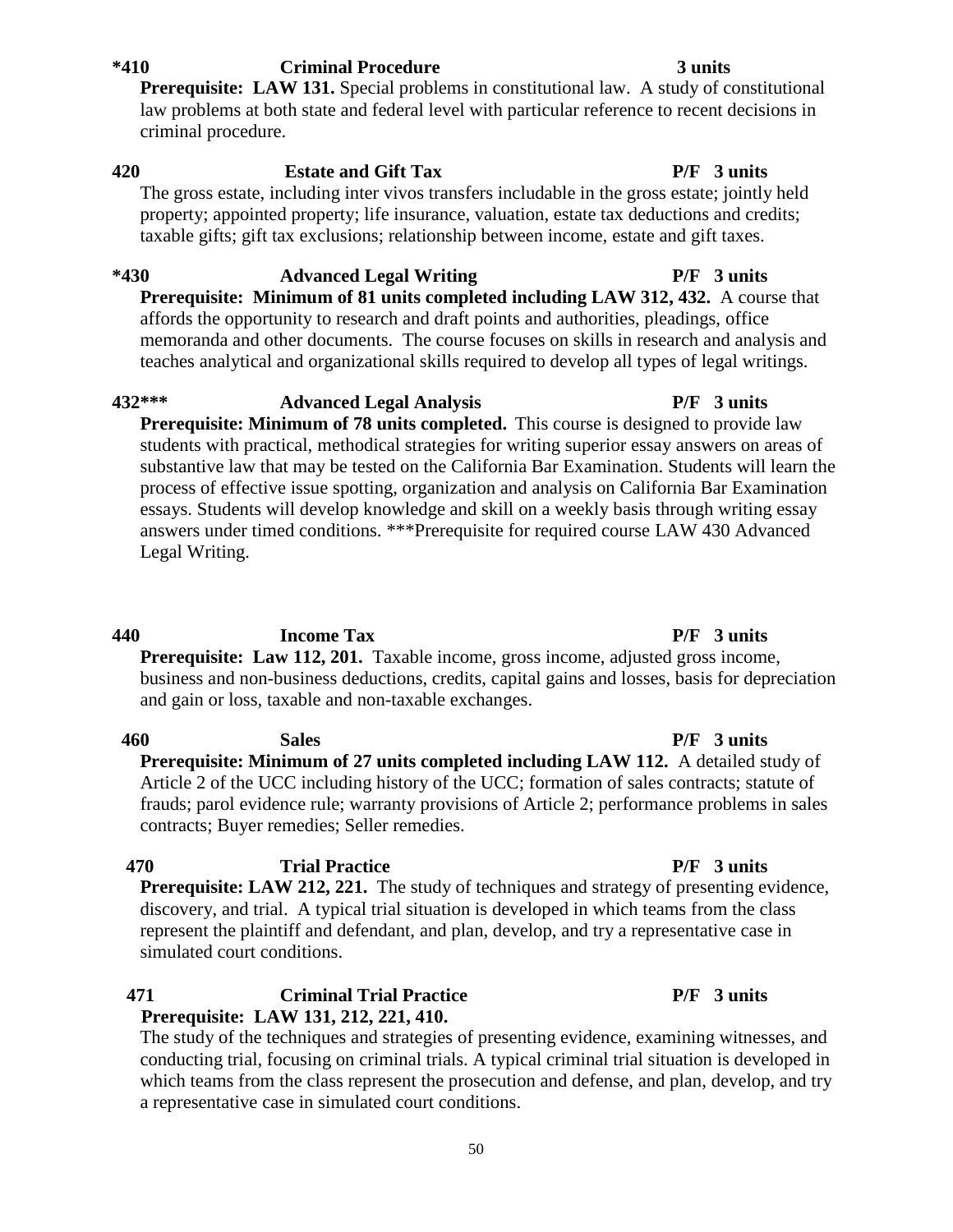#### **472 Civil Trial Practice P/F 3 units**

**Prerequisite: LAW 212, 221.** The study of the techniques and strategies of presenting evidence, examining witnesses, and conducting trial, focusing on civil trials. A typical civil trial situation is developed in which teams from the class represent the plaintiff and the defendant, and plan, develop, and try a representative case in simulated court conditions.

## **474 Moot Court P/F 3 units**

**Prerequisite: Minimum of 36 units completed including LAW 212, 221.** Appellate Advocacy is designed to teach students the fundamental skills of advocating a client's position in an appellate court after a trail court judgment. The course is two quarters long, with the Winter quarter focusing primarily on appellate procedure and the advocacy (oral argument), and the Spring quarter focusing primarily on persuasive appellate brief writing in addition to oral argument. The course will include lectures, in-class oral argument exercises, writing assignments, one or more guest speakers, and video demonstrations of oral arguments. Students will gain substantial practical experience in conducting oral arguments.

 **480 Appellate Practice P/F 3 units**

Motion, Writ and Appellate Practice—Preparation of Law and Motion issues, including 1538.5 PC; an overview of Writs and their drafting and argument; preparation of an appeal through team w work. Guest lecturers from the staffs of court, government and private parties doing appellate review and writing.

 **505 Administrative Law P/F 3 units Prerequisite: Concurrent enrollment with or LAW 210, 211.** A survey of administrative powers of procedure in various types of administrative action including investigation, rulemaking and adjudication; the affect of administrative determination, the extent and methods of judicial control over such determination, with special reference to important Federal and California commissions.

 **510 Alternative Dispute Resolution P/F 3 units Prerequisite: LAW 202,203,212,221,230.** An introductory course emphasizing the skills needed and the theories and methods used in negotiation and resolution of disputes. Emphasis is on negotiation, arbitration and mediation techniques, the legal application and procedures.

## **515 Bankruptcy P/F 3 units**

**Prerequisite: Minimum of 27 units completed.** Voluntary proceedings outside the courts, including moratoria, extensions, arrangements and assignments for benefits of creditors; state court receiverships, proceedings under the Bankruptcy Act. The latter include initiation of the proceedings, voluntary and involuntary; duties of a bankrupt, procedures subsequent to commencement in the typical wage-earner bankruptcy, discharge and dischargeability, and proposals for summary administration of a no-asset state.

## **520 Conflict of Laws P/F 3 units**

Study of the choice of law where multiple jurisdictions have interest in the litigation. Problems of the effects and enforceability of foreign judgments and decrees, of legal domicile, of divorce, and of actions for foreign wrong; property interest decedents estates; torts; legal capacity; marriage, marital interests; and contracts. Related topics.

| 530 | <b>Environmental Law</b> |
|-----|--------------------------|
|     |                          |

# **530 Environmental Law P/F 3 units**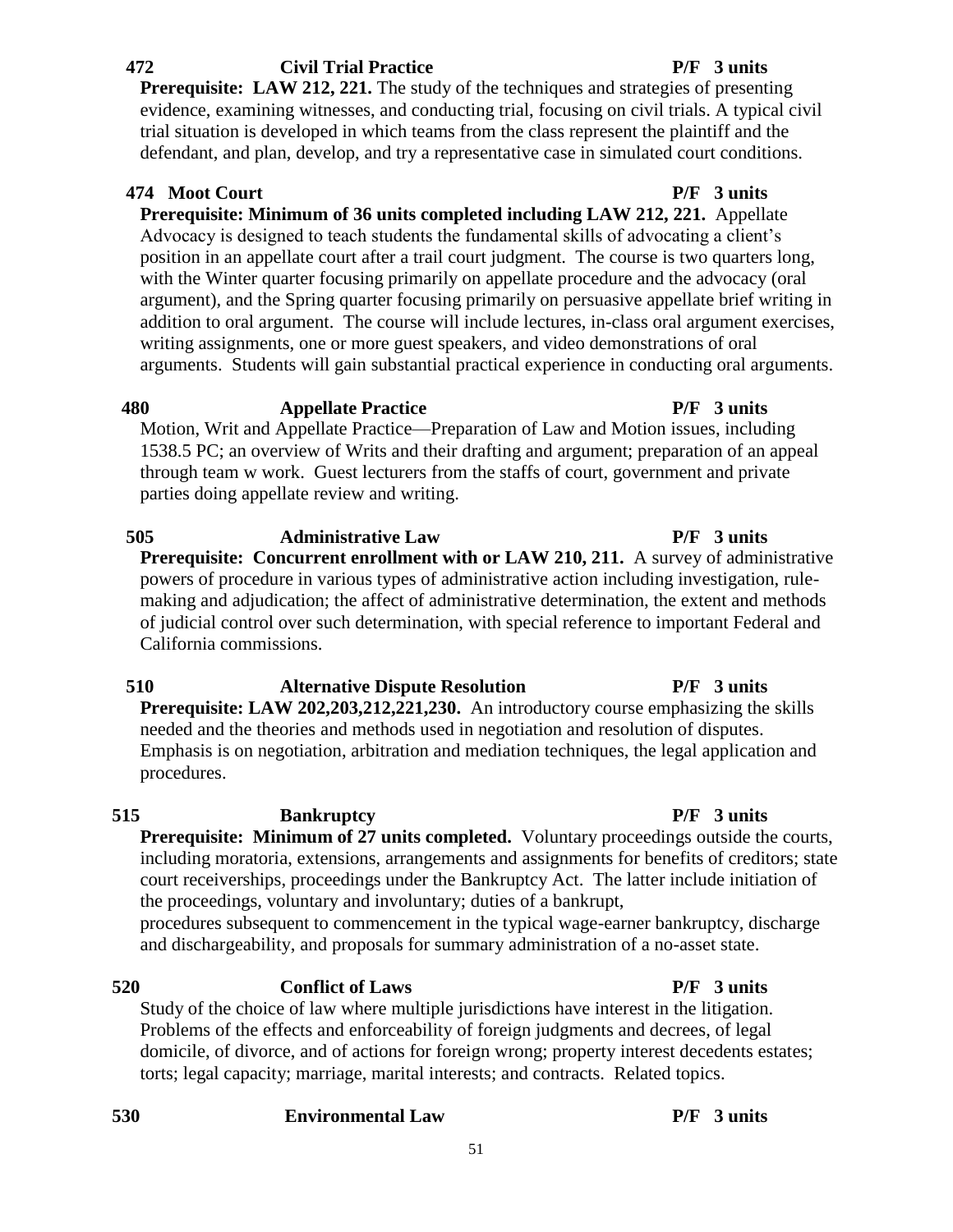**Prerequisite: LAW 202,203.** A survey of legal principles and policies relating to protection and enhancement of the physical environment. Particular attention will be given to common law doctrines and public rights and remedies; federal and state control programs for the field of air pollution, water pollution, noise, solid waste management, fish and wildlife resources; planning for federal, state and local administration agencies.

**531 Educational Law P/F 3 units Prerequisite: Minimum 30 units completed.** This course focuses on judicial doctrine, statutory law, and administrative regulations affecting public schools in the United States. Topical coverage includes First Amendment rights, desegregation and equal access to quality education, campus safety and privacy, bilingual education, special education, religions in the schools, threats and peer harassment, and students' rights.

**535 Juvenile Law P/F 3 units** 

**Prerequisite: None.** A comprehensive analysis of juvenile law as it evolved from its inception to the present system, including study of laws and procedures relating to abuse and neglect, foster care, treatment and punishment of delinquency, status offenders, intake and diversion, school discipline, special education, and the liability of public officials.

**540 Labor Law P/F 3 units** A study of the law relating to union organization, recognition, and collective bargaining, with consideration of underlying social and economic factors involved; development, function, and administration of the collective-bargaining agreement, is scope and legal status; exemption of Federal and State legislation, and interpretations thereof, affecting collective bargaining; arbitration of grievances under collective-bargaining agreements; relations between unions and their members.

**542 Employment & Labor Law P/F 3 units Prerequisite: None.** An examination of the legal implications inherent to employment, including creating the employment relationship, workplace discrimination, wage and hour requirements, employer benefits, freedom in the workplace, and terminating the employment relationship. Also included is an overview of labor law principles, including

**550 Workers' Compensation P/F 3 units Prerequisite: None.** This course includes evaluation of workers' compensation system, employer-employee relationships, injuries arising out of an in the course of employment, earnings, temporary disability benefits, permanent disability benefits, medical benefits, subrogation, procedure.

#### **565 Advanced Torts P/F 3 units** Overview of issues commonly encountered in tort practice, with emphasis on California law, including medical and legal malpractice, emotional distress, business torts and bad faith, insurance issues, wrongful termination, wrongful death, apportionment of damages among multiple tortfeasors.

**575 Local Government P/F 3 units Prerequisite: Minimum of 27 units completed.** This course is an elective course offered for students after their second year. The course is designed as an introduction to the study of

## collective bargaining and union organization.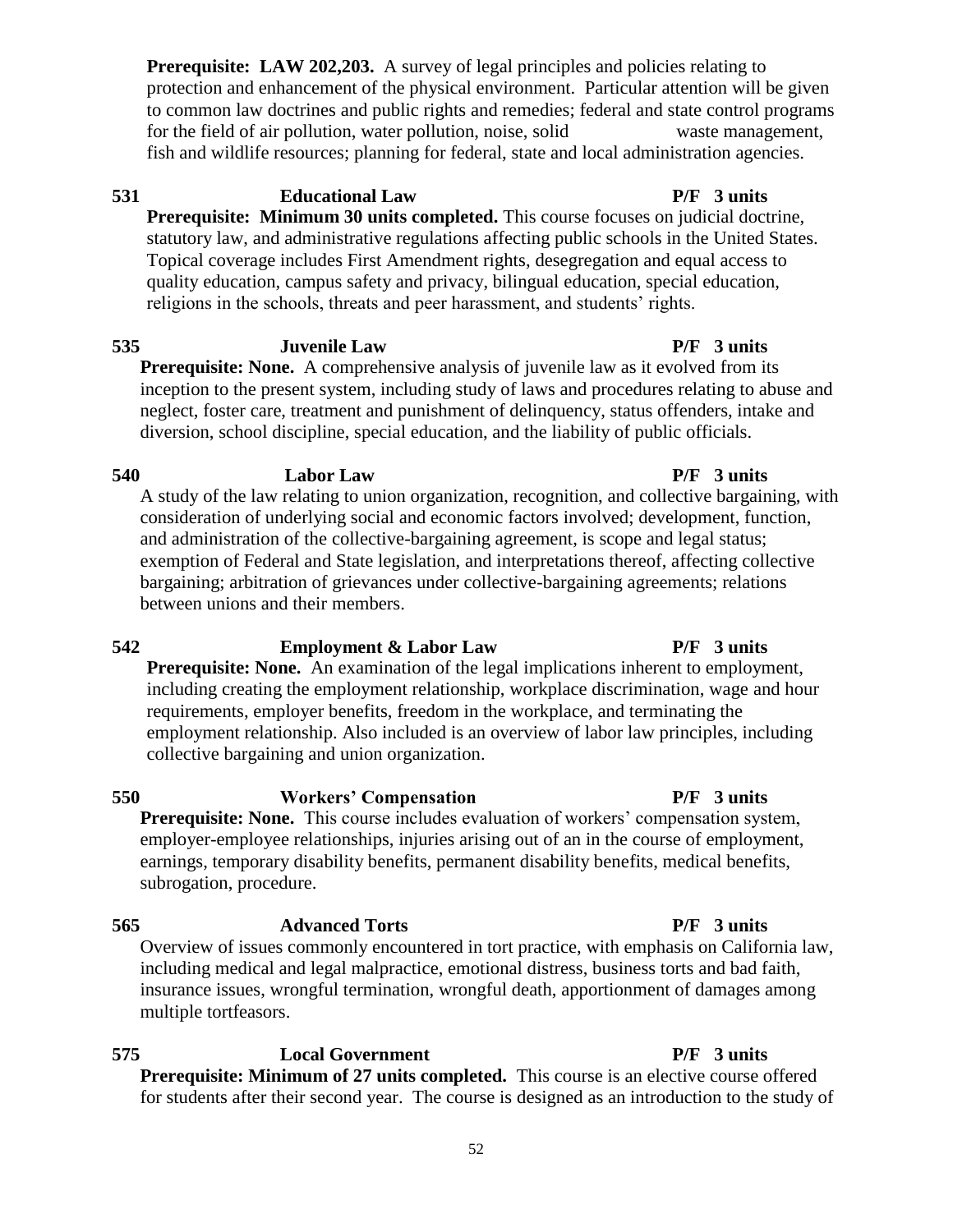local government law. It consists of twelve three hour classes, and will be graded on a pass/fail basis.

## **576 Water Law P/F 3 units Prerequisite: LAW 201 required, LAW 202 recommended.** This course will gives a foundation in the basic concepts of water law, with a focus on California water law and current water issues throughout the state, including current issues concerning the San Joaquin –Bay Delta.

**580 Special Topics in Practical Training P/F 2 units Prerequisite: Minimum of 27 units completed.** In this course, students receive training on the practical aspects of the practice of law, including through supervised participation in various clinics which provide assistance to the public.

**584 Changing Court System P/F 3 units Prerequisite: Minimum of 59 units completed including LAW 131.** This course engages in a comparative analysis of the traditional "adversarial" approach to criminal justice issues and the recent trend toward "collaborative," or "problem-solving," justice. Examples of "collaborative" justice courts include drug courts, mental health courts, DUI courts, re-entry courts, veterans' courts and community courts.

**585 Professional Training Program P/F 1-3 units Prerequisite: Minimum of 30 units completed including LAW 101. Student must be in good academic standing. Approval of Prof. Bakerink is required for enrollment.** Students are allowed to work in governmental or private law offices for unit credit. Student may receive one hour of credit for each 40 hours of participation in Clinic, Externships and all Professional Training Programs. A maximum of 12 units of credit can be earned of any course that applies towards PTP (see elective listing for reference).

Participants in the Externships and some PTP assignments require you to register with The California State Bar Committee of Bar Examiners through its Practical Training of Law Students Program. Registration requires completing a Student, Dean, and Supervising Attorney(s) form and submitting the completed forms together with the filing fee to the Los Angeles office of the State Bar. Forms are available on the California State Bar website. [www.calbar.org.](http://www.calbar.org/)

Approved clinical education units will be charged the same tuition rate as all other academic units.

**610 Special Problems in Law P/F 3 units each Prerequisite: Minimum of 27 units completed including LAW 112.** A course for advanced students. Any appropriate problem or group of problems in the field approved by the instructor in charge may be studied. Objectives, methods, and units of credit permitted will be determined by the instructor in charge. See below for previous courses offered:

| Disability Law             | Intro to Immigration/International Law |
|----------------------------|----------------------------------------|
| Senior Law/Social Security | Senior Law/Workers Compensation        |
| <b>Sports Law</b>          |                                        |